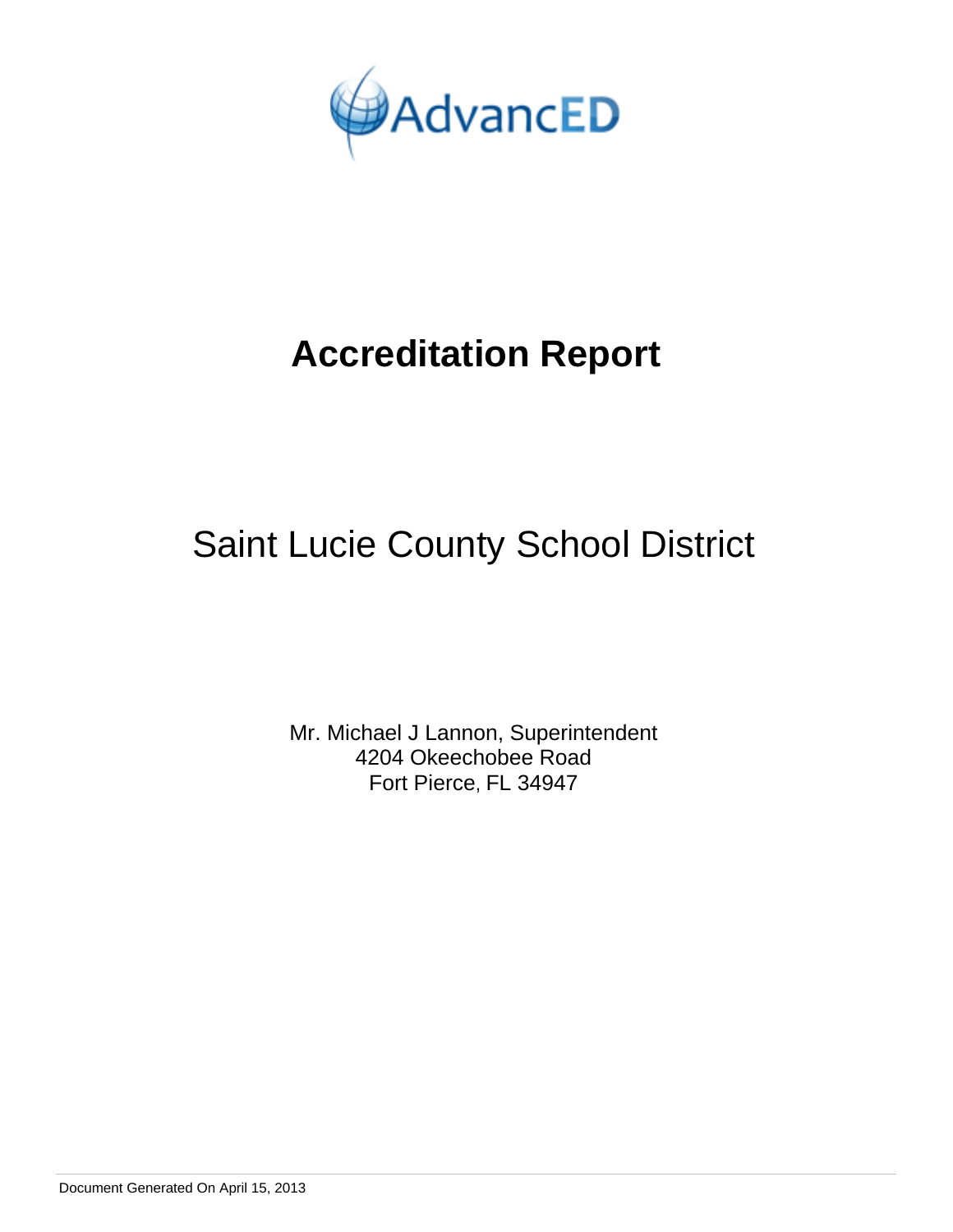# **TABLE OF CONTENTS**

# **Executive Summary**

# **Self Assessment**

# **Assurances Report**

|--|--|--|

# **Stakeholder Feedback Diagnostic**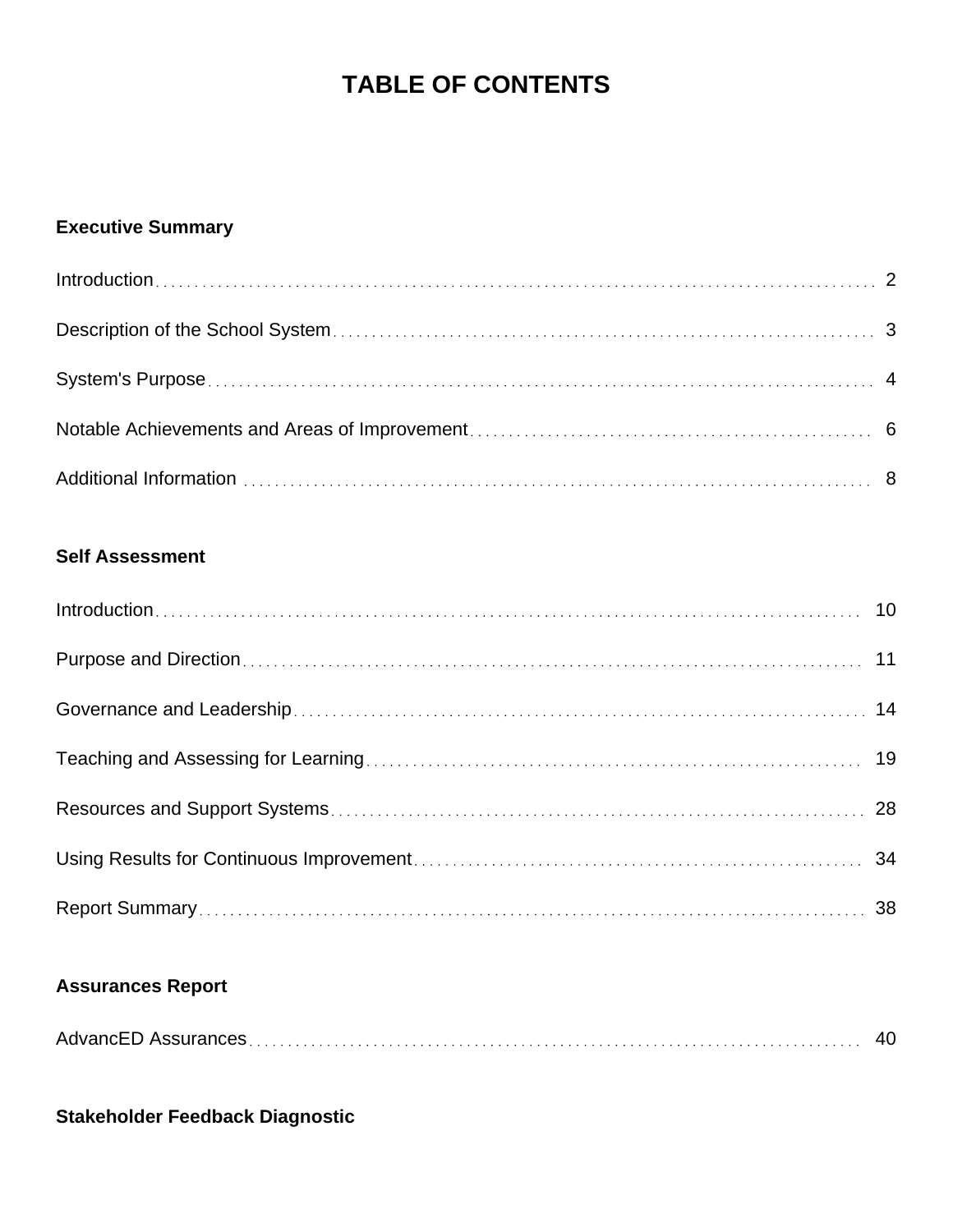# **Student Performance Diagnostic**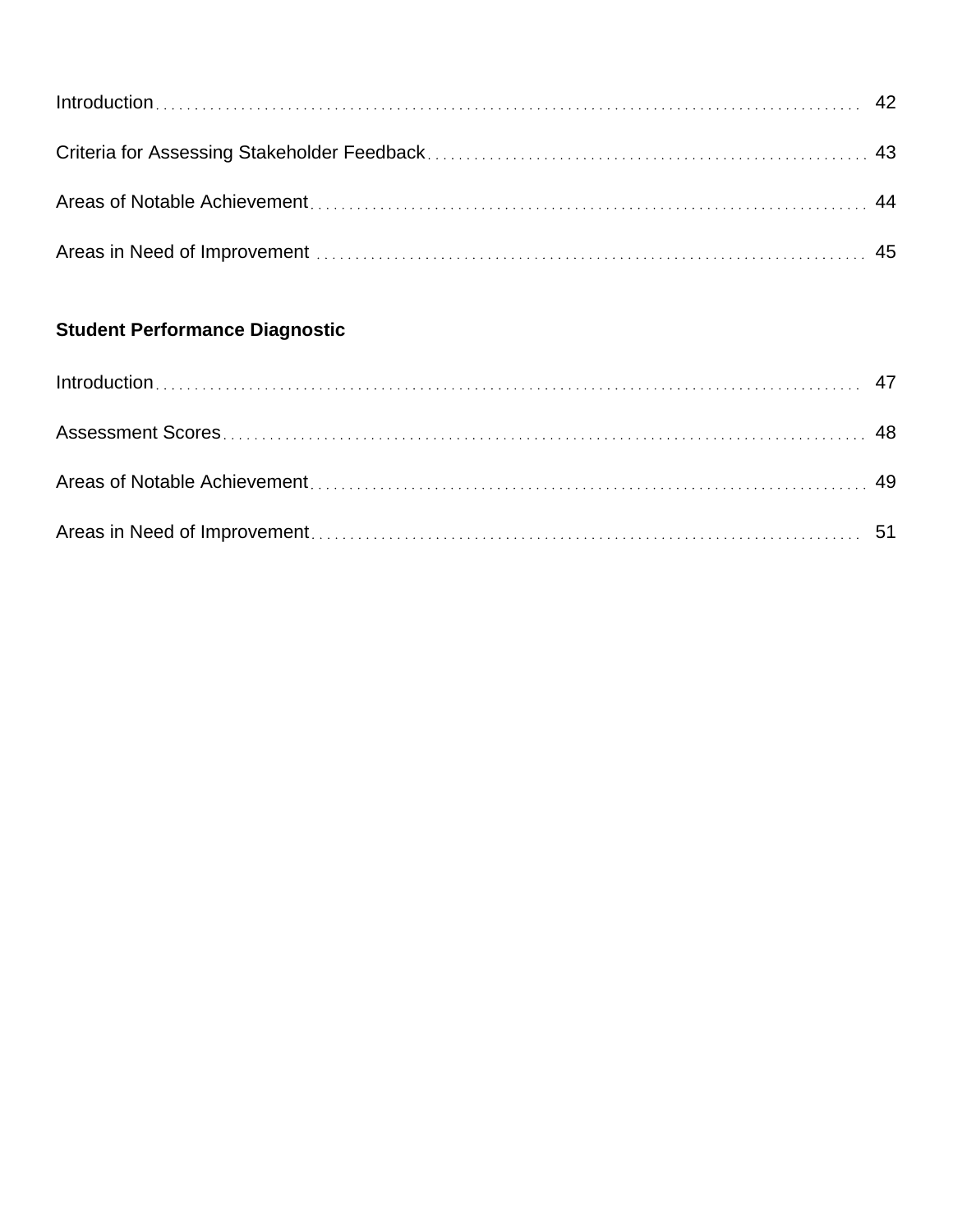# **Executive Summary**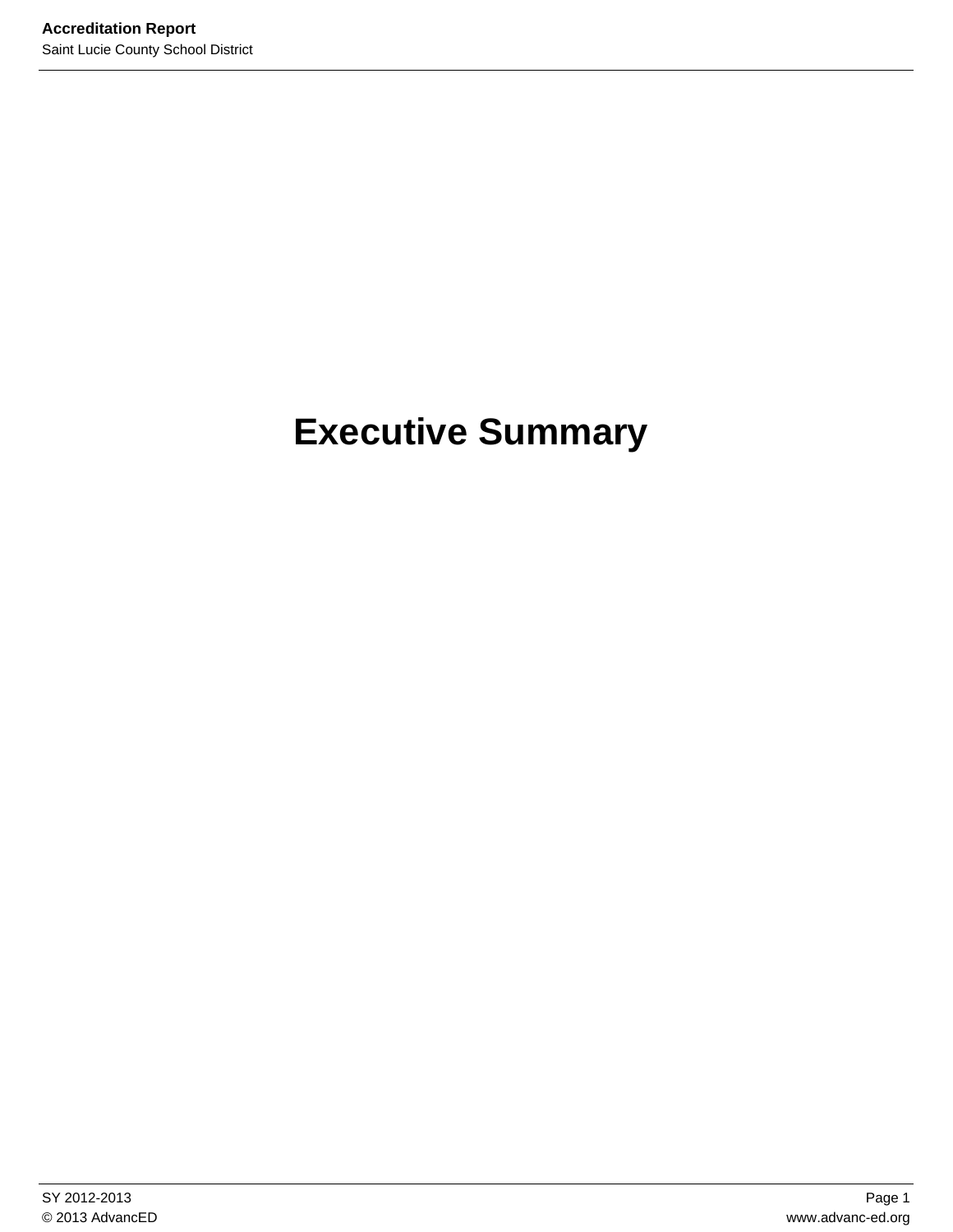# **Introduction**

Every school system has its own story to tell. The context in which teaching and learning takes place influences the processes and procedures by which the school system makes decisions around curriculum, instruction, and assessment. The context also impacts the way a school system stays faithful to its vision. Many factors contribute to the overall narrative such as an identification of stakeholders, a description of stakeholder engagement, the trends and issues affecting the school system, and the kinds of programs and services that a school system implements to support student learning.

The purpose of the Executive Summary (ES) is to provide a school system with an opportunity to describe in narrative form the strengths and challenges it encounters. By doing so, the public and members of the community will have a more complete picture of how the school system perceives itself and the process of self-reflection for continuous improvement. This summary is structured for the school system to reflect on how it provides teaching and learning on a day to day basis.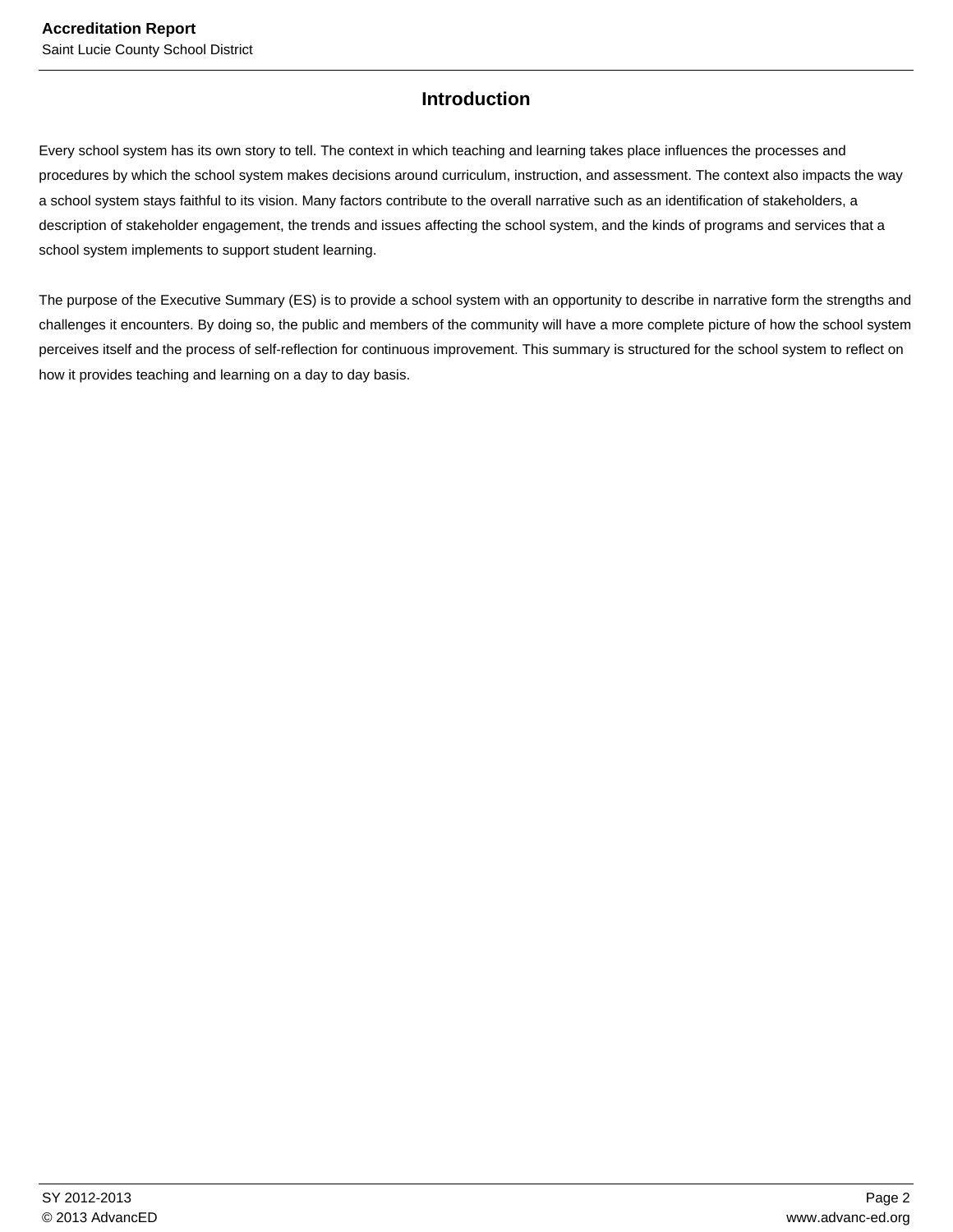# **Description of the School System**

**Describe the school system's size, community/communities, location, and changes it has experienced in the last three years. Include demographic information about the students, staff, and community at large. What unique features and challenges are associated with the community/communities the school system serves?**

St. Lucie County School District is located on the east coast of Florida and includes the municipalities of the Cities of Fort Pierce and Port St. Lucie as well as St. Lucie Village, and Lakewood Park. The district has approximately 40,850 students enrolled in 44 schools:

-17 elementary schools with 11,175 students enrolled

- -11 K-8 schools with 12,475 students
- -3 middle schools with 2,721 students
- -6 high schools with 10,674 students
- -3 alternative schools with 549 students

-Other schools (grades PK - 2, grades 3-8, grades 6 - 12 and virtual school (k-12) with 3,106 students enrolled.

St. Lucie Schools assigns all students to schools through its controlled open enrollment or "controlled choice plan". As a component of this plan the district offers choices including 4 magnet schools, 1 virtual school, 3 charter schools and 1 lab/charter school in partnership with Florida Atlantic University.

Demographically the student body includes 775 Asian students (2%), 11,924 Black students (29%), 10,663 Hispanic students (27%), 1,389 Multiracial students (3%) and 15,919 White students (39%). Additional subgroups include 26,895 economically needy students (66%), 2,933 English Language Learners (11%) and 4,519 students with disabilities (7%)

St. Lucie County Schools is the largest employer in the county with approximately 4,800 employees. The District employs 2,790 teachers of whom 65% hold bachelor's degrees, 33% hold master's degrees and 2% hold higher degrees (Doctorate or Specialist). The average years of teaching experience in the district is 11 years compared to the state average of 12 years. The number of National Board Certified Teachers has increased from 92 teachers in 2007 to 124 teachers in 2011 representing a 28 percentage point increase in 5 years.

From 2003 through 2008 the district was growing rapidly with approximately 1,000 additional students enrolling each year. However, the 2008 recession caused many families to move either out of the county or within the county creating a larger number of transient and homeless students than in prior years. In 2012 there were 324 students identified as homeless as compared to just 27 in 2007. Currently the median household annual income in St. Lucie County is \$44,947 as compared to the State median of \$47,827. 18% of St. Lucie residents have a bachelor's degree or higher as compared to the state average of 26% of residents.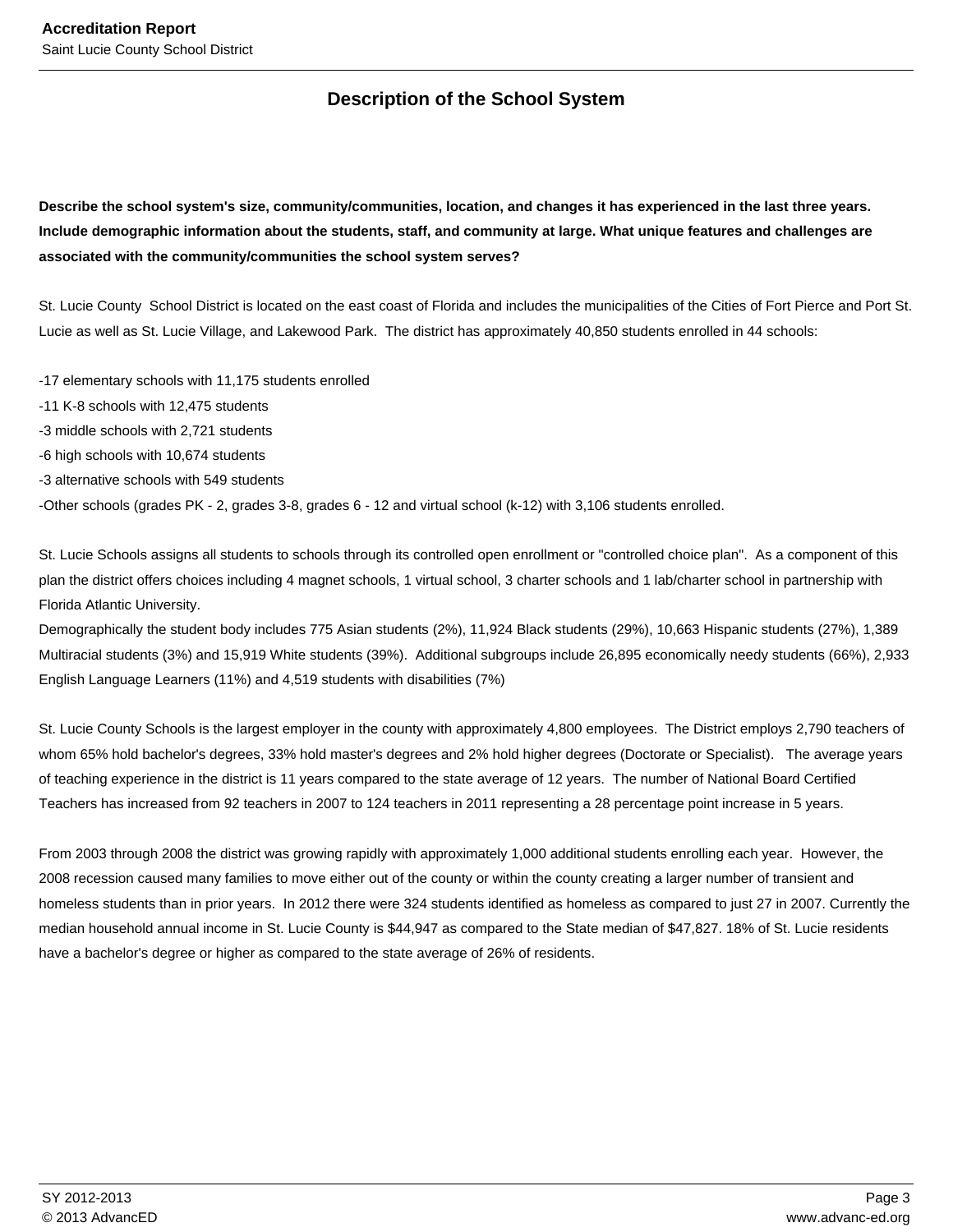# **System's Purpose**

**Provide the school system's purpose statement and ancillary content such as mission, vision, values, and/or beliefs. Describe how the school system embodies its purpose through its program offerings and expectations for students.**

The purpose statement or the goal of the St. Lucie County School District is through collaboration enhanced quality instruction will improve student achievement. This purpose is supported by the mission, vision and beliefs are designated in school board policy. The mission for St. Lucie County Schools, the District's purpose is to ensure all students graduate from safe and caring schools, equipped with knowledge, skills, and the desire to succeed.

The vision is the St. Lucie County School District in partnership with parents and community will become premier centers of knowledge that are organized around students and the work provided to them. St. Lucie County School District's name will be synonymous with continuously improving student achievement and the success of each individual. Our school district's promise is to move from good to great focusing on our core business, the creation of challenging, engaging and satisfying work for every student, every day. This is the St. Lucie Way!

Beliefs include 1) Every child can learn, and each child can learn more than he or she is now learning, 2) The core business of the St. Lucie County Schools is to create challenging, engaging, and satisfying work for every student, every day, 3) Quality schools are the responsibility of the entire community, 4) A healthy school system is key to the maintenance of a healthy democracy and 5) The district and its employees have mutual obligations for support and development toward continuous improvement.

The District has high expectations for both teachers and students in the learning process. As a part of their instructional practice teachers in every classroom are expected to regularly use strategies that engage students in their learning while also clearly communicating goals and expectations for their students' learning. Continuous improvement processes are integral through assessing what students have learned, reflecting on these results and making adjustments so that mastery is achieved. As seen in the results of the climate survey for this year most students responded there are high expectations for their learning.

In addition to high expectations for every student and teacher, the District offers numerous opportunities for students of all ages to engage them in learning. More traditional options including athletics (25% of high school students participate in at least 1 sport) and the Arts (23,700 students participating in one or more courses in the Arts) are provided at every school. Each high school in St. Lucie County offers college level coursework through the AICE program, International Baccalaureate program, Advanced Placement through the College Board and dual enrollment in partnership with Indian River State College. The District currently has 32 articulation agreements with IRSC and Keiser University.

Additionally over 6,000 high school students (53% of high school enrollment) participate in one of 32 career academies in a St. Lucie County High School. These academies include unique district wide attractor programs including the Marine Oceanographic Academy (MOA), Honors Central, Aeronautical Engineering, the Microsoft Academy, and Agriscience including the veterinary technicians' program. Designed as feeder programs, two middle grade schools offer MOA prep (Forest Grove Middle) and preparation for the Vet Tech program (Manatee Academy K8). MOA provides opportunities for students to work with Florida Atlantic University Harbor Branch Marine Research Center, and the Aeronautical Engineering Program is in partnership with Embry-Riddle University. Additionally, the Vaccine and Gene Therapy Institute (VGTI) has worked in partnership with the District by offer students in grades 3 - 12 opportunities to interact with scientists in handson projects. New this year, the District opened its own virtual school, MOSAIC, to provide on-line education for students.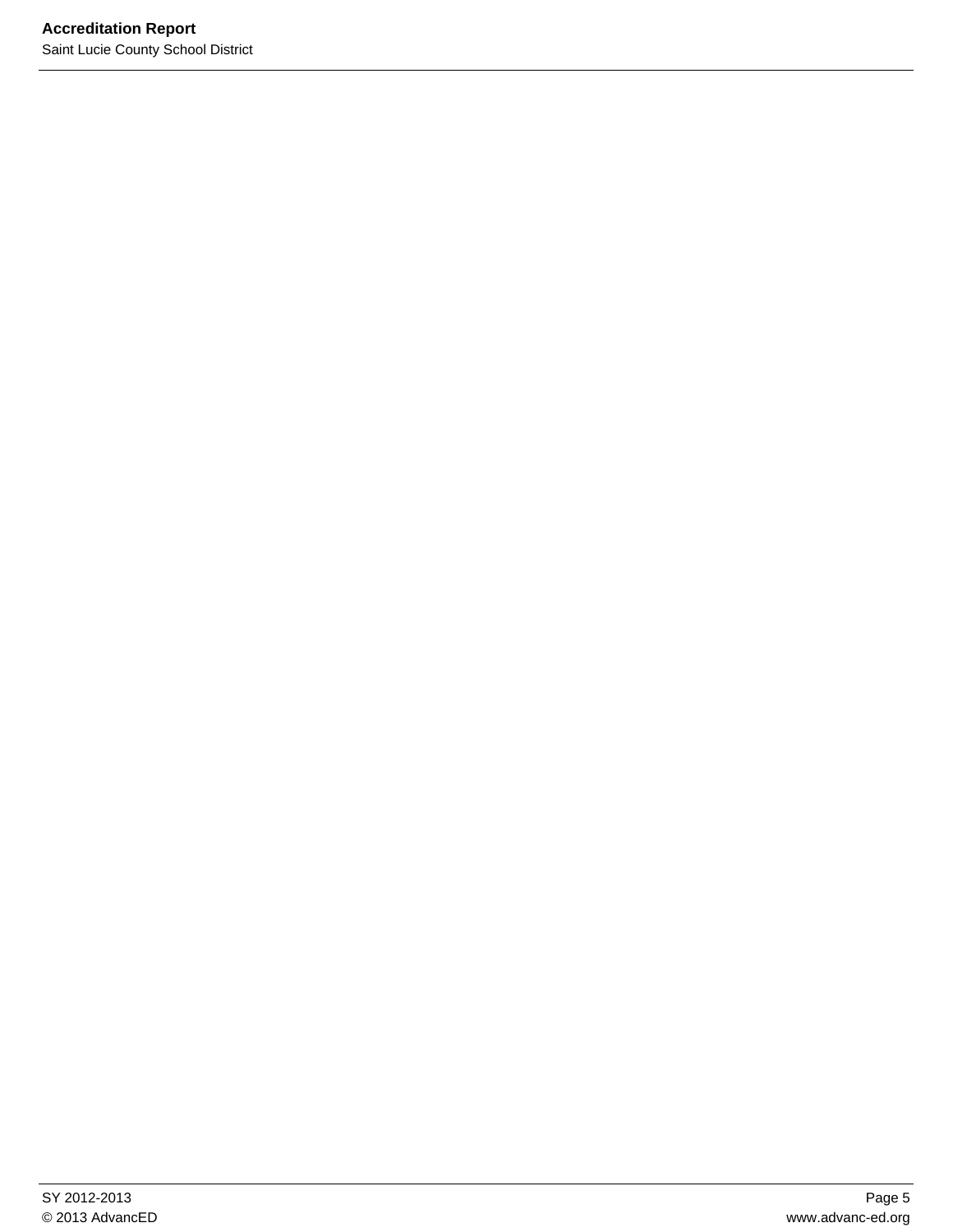### **Notable Achievements and Areas of Improvement**

**Describe the school system's notable achievements and areas of improvement in the last three years. Additionally, describe areas for improvement that the school system is striving to achieve in the next three years.**

Areas of notable achievement:

Academically, from 2007 - 2011 the district's FCAT results show that progress was made in both proficiency and learning gains in all curricular areas tested include reading, math, science and writing. The rate of this improvement was greater than the state for the same time period. Since 2012 assessment data was collected using a new assessment series (FCAT 2.0) this data will serve as the new baseline for future measures of progress.

Another significant notable achievement continues to be the high priority of continued community and business partnerships to instill education as a core value for all of its residents. St. Lucie School District has a long history of successful partnerships with different community organizations toward meeting the needs of the whole child as a key component of increased learning. Collaborating with agencies such as the Children's Services Council, the Early Learning Coalition, and St. Lucie Roundtable, several partnerships have been formed to address children's needs beyond their education. These partnerships have led to the creation of the Garden City Annex which houses several agencies that provide health and other services for children. In 2012, the headquarters for a mobile pediatric dental clinic was opened at the Annex. Another key community initiative includes "Kids at Hope". Currently 16 district schools are "Kids at Hope" schools. This initiative was awarded the Florida 2012 Children's Week Community Innovation Award.

Unique within Florida, the District also entered into a landmark multiyear partnership with Houghton Mifflin Harcourt in 2010. This partnership provides instructional resources, professional development and technological systems to the District, as well as facilitating the creation and implementation of other initiatives for community members within St. Lucie County. Four major targeted areas of Partnership include STEM training and professional development for teachers, maximized technologies used for both instruction and operations, and learning opportunities for both pre-school children and parents. The parent academy and early childhood programs were developed in partnership with community members to offer programs beyond those of the district.

The St. Lucie County Parent Academy is an independent resource that collaborates with the school district to serve families in St. Lucie County and reaches out to all parents by providing information, connections to community resources, and parent development activities. In the past year, the Parent Academy has hosted 42 parent workshops, provided adult education for families, provided support for adults learning English as a second language, and provided strategies to help parents keep children in school and on the right track.

The Early Childhood Initiative is a county-wide movement to support excellence in instruction for all St. Lucie children age 3 to grade 3. The goals of this initiative include ensuring that students master the Common Core Standards and develop a life-long love of learning, creating and innovating. As of June, 2013, 13 pre-kindergarten sites in St. Lucie Public Schools with 17 teachers and 330 children, 47 Early Learning Coalition private pre-kindergarten community providers with 73 teachers and 978 children and 10 Head Start centers with 29 teachers and 448 children have received both instructional resources and professional development for teachers. As another component of the emphasis on early learning the district has doubled its VPK program enrollment since 2007 with 378 children currently participating in district VPK programs offered at 14 schools throughout the district.

The District won the Florida Association of Staff Development for our work in implementing the Framework for Quality Instruction. Over 750 hours of professional development was provided to administrators and teachers to develop their knowledge and skill in instructional practice. SY 2012-2013 Page 6 © 2013 AdvancED www.advanc-ed.org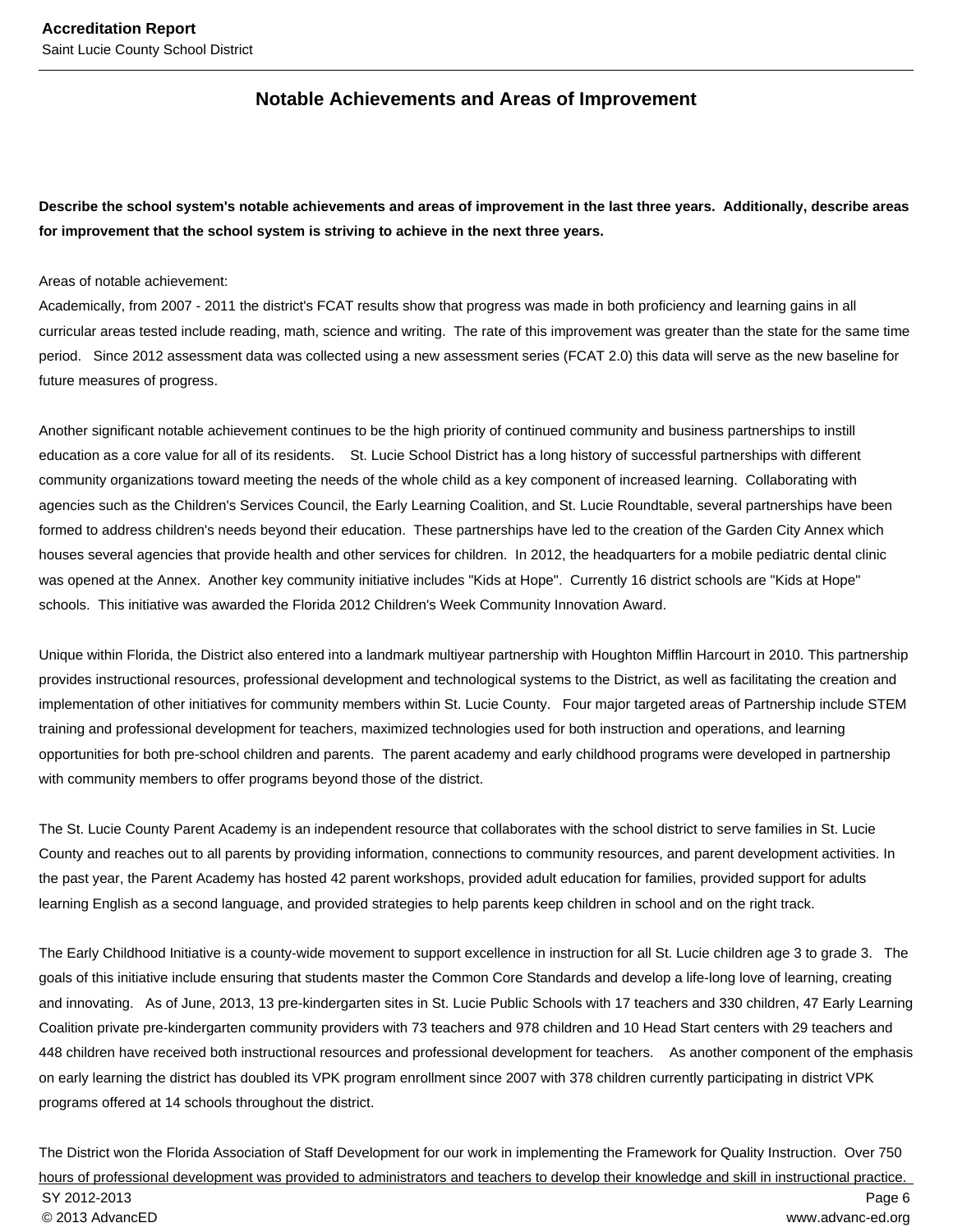Saint Lucie County School District

The district has also earned accolades for its transparency in providing information about the district through its recognition as one of 13 school districts in Florida that disclose public information easily accessible on the district website.

Another notable achievement of the District is its ability to proactively plan financially to ensure the Board's annual fund balance remains at 5% of expenditures. Forced by reduced funding as a result of state revenues for education, the district successfully implemented a \$30 million reduction in expenditures in 2009. While the Plan reduced employee positions across all categories (e.g. instructional, noninstructional, professional technical and administration). All student educational and athletic programs were only minimally impacted so that opportunities for our students were still provided.

Describe areas for improvement that the school system is striving to achieve in the next three years:

Academic success for all students continues to be the overarching area for improvement. With 2012 data as baseline the Superintendent and School Board targets continue to focus on gains academically, including increased FCAT scores for all content areas in both proficiency and learning gains, as well as increased numbers of students participating and achieving success in rigorous coursework. In support of these areas for improvement the school system is striving to maintain its high standards for quality instruction.

An ongoing and significant challenge for the District is the rapid rate of change in implementing Common Core Standards with fidelity as required by the state. The volume of quality and availability of professional development and revision of existing curriculum and instructional resources has created challenges in terms of the number of hours needed to make these modifications while also building capacity of classroom teachers to implement these changes successfully.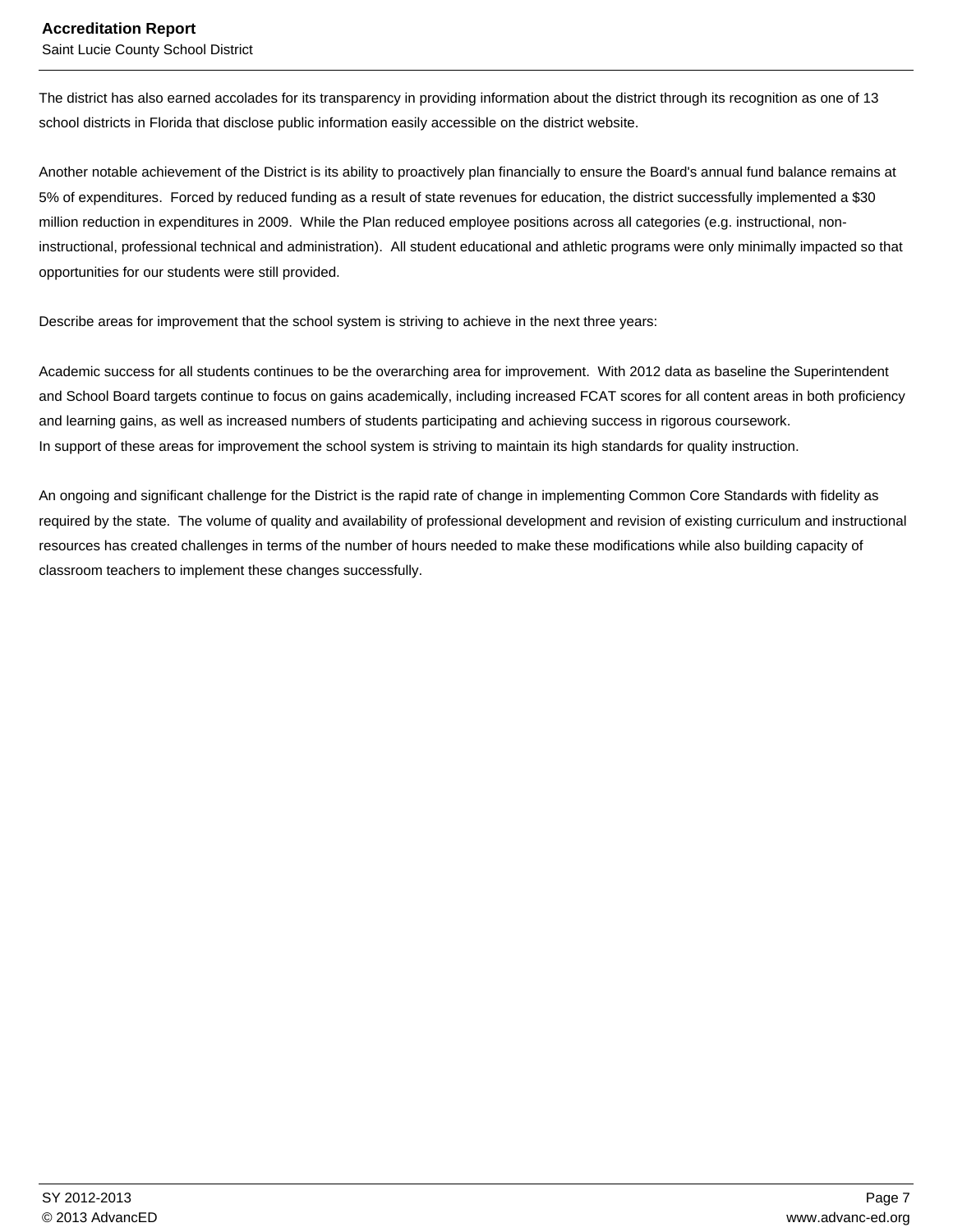# **Additional Information**

**Provide any additional information you would like to share with the public and community that were not prompted in the previous sections.**

No additional information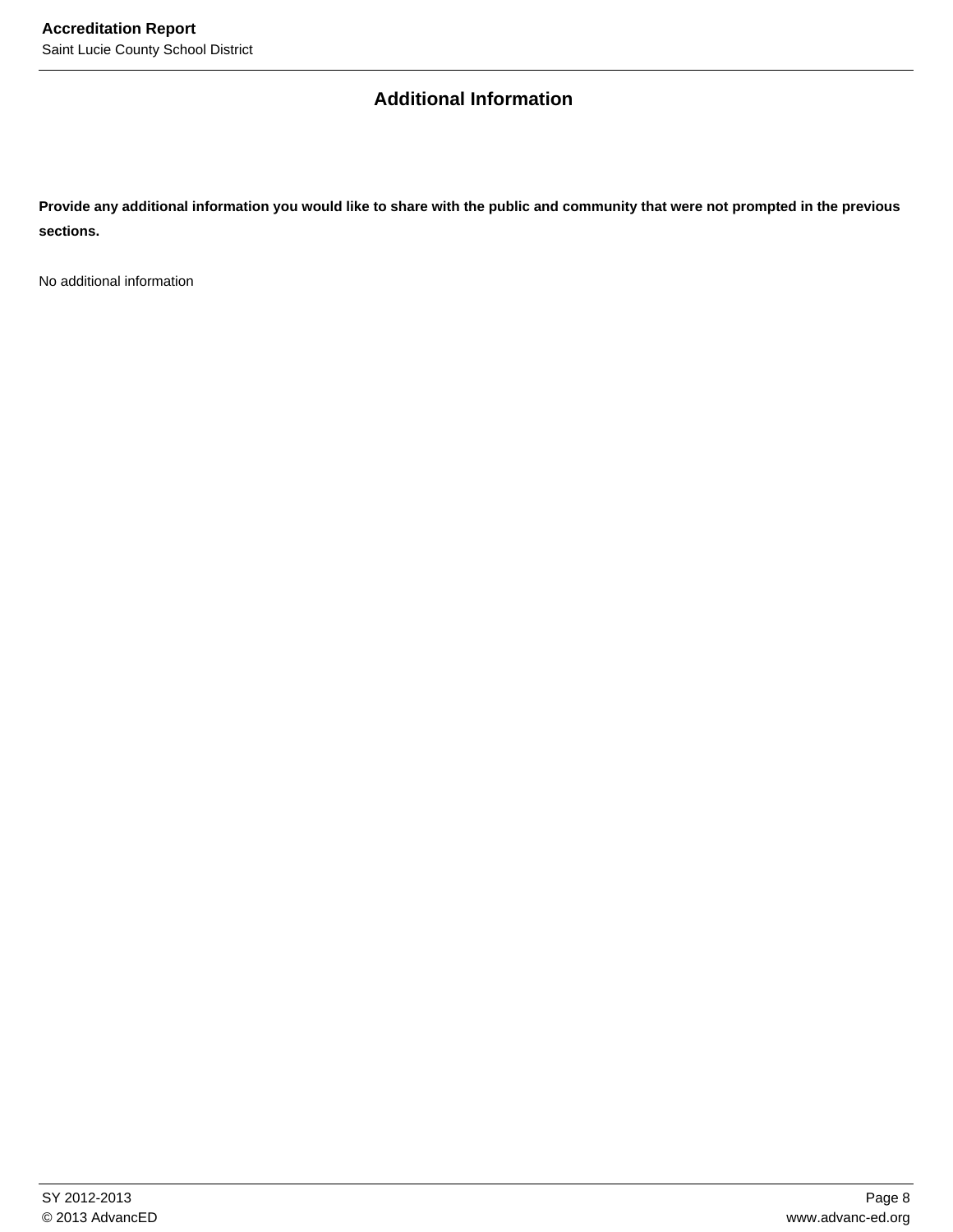# **Self Assessment**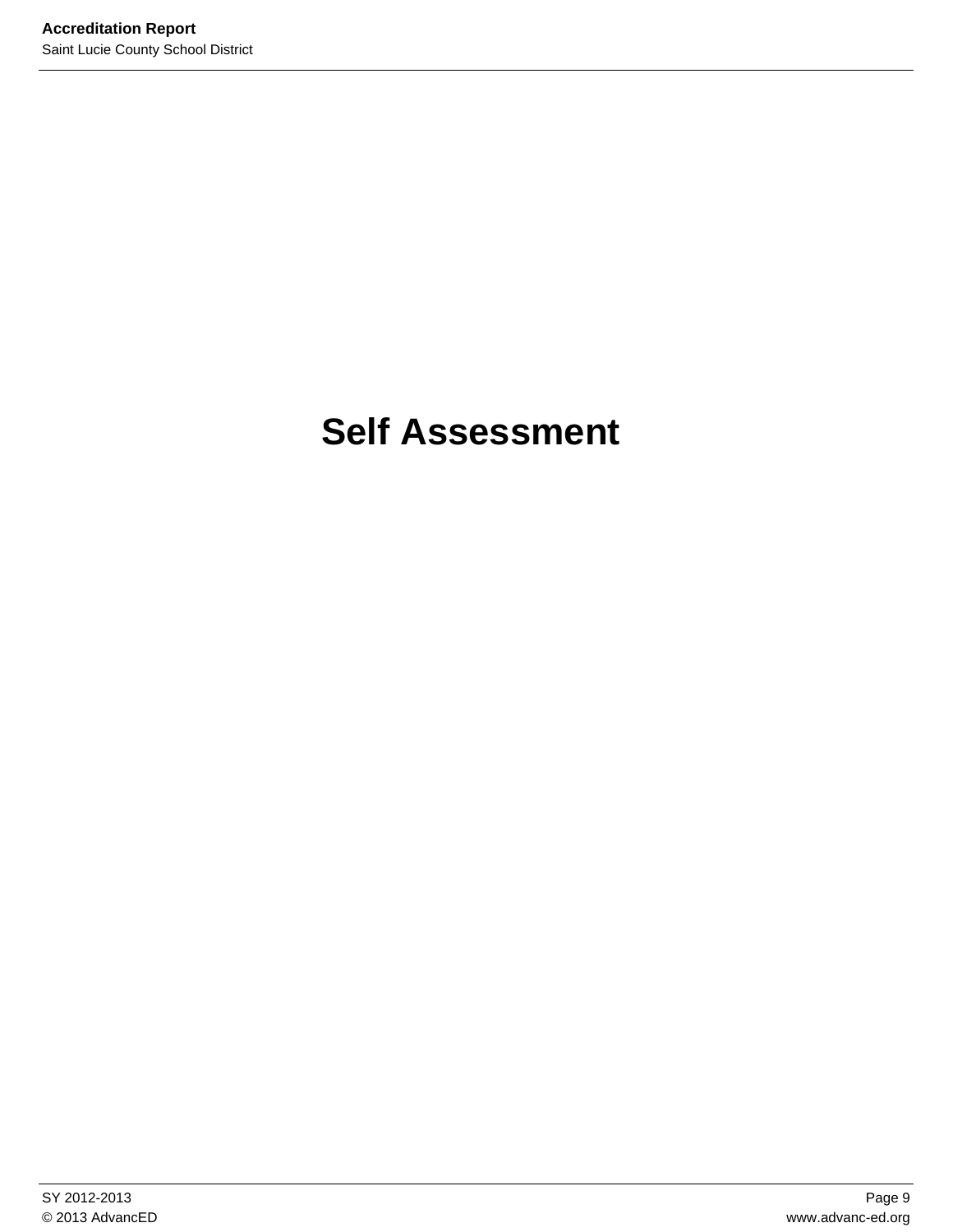# **Introduction**

AdvancED's Self Assessment (SA) diagnostic is based on the AdvancED Standards of Quality, which serves as the foundation of the accreditation and continuous improvement process. The SA is a valuable tool for collaboratively engaging staff members and stakeholders in purposeful, honest dialogue and reflection to assess the institution's adherence to the Standards, and guide its continuous improvement efforts. The SA includes the institution's self-ratings of and the evidence cited for each of the indicators, comments that explain the indicator's ratings and an overall narrative for each Standard. The results of the SA are reviewed by the External Review Team as one essential component of the preparation process for the institution's External Review.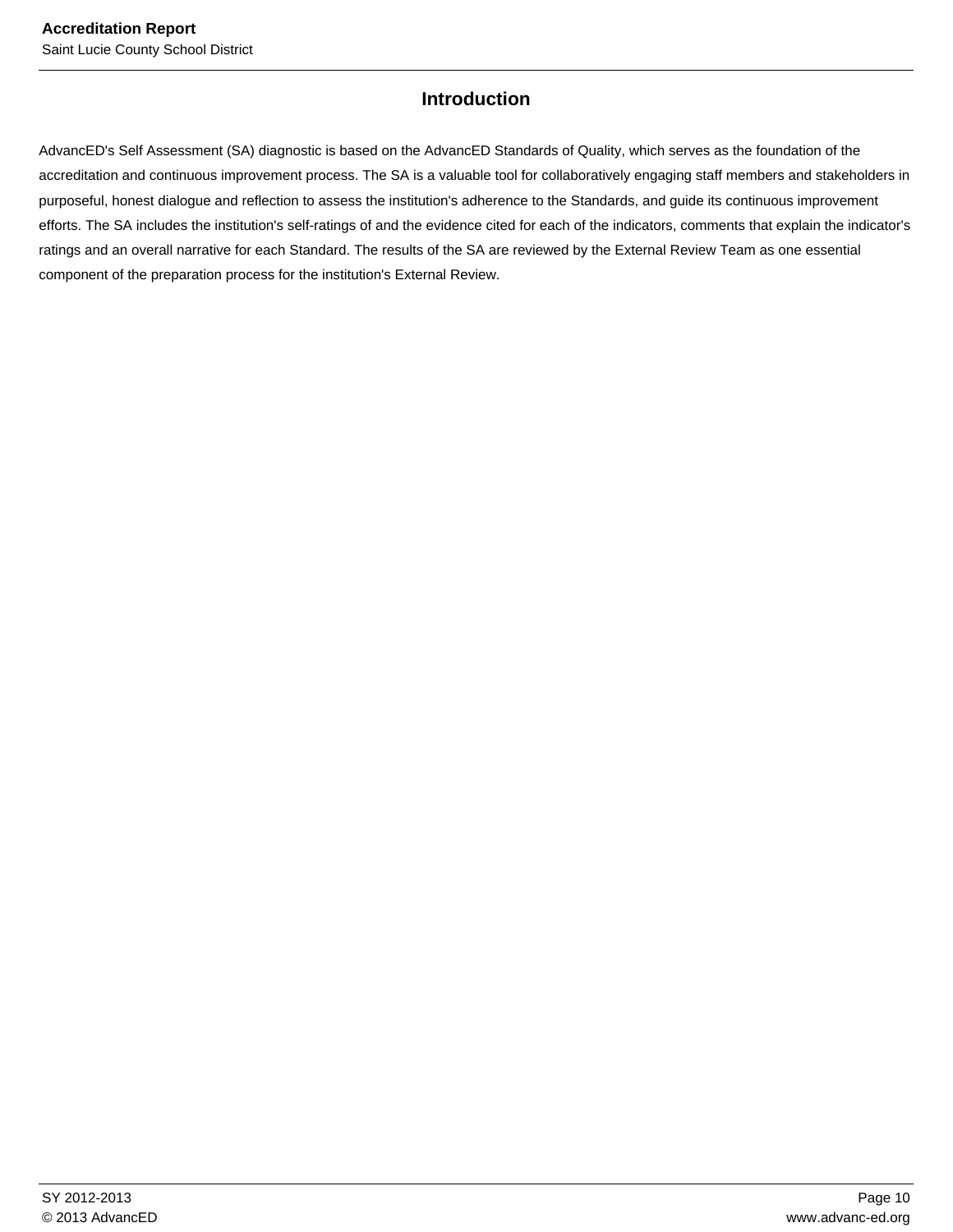# **Purpose and Direction**

The system maintains and communicates at all levels of the organization a purpose and direction for continuous improvement that commit to high expectations for learning as well as shared values and beliefs about teaching and learning.

Overall Rating: 3.0

| <b>Indicator</b> | <b>Statement or Question</b>                                                                                                                                          | <b>Response</b>                                                                                                                                                                                                                                                                                                                    | Evidence                                                                                                                                                                                                                                                                                                                                                                                                                       | Rating  |
|------------------|-----------------------------------------------------------------------------------------------------------------------------------------------------------------------|------------------------------------------------------------------------------------------------------------------------------------------------------------------------------------------------------------------------------------------------------------------------------------------------------------------------------------|--------------------------------------------------------------------------------------------------------------------------------------------------------------------------------------------------------------------------------------------------------------------------------------------------------------------------------------------------------------------------------------------------------------------------------|---------|
| 1.1              | The system engages in a<br>systematic, inclusive, and<br>comprehensive process to<br>review, revise, and communicate<br>a system-wide purpose for<br>student success. | The system's process for review,<br>revision, and communication of the<br>purpose statement is documented. The<br>process is formalized and implemented<br>on a regular schedule. The process<br>includes participation by representatives<br>from all stakeholder groups. The<br>purpose statement focuses on student<br>success. | •District purpose<br>statements - past and<br>Ipresent<br>l•Examples of<br>communications to<br>Istakeholders about the<br>district's purpose (i.e.<br>website, newsletters,<br>annual report, student<br>handbook)<br>•Minutes from meetings<br>related to development of<br>the district's purpose and<br>direction<br>•Copy of strategic plan<br>referencing the district<br>purpose and direction and<br>its effectiveness | Level 3 |

| ∣Indicator | <b>Statement or Question</b>                                                                                                                                                              | <b>Response</b>                                                                                                                                                                                                                                                                                                                                                                                                                     | Evidence                                                                                                                                                                                                                                                                                                                                                                                                                           | Rating  |
|------------|-------------------------------------------------------------------------------------------------------------------------------------------------------------------------------------------|-------------------------------------------------------------------------------------------------------------------------------------------------------------------------------------------------------------------------------------------------------------------------------------------------------------------------------------------------------------------------------------------------------------------------------------|------------------------------------------------------------------------------------------------------------------------------------------------------------------------------------------------------------------------------------------------------------------------------------------------------------------------------------------------------------------------------------------------------------------------------------|---------|
| 1.2        | The system ensures that each<br>school engages in a systematic,<br>inclusive, and comprehensive<br>process to review, revise, and<br>communicate a school purpose<br>for student success. | System policies and procedures outline<br>the expectations for schools regarding a<br>systematic, inclusive, and<br>comprehensive process for review,<br>revision, and communication of a<br>purpose for student success. System<br>personnel monitor and maintain data<br>about each school and provide feedback • Written District Quality<br>for the improvement of the<br>implementation of the process to school<br>personnel. | •Agendas and/or minutes<br>lthat reference a<br>commitment to the<br>components of the<br>schools' purpose<br>statements<br><b>Assurance Review</b><br>procedures and<br>documents that monitor<br>schools' adherence to the<br>district purpose and<br>direction and that of the<br>school<br>•Examples of written<br>stakeholder<br>communications or<br>marketing materials that<br>portray the school purpose<br>and direction | Level 3 |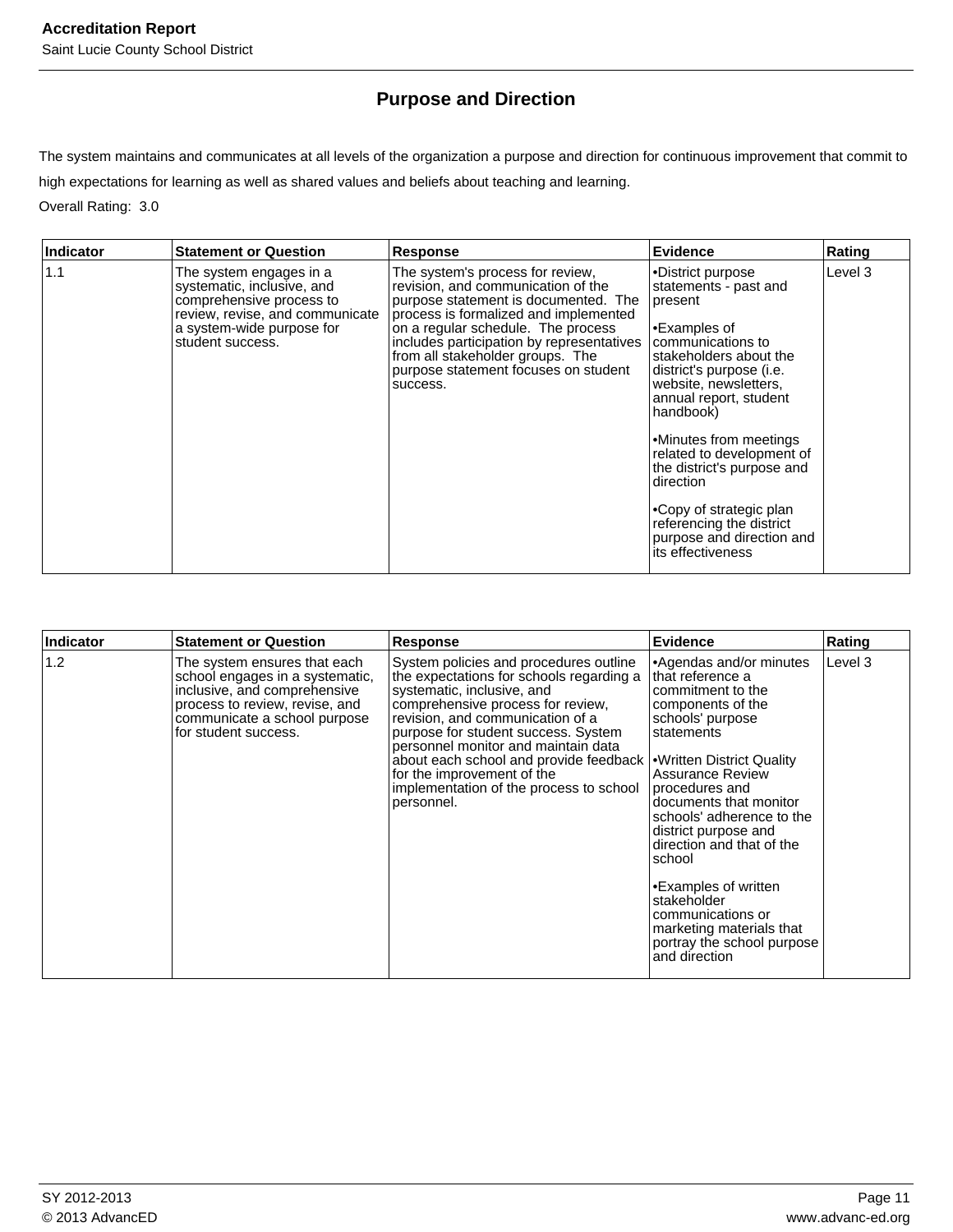Saint Lucie County School District

| Indicator | <b>Statement or Question</b>                                                                                                                                                                                                                                                                                       | <b>Response</b>                                                                                                                                                                                                                                                                                                                                                                                                                                                                                                                                                                                                                                                                                                                          | <b>Evidence</b>                                                                                                                                                                                                                                                                                                                                                                                                                                                                                                                                                                                                                                                                                                            | Rating  |
|-----------|--------------------------------------------------------------------------------------------------------------------------------------------------------------------------------------------------------------------------------------------------------------------------------------------------------------------|------------------------------------------------------------------------------------------------------------------------------------------------------------------------------------------------------------------------------------------------------------------------------------------------------------------------------------------------------------------------------------------------------------------------------------------------------------------------------------------------------------------------------------------------------------------------------------------------------------------------------------------------------------------------------------------------------------------------------------------|----------------------------------------------------------------------------------------------------------------------------------------------------------------------------------------------------------------------------------------------------------------------------------------------------------------------------------------------------------------------------------------------------------------------------------------------------------------------------------------------------------------------------------------------------------------------------------------------------------------------------------------------------------------------------------------------------------------------------|---------|
| 1.3       | all levels of the system commit to<br>a culture that is based on shared<br>values and beliefs about teaching<br>and learning and supports<br>challenging, equitable<br>educational programs and<br>learning experiences for all<br>students that include<br>achievement of learning, thinking,<br>and life skills. | The school leadership and staff at Commitment to shared values and<br>beliefs about teaching and learning is<br>levident in documentation and decision<br>Imaking. This commitment is regularly<br>reflected in communication among<br>leaders and staff. Challenging<br>educational programs and equitable<br>learning experiences are implemented<br>so that all students achieve learning,<br>thinking, and life skills necessary for<br>success. Evidence indicates a<br>commitment to instructional practices<br>that include active student engagement,<br>a focus on depth of understanding, and<br>the application of knowledge and skills.<br>System leadership and staff share high<br>expectations for professional practice. | •Communication plan and<br>artifacts that show two-<br>way communication to<br>staff and stakeholders<br>about educational<br>programs and equitable<br>learning experiences<br>•District Quality Assurance<br>Review plans that<br>document two-way<br>communication on district<br>land school effectiveness<br>and learning, thinking, and<br>Ilife skills<br>•Examples of schools'<br>continuous improvement<br>plans<br>•Professional development<br>plans and implementation<br>timelines on topics related<br>to equity, organizational<br>effectiveness, and<br>improved instruction and<br>programs<br>•Statements of shared<br>values and beliefs about<br>teaching and learning<br>•The district strategic plan | Level 3 |

| Indicator | <b>Statement or Question</b>                                                                                                                                                           | <b>Response</b>                                                                                                                                                                                                                                                                                                                                                                                                                                                                                                                                                                                                                                                                                                                                                                                                                                                                                                                                                                                                                                                                                                                                                                                                 | <b>Evidence</b>                                                                                                                                                                                                                                                                                                                                                                                                                                                                                                                 | Rating  |
|-----------|----------------------------------------------------------------------------------------------------------------------------------------------------------------------------------------|-----------------------------------------------------------------------------------------------------------------------------------------------------------------------------------------------------------------------------------------------------------------------------------------------------------------------------------------------------------------------------------------------------------------------------------------------------------------------------------------------------------------------------------------------------------------------------------------------------------------------------------------------------------------------------------------------------------------------------------------------------------------------------------------------------------------------------------------------------------------------------------------------------------------------------------------------------------------------------------------------------------------------------------------------------------------------------------------------------------------------------------------------------------------------------------------------------------------|---------------------------------------------------------------------------------------------------------------------------------------------------------------------------------------------------------------------------------------------------------------------------------------------------------------------------------------------------------------------------------------------------------------------------------------------------------------------------------------------------------------------------------|---------|
| 1.4       | Leadership at all levels of the<br>system implement a continuous<br>improvement process that<br>provides clear direction for<br>improving conditions that support<br>student learning. | Leaders at all levels of the system<br>implement a documented, systematic<br>continuous improvement process for<br>improving student learning and the<br>conditions that support learning. All<br>stakeholder groups are engaged in the<br>process. Personnel maintain a profile<br>with current and comprehensive data on<br>student, school, and system<br>performance. The profile contains<br>analyses of data used to identify goals<br>for the improvement of conditions that<br>support student learning and that are<br>aligned with the system's purpose.<br>Improvement goals have measurable<br>performance targets. The process<br>includes action planning that identifies<br>measurable objectives, strategies,<br>activities, resources, and timelines for<br>achieving improvement goals. Leaders<br>hold all personnel accountable for and<br>evaluate the overall quality of the<br>implementation of all interventions and<br>strategies. The process is reviewed and<br>evaluated. Documentation that the<br>process yields improved student<br>achievement and conditions that support • The district strategic plan<br>student learning is available and<br>communicated to stakeholders. | •Examples of schools<br>continuous improvement<br>plans<br>•District Quality Assurance<br>Review plans that<br>document two-way<br>communication on district<br>and school effectiveness<br>and learning, thinking, and<br>life skills<br>•Professional development<br>plans and implementation<br>timelines on topics related<br>to equity, organizational<br>effectiveness, and<br>improved instruction and<br>programs<br>•Agenda, minutes from<br>continuous improvement<br>planning meetings<br>•The district data profile | Level 3 |

**Reflect upon your responses to each of the indicators and performance levels by considering and responding to the following questions when drafting your narrative response. Use language from the performance level descriptions to guide your writing. Cite sources of evidence the External Review team members may be interested in reviewing.**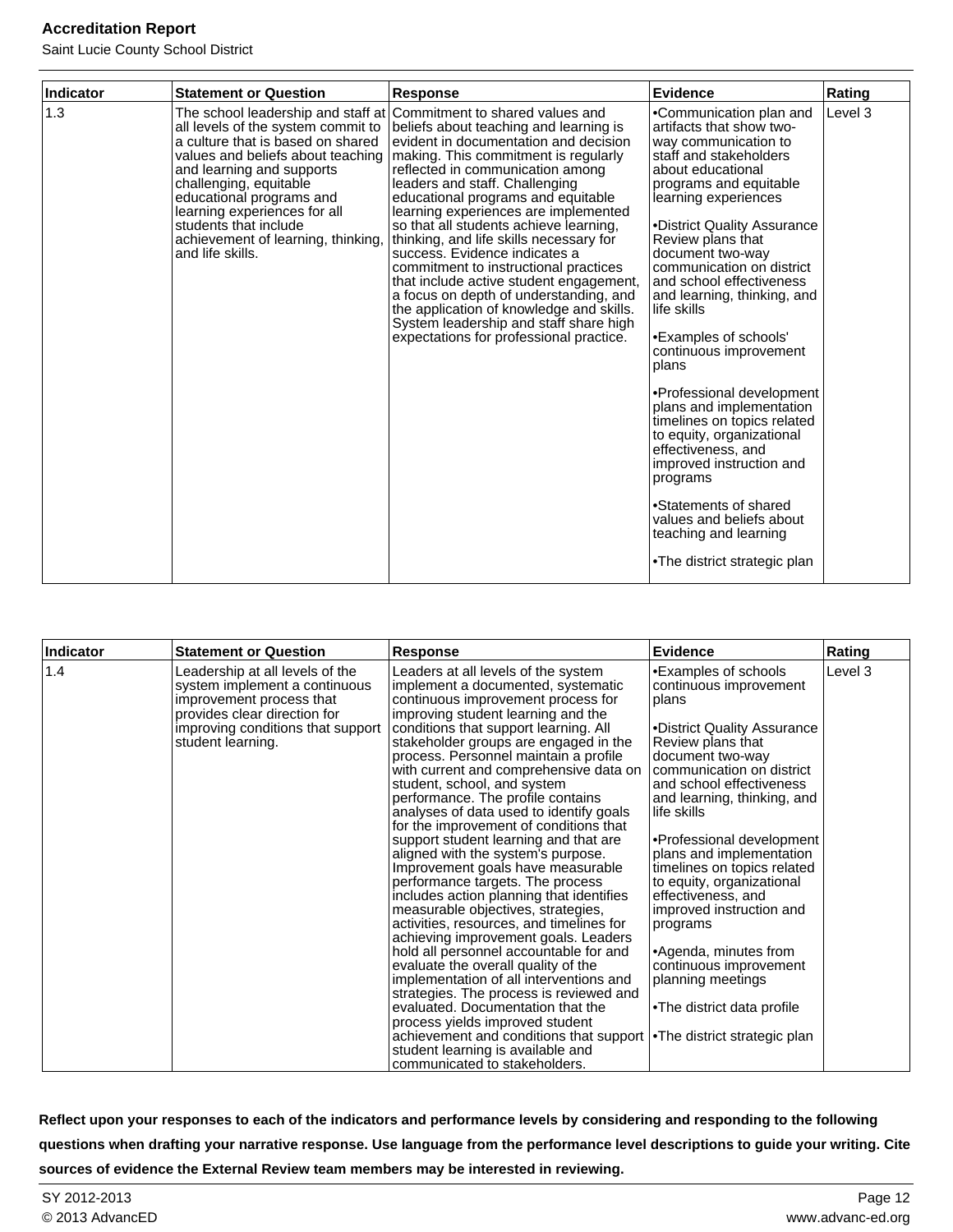1.1 The St. Lucie County School Board maintains and communicates, at all levels of the organization, a purpose and direction for continuous improvement. The Board has identified shared beliefs, vision and mission formalized in School Board Policy (SLCSB Policy 1.10 and 1.20). These beliefs are communicated daily through the district's motto "Each Child, Every Day" and its mission to ensure all students graduate from safe and caring schools, equipped with knowledge, skills, and the desire to succeed. To drive continuous improvement through quality instruction the School Board and Superintendent set annual targets as short and long range goals. The Targets drive district planning through the development and annual revision of the Superintendent's Academic Business Plan. These documents also serve as communication tools that are shared with all stakeholders and posted prominently on the district's webpage.

1.2 In accordance with state law and school district policy each school engages in a process of systematic review of each school's purpose for student success aligned with the Academic Business Plan. Using data from prior year student academic assessments, behaviors (e.g. attendance and discipline), and other measures of student success each school develops a targeted individual School Improvement Plan (SIP) that includes specific goals and strategies to address prior year weaknesses. These plans are used to guide the improvements efforts of the school as they relate to program development, scheduling, resource management, and continuous professional development in the areas of instructional best practices. Once developed and approved by school stakeholders, each SIP is reviewed by a district level team. To monitor progress and provide feedback in meeting SIP goals, both student and school data is collected through district provided benchmark assessments, climate surveys and other school based measures. This data is discussed at the school level. Progress is also monitored by district administrators to provide feedback to each school.

1.3 One strength of the District is its commitment to shared values and beliefs about teaching and learning. This commitment is consistently reflected in decisions pertaining to all facets of the District's work. The district's diligent focus on successful implementation of its Framework for Quality Instruction is evidence of its on-going dedication to and expectation of high quality instruction in every classroom in the school district. Based on the work of Dr. Robert Marzano, the Framework specifies research based instructional practices that actively engaging students with focus on in-depth understanding and acquisition of required knowledge and skills. Implementation of the Framework began in 2011 with extensive professional development for both administrators and teachers to build knowledge of the Framework and its use in improving instruction. With the newness of the Framework one of the district's challenges is ensuring on-going support for administrators and teachers in its successful implementation.

1.4 Leaders at all levels of the system implement a documented, systematic continuous improvement process for student learning and conditions that support learning. School Board/Superintendent Targets, the Academic Business Plan and each School Improvement Plan are tools used to define objectives, strategies and the data to be collected to measure outcomes. In 2010 a new process of action planning was implemented through project specifications or project charters. Individual projects are developed with strategies, outcomes, accountability measures and barriers to implementation identified. Project teams are created with members based on key skills and abilities pertinent to the project rather than department assignment fostering a climate of collaboration. Current project charters are published on the district Share website for all stakeholders to access.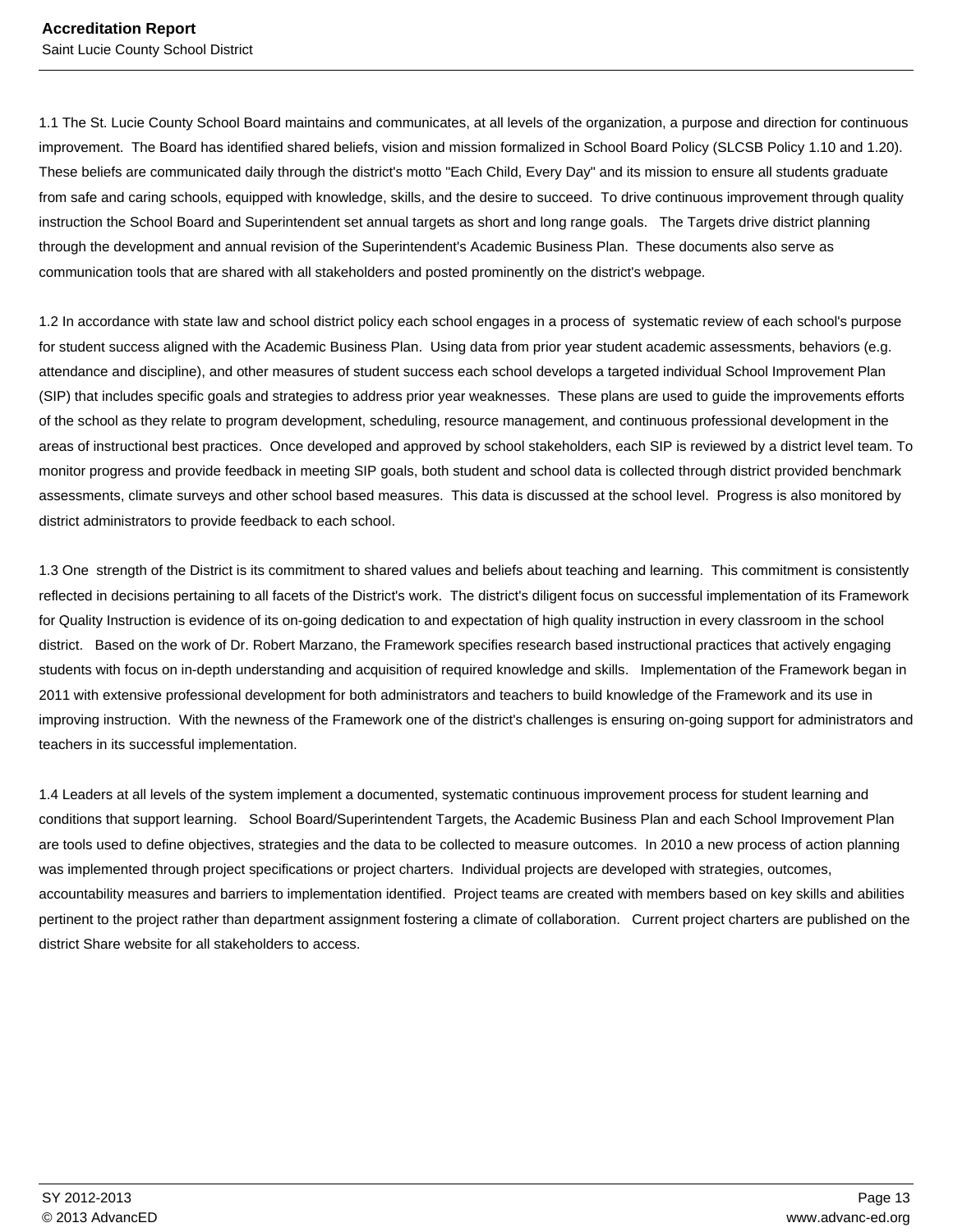# **Governance and Leadership**

The system operates under governance and leadership that promote and support student performance and system effectiveness.

Overall Rating: 3.83

| Indicator | <b>Statement or Question</b>                                                               | <b>Response</b>                                                                                                          | Evidence                                                    | Rating |
|-----------|--------------------------------------------------------------------------------------------|--------------------------------------------------------------------------------------------------------------------------|-------------------------------------------------------------|--------|
| 2.1       | The governing body establishes<br>policies and supports practices<br>that ensure effective | Policies and practices clearly and<br>directly support the system's purpose<br>and direction and the effective operation | •Professional development Level 4<br>plans                  |        |
|           | administration of the system and<br>its schools.                                           | of the system and its schools. Policies<br>and practices require and have                                                | •Student handbooks                                          |        |
|           |                                                                                            | mechanisms in place for monitoring<br>conditions that support student learning.<br>effective instruction, and assessment | Governing body policies,<br>procedures, and practices       |        |
|           |                                                                                            | that produce equitable and challenging<br>learning experiences for all students.<br>There are policies and practices     | •District operations<br>manuals                             |        |
|           |                                                                                            | requiring and giving direction for<br>professional growth of all staff. Policies<br>and practices provide clear          | •Communications to<br>stakeholder about policy<br>revisions |        |
|           |                                                                                            | requirements, direction for, and<br>oversight of fiscal management at all<br>levels of the system.                       | •School handbooks                                           |        |

| The governing body operates<br>The governing body has implemented a<br>Governing authority<br>Level 4<br>responsibly and functions<br>process to evaluate its decisions and<br>minutes relating to training<br>effectively.<br>actions to ensure they are in accordance<br>with defined roles and responsibilities, a<br><b>Communication plan to</b><br>formally adopted code of ethics, and free  inform all staff on code of<br>of conflict of interest. Governing body<br>ethics, responsibilities,<br>members are required to participate in a<br>conflict of interest<br>systematic, formal professional<br>development process regarding the roles   Proof of legal counsel<br>and responsibilities of the governing<br>body and its individual members. The<br>Governing authority-<br>professional development curriculum<br>Itraining plan<br>also includes conflict resolution,<br>decision-making, supervision and<br>•Findings of internal and<br>evaluation, and fiscal responsibility.<br>external reviews of | <b>Indicator</b> | <b>Statement or Question</b> | <b>Response</b>                   | <b>Evidence</b>       | Rating |
|------------------------------------------------------------------------------------------------------------------------------------------------------------------------------------------------------------------------------------------------------------------------------------------------------------------------------------------------------------------------------------------------------------------------------------------------------------------------------------------------------------------------------------------------------------------------------------------------------------------------------------------------------------------------------------------------------------------------------------------------------------------------------------------------------------------------------------------------------------------------------------------------------------------------------------------------------------------------------------------------------------------------------|------------------|------------------------------|-----------------------------------|-----------------------|--------|
| procedures, laws, and regulations and<br>regulations, and policies<br>function as a cohesive unit for the<br>benefit of effective system operation and   Historical compliance<br>student learning.<br>data<br>•Governing authority<br>policies on roles and<br>responsibilities, conflict of<br>interest<br>Governing code of ethics                                                                                                                                                                                                                                                                                                                                                                                                                                                                                                                                                                                                                                                                                        | 2.2              |                              | Members comply with all policies, | compliance with laws, |        |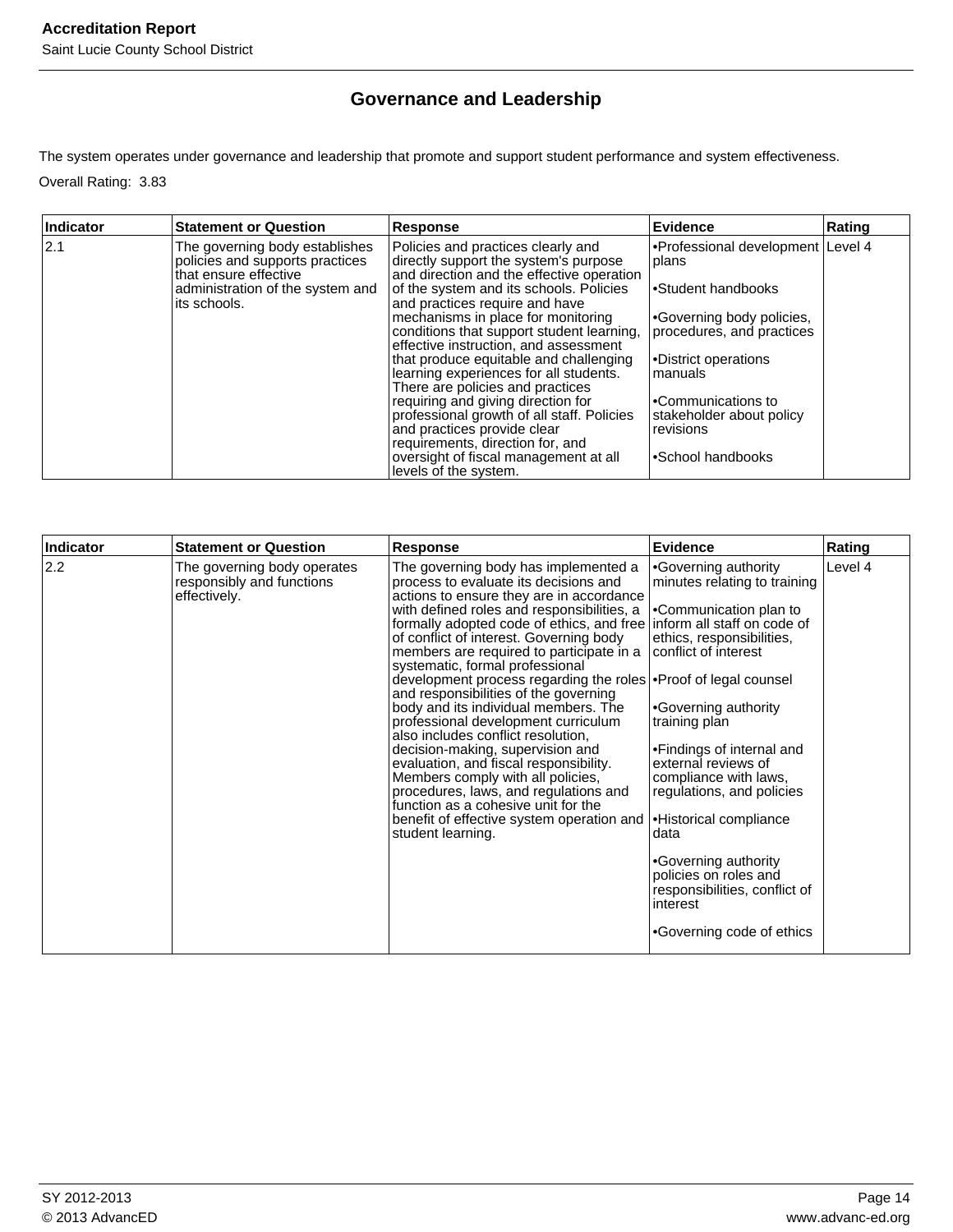| Indicator | <b>Statement or Question</b>                                                                                                                                                                | Response                                                                                                                                                                                                                                                                                                                                                                                              | Evidence                                                                                                                                                                                                                                                                                                                                                                                         | Rating  |
|-----------|---------------------------------------------------------------------------------------------------------------------------------------------------------------------------------------------|-------------------------------------------------------------------------------------------------------------------------------------------------------------------------------------------------------------------------------------------------------------------------------------------------------------------------------------------------------------------------------------------------------|--------------------------------------------------------------------------------------------------------------------------------------------------------------------------------------------------------------------------------------------------------------------------------------------------------------------------------------------------------------------------------------------------|---------|
| 2.3       | The governing body ensures that<br>the leadership at all levels has<br>the autonomy to meet goals for<br>achievement and instruction and<br>to manage day-to-day operations<br>effectively. | The governing body consistently<br>protects, supports, and respects the<br>autonomy of system and school<br>leadership to accomplish goals for<br>achievement and instruction and to<br>manage day-to-day operations of the<br>system and its schools. The governing<br>body maintains a clear distinction<br>between its roles and responsibilities<br>and those of system and school<br>leadership. | •Communications<br>regarding governing<br>authority actions<br>Examples of school<br>improvement plans<br>•Roles and responsibilities<br>of school leadership<br>•Roles and responsibilities<br>of district leadership<br>•Stakeholder input and<br>feedback<br>l•Maintenance of<br>consistent academic<br>oversight, planning, and<br>resource allocation<br>Agendas and minutes of<br>meetings | Level 4 |

| <b>Indicator</b> | <b>Statement or Question</b>                                                                                                   | <b>Response</b>                                                                                                                                                                                                                                                                                                                                                                                                                                                                                                                                                                                                                                | <b>Evidence</b>                                                                                                                                                                                                                                                                                                                                                                                                                          | Rating  |
|------------------|--------------------------------------------------------------------------------------------------------------------------------|------------------------------------------------------------------------------------------------------------------------------------------------------------------------------------------------------------------------------------------------------------------------------------------------------------------------------------------------------------------------------------------------------------------------------------------------------------------------------------------------------------------------------------------------------------------------------------------------------------------------------------------------|------------------------------------------------------------------------------------------------------------------------------------------------------------------------------------------------------------------------------------------------------------------------------------------------------------------------------------------------------------------------------------------------------------------------------------------|---------|
| 2.4              | Leadership and staff at all levels<br>of the system foster a culture<br>consistent with the system's<br>purpose and direction. | Leaders and staff throughout the system<br>align their decisions and actions toward<br>continuous improvement to achieve the<br>system's purpose. They expect all<br>personnel to maintain high standards<br>and to hold students to high standards in<br>all courses of study. All leaders and staff<br>are collectively accountable for<br>maintaining and improving conditions<br>that support student learning. Leaders<br>throughout the system support<br>innovation, collaboration, shared<br>leadership, and professional growth. The continuous improvement<br>culture is characterized by collaboration<br>and a sense of community. | Examples of decisions <sup>-</sup><br>aligned with the district's<br>strategic plan<br>•Professional development<br>offerings and plans<br>•Examples of collaboration<br>and shared leadership<br>•Examples of decisions in<br>support of the schools'<br> plans<br>•Examples of improvement<br>efforts and innovations in<br>the educational programs<br>•Examples of decisions<br>aligned with the district's<br>purpose and direction | Level 3 |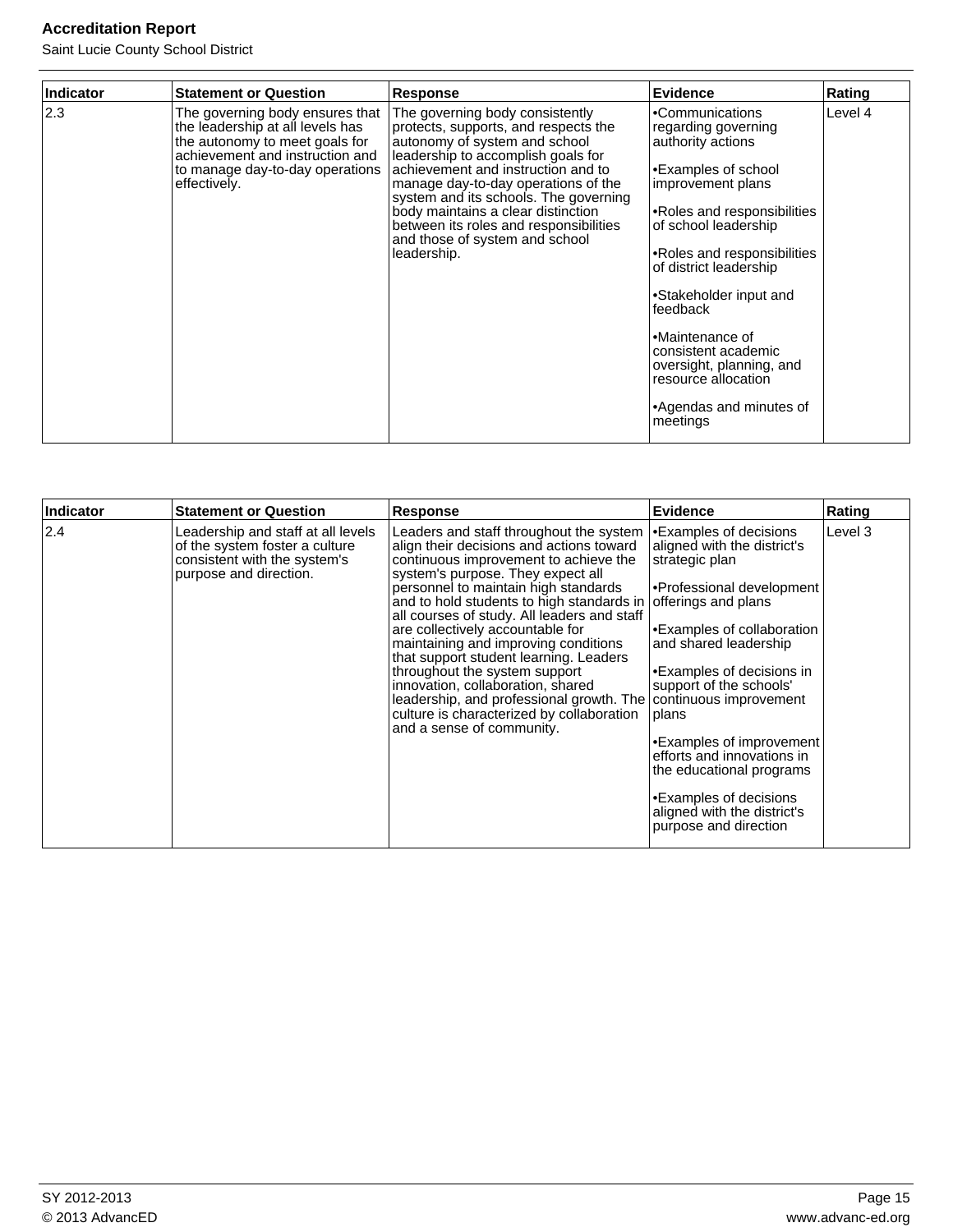Saint Lucie County School District

| Indicator | <b>Statement or Question</b>                                     | Response                                                                                                                                                                                                                                                                                                                                                                                                                                                                                                                                                                                                                                                       | Evidence                                                                                                                                                                                                                                                                                                                            | Rating  |
|-----------|------------------------------------------------------------------|----------------------------------------------------------------------------------------------------------------------------------------------------------------------------------------------------------------------------------------------------------------------------------------------------------------------------------------------------------------------------------------------------------------------------------------------------------------------------------------------------------------------------------------------------------------------------------------------------------------------------------------------------------------|-------------------------------------------------------------------------------------------------------------------------------------------------------------------------------------------------------------------------------------------------------------------------------------------------------------------------------------|---------|
| 2.5       | effectively in support of the<br>system's purpose and direction. | Leadership engages stakeholders   Leaders consistently communicate<br>effectively with appropriate and varied<br>representatives from stakeholder<br>groups, provide opportunities for<br>stakeholders to shape decisions, solicit<br>feedback and respond to stakeholders,<br>work collaboratively on system and<br>school improvement efforts, and provide<br>and support meaningful leadership roles<br>for stakeholders. System and school<br>leaders' proactive and persistent efforts<br>result in measurable, active stakeholder<br>participation, positive engagement in the<br>system and its schools, a strong sense<br>of community, and ownership. | Minutes from meetings<br>with stakeholders<br>l•Examples of stakeholder<br>input or feedback resulting<br>lin district action<br>l•Copies of surveys or<br>screen shots from online<br>surveys<br>l∙Involvement of<br>stakeholders in a school<br>improvement plan<br>•Involvement of<br>stakeholders in district<br>strategic plan | Level 4 |

| Indicator | <b>Statement or Question</b>                                                                                                                                            | <b>Response</b>                                                                                                                                                                                                                                                                                                                                                                                                                                                                                | Evidence                                                                                                                                                                                                                                                                                                                                                                                                                                                    | Rating |
|-----------|-------------------------------------------------------------------------------------------------------------------------------------------------------------------------|------------------------------------------------------------------------------------------------------------------------------------------------------------------------------------------------------------------------------------------------------------------------------------------------------------------------------------------------------------------------------------------------------------------------------------------------------------------------------------------------|-------------------------------------------------------------------------------------------------------------------------------------------------------------------------------------------------------------------------------------------------------------------------------------------------------------------------------------------------------------------------------------------------------------------------------------------------------------|--------|
| 2.6       | Leadership and staff supervision<br>and evaluation processes result<br>in improved professional practice<br>in all areas of the system and<br>improved student success. | The primary focus of the criteria and<br>processes of supervision and evaluation<br>is improving professional practice in all<br>areas of the system and ensuring<br>student success. Supervision and<br>evaluation processes are consistently<br>and regularly implemented. The results<br>of the supervision and evaluation<br>processes are analyzed carefully and<br>used to monitor and effectively adjust<br>professional practice throughout the<br>system and ensure student learning. | •Examples of professional   Level 4<br>development offerings and<br>plans tied specifically to<br>the results from<br>supervision and evaluation<br>•Governing body policy on<br>supervision and evaluation<br>·Job specific criteria<br>•Supervision and<br>evaluation documents with<br>criteria for improving<br>professional practice<br>throughout the system and<br>student success noted<br>•Representative<br>supervision and evaluation<br>reports |        |

# **Reflect upon your responses to each of the indicators and performance levels by considering and responding to the following questions when drafting your narrative response. Use language from the performance level descriptions to guide your writing. Cite sources of evidence the External Review team members may be interested in reviewing.**

2.1 The School Board approves policies and procedures that clearly and directly support the system's purpose and direction and the effective operation of the system and its schools. Chapter 4.00 of School Board Policy specifically addresses curriculum, instruction and assessment requirements. In addition, operations manuals required as per school board policy are individually identified in policy 2.25. In addition to board policy, curriculum, instruction and assessment procedures are specified in the district's pacing guide by grade and subject (Scope and Sequence), student progression plan, plan for accountability and assessment using both state and district assessments, and plan for professional development. The school board and superintendent establish annual goals and targets for school system performance and individual schools create and submit school improvement plans to the school district for approval. In addition to the professional development requirements for instructional personnel, board policy and procedures manuals also include requirements for professional development for non-instructional support staff including bus drivers, cafeteria workers, health aides, paraprofessionals and other staff. State law requires the Board approve the district budget annually which is then operationalized in accordance with school board policy Chapter 7 and fiscal management handbooks (e.g. school use of internal accounts, purchasing manual) approved by the board.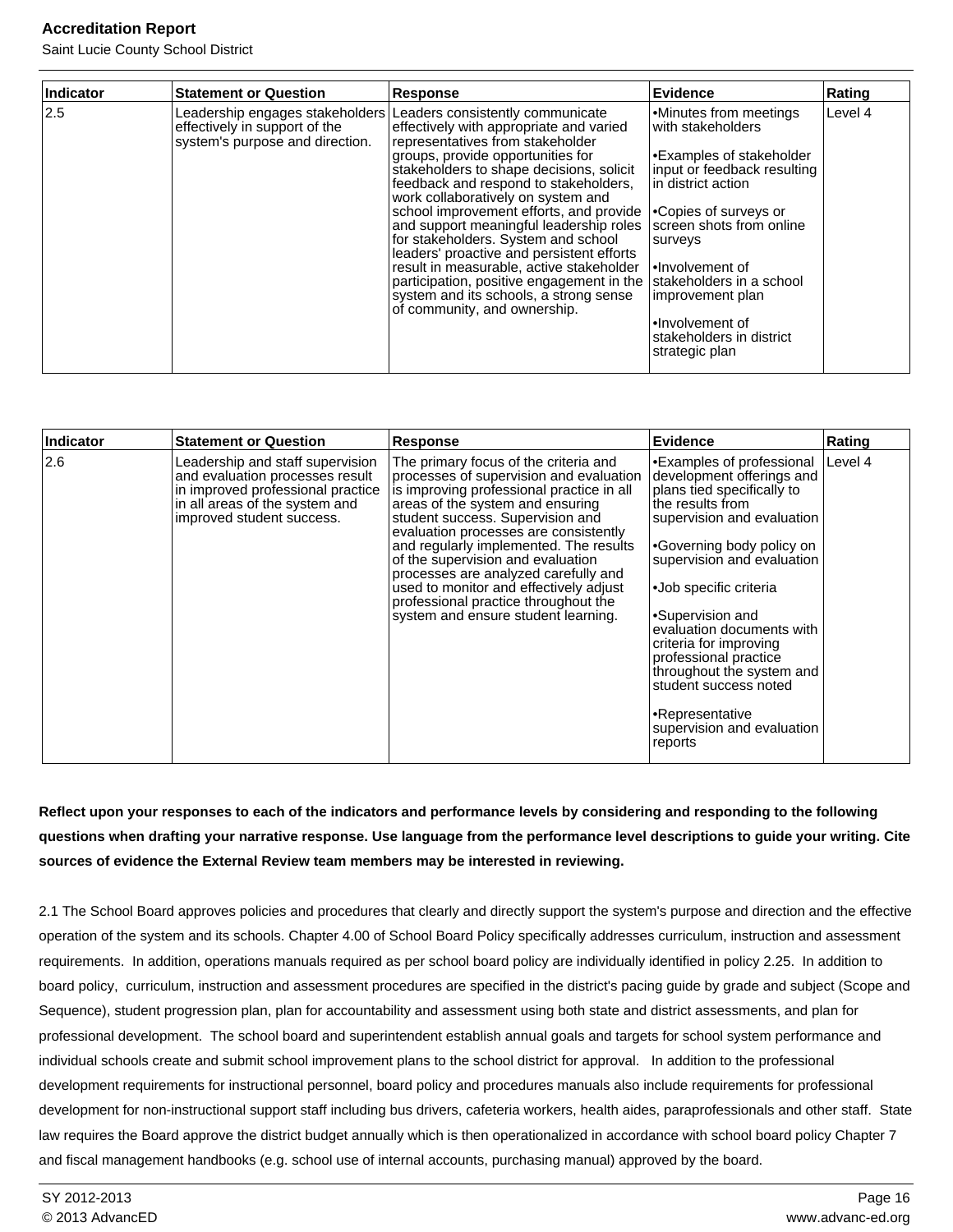2.2 The School Board has a process in place to evaluate its decisions and actions. School Board policies are regularly reviewed by district staff and recommendations for policy changes are proposed for Board decision as appropriate. Internal audits conducted by the finance department review financial records at each school. External audits are performed by the Florida Department of Education and individual accounting firms to identify potential deficiencies in internal practices. To ensure accountability for the educational program the Board reviews student academic performance annually as a part of the target setting process. The Board has formally adopted policies regarding code of ethics and conflict of interest (SLCSB 2.221) and has maintained Master Board status since 1993. The curriculum used in Master Board training includes the roles and responsibilities of both board members and the board as a governing body. (Master Board Curriculum List http://www.fsba.org/masterprograms.asp). Master Board training was used as an induction program for two new board members in 2010.

2.3 The School Board has established a clear delineation of roles and responsibilities within district operations so that each unit has the autonomy and resources to fulfill its role. The School Board sets policy which governs the work of the district. Annual budgets and other resource allocations, as well as defined measures of accountability are adopted by the School Board, however procedures and practices necessary for implementation are developed by the Superintendent and his staff specific to each area of district operations or individual school. Decisions and recommendations regarding hiring personnel are made by school or department leaders. School and department leadership are responsible for fiscal management. Each school develops and executes a School Improvement Plan designed to address the specific needs of the school while adhering to the overarching goals of the Board. One strength of the district is its accountability system which provides information about system performance. This information allows the Board to hold district and school leaders accountable while maintaining leadership autonomy in day to day operations in the district.

2.4 Leaders and staff through the system align their decisions and actions with the work of the District. Specific projects with district-wide impact are identified toward continuous improvement in identified areas. Individual School Improvement Plans are aligned to district Targets and Goals and measurement of progress is on-going. The district administers a comprehensive battery of benchmark assessments to monitor student progress as well as providing multiple avenues to analyze student performance data collected. The district encourages the creation and implementation of new vehicles for the delivery of content at all grade levels, and the use of collegial learning groups is evident at several levels of the organization toward this end. As discussed in Standard 1 the project charter process requires collaboration across departments. Since 2003, the district has worked collaboratively with both of its bargaining units through the interest-based decision making process used in negotiations. However, one challenge the district has faced since May, 2012 has been a return to collective bargaining on the specific issues of wages and benefits at the request of the bargaining units. The district's support staff union (CWA) has refused to negotiate for the 2012- 2013 school year. Subsequent negotiation sessions with the teachers' union (CTA/CU) have been contentious. Although agreement regarding wages and benefits was reached with the CTA/CU in January, 2013, the working relationship with both units has remained contentious.

2.5 District leaders at all levels cultivate involvement and input from stakeholders via numerous opportunities. There are several community advisory councils, including the District Advisory Council, the Hispanic, African-American and Haitian Advisory Councils, and the Citizens' Budget Committee as well as individual school advisory groups. School Board members engage in two-way communication with the community by serving on various boards and community committees and partners with community agencies such as the Sheriff's Department, the SLC Educational Foundation, and United Way. District schools are actively involved in community events (MLK Grand Parade, County Fair). Input is also sought from community members through "town hall meetings" on specific issues with district-wide impact. These meetings were held in 2009 and again in 2013 to inform the district's budget reduction planning for the next fiscal year. At the school level, Building Level Planning Teams (BLPT) have been established to foster collaboration between teachers and administrators in decisions involving curriculum and instruction. Annually, climate surveys are conducted with students, staff and parents and results shared with each school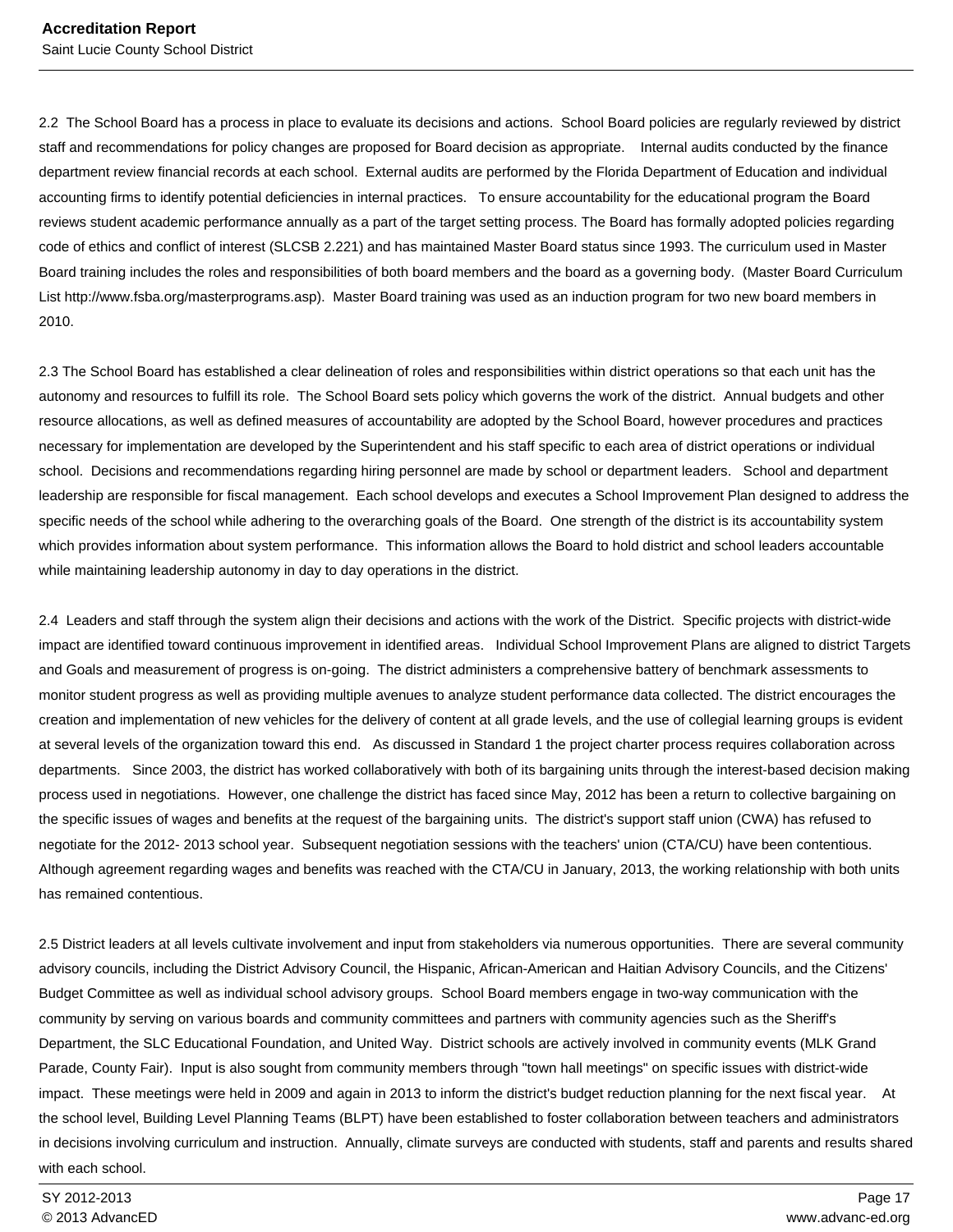2.6 Adoption of the St. Lucie County Framework for Quality Instruction ensures that the primary focus on the district's work and processes of supervision and evaluation is improving professional practice in all areas of the system and schools. School and district leaders, and instructional coaches, coach teachers in their instructional practice through multiple observations and subsequent feedback throughout the school year. Effective use of the instructional elements within the Framework is monitored through the use of data collected from both informal and formal instructional observations. To facilitate the review process the data collected is entered in teacher and administrator evaluation system (Digital Bridge). Regular review of this data informs the focus of professional development on elements identified as needing improvement across the district. The data is also used to tailor interventions based on individual need. Professional development is differentiated based on target audience, and is delivered in multiple ways including district workshops, school based training, train the trainer, collegial learning groups and web-based materials. Teacher evaluation data is also monitored to ensure each teacher's evaluation of instructional practice includes the required components of the state approved evaluation plan.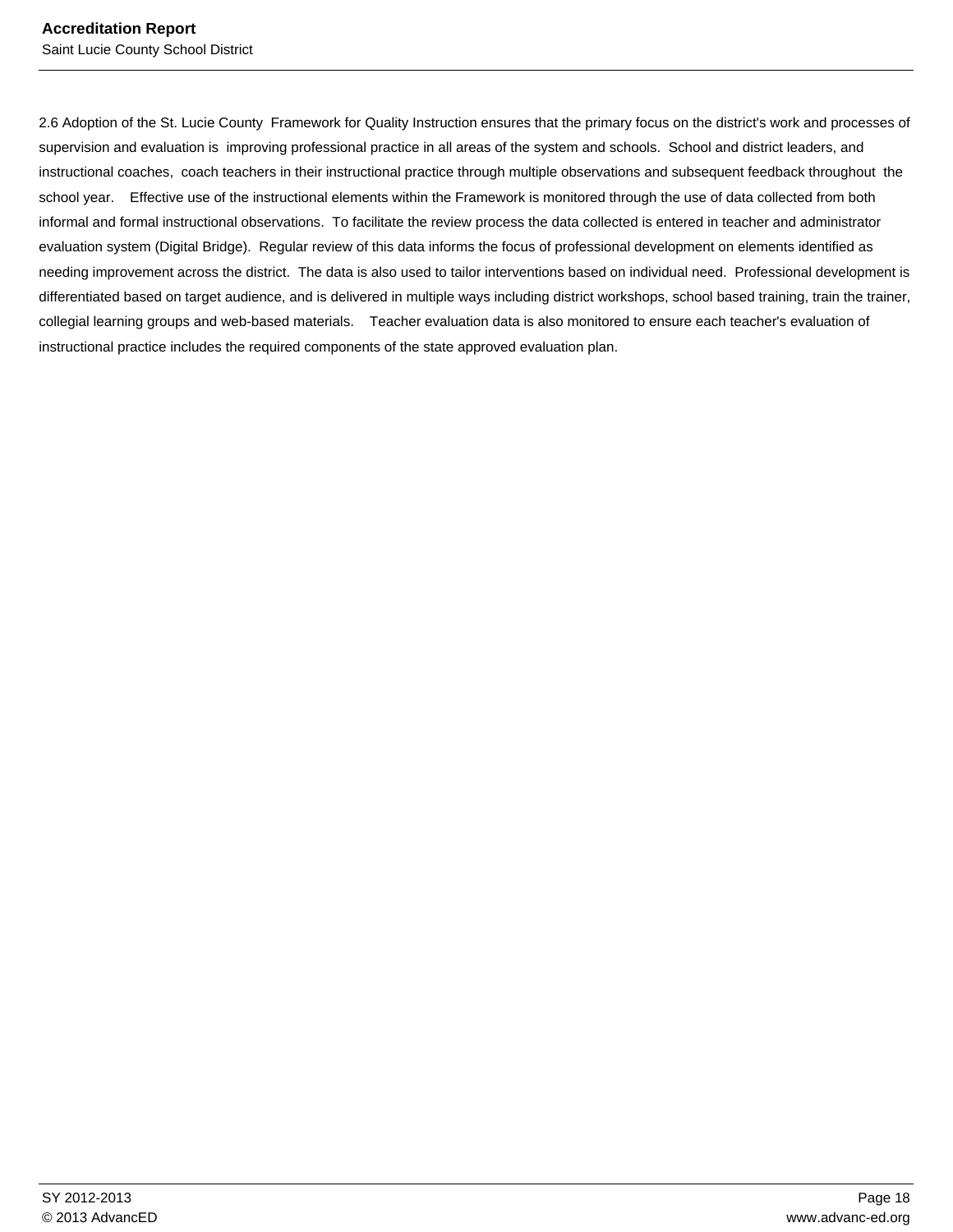# **Teaching and Assessing for Learning**

The system's curriculum, instructional design, and assessment practices guide and ensure teacher effectiveness and student learning across

all grades and courses.

Overall Rating: 3.08

| Indicator | <b>Statement or Question</b>                                                                                                                                    | <b>Response</b>                                                                                                                                                                                                                                                                                                                                                                                                                                                                                                                                                                                                                                    | Evidence                                                                                                                                                                                                                                                                                                                                                                           | Rating  |
|-----------|-----------------------------------------------------------------------------------------------------------------------------------------------------------------|----------------------------------------------------------------------------------------------------------------------------------------------------------------------------------------------------------------------------------------------------------------------------------------------------------------------------------------------------------------------------------------------------------------------------------------------------------------------------------------------------------------------------------------------------------------------------------------------------------------------------------------------------|------------------------------------------------------------------------------------------------------------------------------------------------------------------------------------------------------------------------------------------------------------------------------------------------------------------------------------------------------------------------------------|---------|
| 3.1       | The system's curriculum provides<br>equitable and challenging<br>learning experiences that ensure<br>all students have sufficient<br>success at the next level. | Curriculum and learning experiences in<br>each course/class provide all students<br>with challenging and equitable<br>opportunities to develop learning skills,<br>opportunities to develop learning, thinking skills, and life skills. There is<br>thinking, and life skills that lead to some evidence to indicate curriculum<br>and learning experiences prepare<br>students for success at the next level.<br>Like courses/classes have equivalent<br>learning expectations across the system.<br>Teachers in all schools individualize<br>some learning activities for each student<br>in a way that supports achievement of<br>expectations. | •Course, program, or<br>school schedules<br>•Student work across<br>courses or programs<br>•Course or program<br>descriptions<br>•Lesson plans<br>Graduate follow-up-<br>surveys<br>•Teacher evaluation<br>criteria relating to<br>prescribed instructional<br>designs and proprietary<br>practices<br>•Descriptions of<br>instructional techniques<br>•ESOL Manual, 504<br>Manual | Level 3 |

| 3.2<br>•Curriculum quides<br>Using data from student assessments<br>Curriculum, instruction, and<br>and an examination of professional<br>assessment throughout the<br>system are monitored and<br>practice, system and school personnel<br>•Common assessments<br>adjusted systematically in<br>monitor and adjust curriculum,<br>response to data from multiple<br>instruction, and assessment to ensure<br>•Standards-based report<br>assessments of student learning<br>vertical and horizontal alignment and<br>cards                                                                                                                                                                                                                                                                                                 | Rating  |
|----------------------------------------------------------------------------------------------------------------------------------------------------------------------------------------------------------------------------------------------------------------------------------------------------------------------------------------------------------------------------------------------------------------------------------------------------------------------------------------------------------------------------------------------------------------------------------------------------------------------------------------------------------------------------------------------------------------------------------------------------------------------------------------------------------------------------|---------|
| alignment with goals for achievement<br>and an examination of<br>and instruction and statements of<br>•Surveys results<br>professional practice.<br>purpose. There is a process in place to<br>•Program descriptions<br>ensure alignment each time curriculum,<br>instruction, and/or assessments are<br>reviewed or revised at the system or<br>l∙Teacher evaluation<br>school level. The continuous<br>criteria relating to<br>prescribed instructional<br>improvement process ensures that<br>vertical and horizontal alignment as well<br>designs and proprietary<br>as alignment with the system's purpose<br>practices<br>are maintained and enhanced in<br>curriculum, instruction, and assessment.<br>$\bullet$ Products – scope and<br>sequence, curriculum<br>maps<br>•Lesson plans aligned to<br>the curriculum | Level 3 |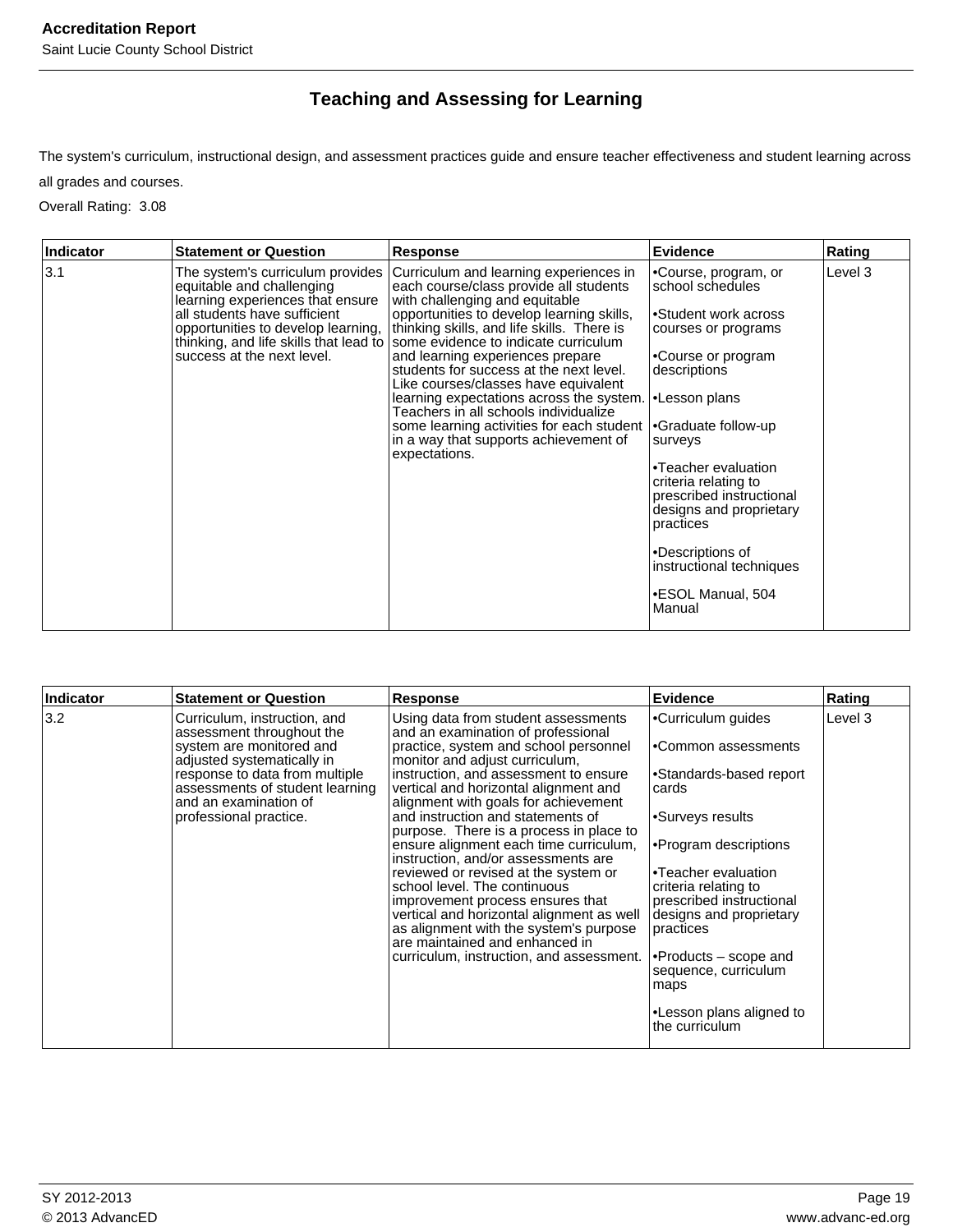| <b>Indicator</b> | <b>Statement or Question</b>                                                                                                                                      | <b>Response</b>                                                                                                                                                                                                                                                                                                                                                                                                                                                                                                                                                       | <b>Evidence</b>                                                                                                                                                                                                                                                                                                                                                                                                                                                                                                                                                                                                                                        | <b>Rating</b> |
|------------------|-------------------------------------------------------------------------------------------------------------------------------------------------------------------|-----------------------------------------------------------------------------------------------------------------------------------------------------------------------------------------------------------------------------------------------------------------------------------------------------------------------------------------------------------------------------------------------------------------------------------------------------------------------------------------------------------------------------------------------------------------------|--------------------------------------------------------------------------------------------------------------------------------------------------------------------------------------------------------------------------------------------------------------------------------------------------------------------------------------------------------------------------------------------------------------------------------------------------------------------------------------------------------------------------------------------------------------------------------------------------------------------------------------------------------|---------------|
| 3.3              | Teachers throughout the district<br>engage students in their learning<br>through instructional strategies<br>that ensure achievement of<br>learning expectations. | Teachers throughout the district plan<br>and use instructional strategies that<br>require student collaboration, self-<br>reflection, and development of critical<br>thinking skills. Teachers personalize<br>instructional strategies and interventions<br>to address individual learning needs of<br>students when necessary. Teachers use<br>instructional strategies that require<br>students to apply knowledge and skills,<br>integrate content and skills with other<br>disciplines, and use technologies as<br>instructional resources and learning<br>tools. | •Examples of professional<br>development offerings and<br>plans tied specifically to<br>the results from<br>supervision and evaluation<br>•Authentic assessments<br>•Examples of teacher use<br>of technology as an<br>instructional resource<br>•Findings from supervisor<br>formal and informal<br>observations<br>•Surveys results<br>•Examples of professional<br>development offerings and<br>plans tied specifically to<br>the approved or prescribed<br>instructional strategies and<br>programs<br>•Teacher evaluation<br>criteria relating to<br>prescribed instructional<br>designs and proprietary<br>practices<br>•Student Led Conferences | Level 3       |

| Indicator | <b>Statement or Question</b>                                                                                                                | <b>Response</b>                                                                                                                                                                                                                                                                                                                                                                                                                                             | Evidence                                                                                                                                                                                                                                                                                                                                                                                                                                                                                                                                                                   | Rating  |
|-----------|---------------------------------------------------------------------------------------------------------------------------------------------|-------------------------------------------------------------------------------------------------------------------------------------------------------------------------------------------------------------------------------------------------------------------------------------------------------------------------------------------------------------------------------------------------------------------------------------------------------------|----------------------------------------------------------------------------------------------------------------------------------------------------------------------------------------------------------------------------------------------------------------------------------------------------------------------------------------------------------------------------------------------------------------------------------------------------------------------------------------------------------------------------------------------------------------------------|---------|
| 3.4       | System and school leaders<br>monitor and support the<br>improvement of instructional<br>practices of teachers to ensure<br>student success. | System and school leaders formally and<br>consistently monitor instructional<br>practices through supervision and<br>evaluation procedures to ensure that<br>they 1) are aligned with the system's<br>values and beliefs about teaching and<br>learning, 2) are teaching the approved<br>curriculum, 3) are directly engaged with<br>all students in the oversight of their<br>learning, and 4) use content-specific<br>standards of professional practice. | •Curriculum maps<br>•Supervision and<br>evaluation procedures<br>•Peer or mentoring<br>opportunities and<br>interactions<br>•Recognition of teachers<br>with regard to these<br>practices<br>•Examples of<br>improvements to<br>instructional practices<br>resulting from the<br>evaluation process<br>•Administrative classroom<br>observation protocols and<br>logs<br>•Professional development<br>offerings and plans tied to<br>the prescribed education<br>program, instructional<br>strategies,<br>developmentally<br>appropriate practices, and<br>student success | Level 3 |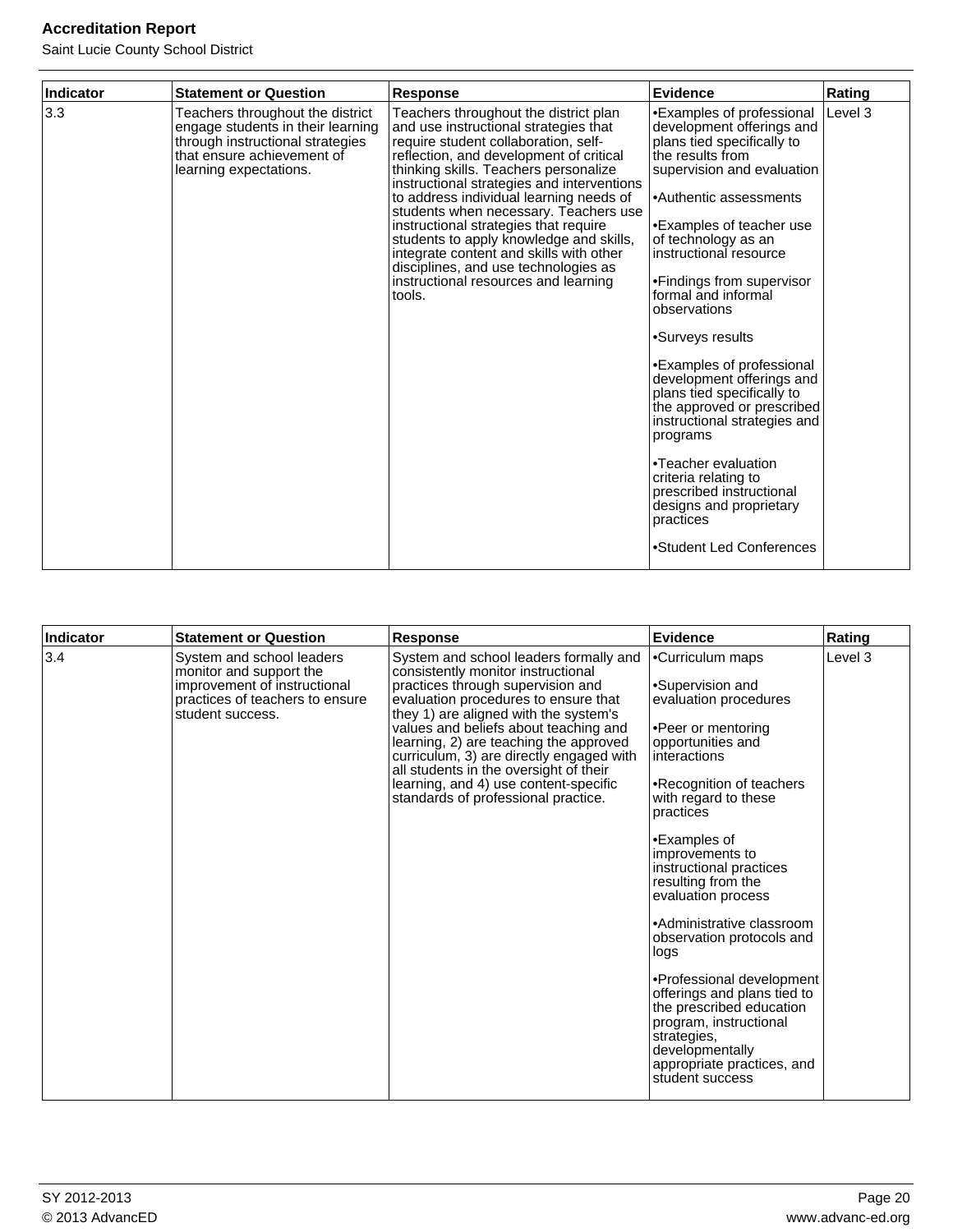| Indicator | <b>Statement or Question</b>                                                                                                                                      | <b>Response</b>                                                                                                                                                                                                                                                                                                                                                                                                                                                                                                                                                                                                                                                                                                                                                                                  | Evidence                                                                                                                                                                                                                                                                         | Rating  |
|-----------|-------------------------------------------------------------------------------------------------------------------------------------------------------------------|--------------------------------------------------------------------------------------------------------------------------------------------------------------------------------------------------------------------------------------------------------------------------------------------------------------------------------------------------------------------------------------------------------------------------------------------------------------------------------------------------------------------------------------------------------------------------------------------------------------------------------------------------------------------------------------------------------------------------------------------------------------------------------------------------|----------------------------------------------------------------------------------------------------------------------------------------------------------------------------------------------------------------------------------------------------------------------------------|---------|
| 3.5       | The system operates as a<br>collaborative learning<br>organization through structures<br>that support improved instruction<br>and student learning at all levels. | All system staff participate in<br>collaborative learning communities that<br>meet both informally and formally.<br>Collaboration often occurs across grade<br>levels, content areas, and other system<br>divisions. Staff members have been<br>trained to implement a formal process<br>that promotes discussion about student<br>learning and the conditions that support<br>student learning. Learning, using, and<br>discussing the results of inquiry<br>practices such as action research, the<br>examination of student work, reflection,<br>study teams, and peer coaching occur<br>regularly among most system personnel.<br>System personnel indicate that<br>collaboration causes improvement<br>results in instructional practice, system<br>effectiveness, and student performance. | •Common language,<br>protocols and reporting<br>Itools<br>l∙Calendar/schedule of<br>learning community<br> meetings <br>Peer coaching guidelines<<br>and procedures<br>l•Examples of<br>improvements to content<br>and instructional practice<br>resulting from<br>collaboration | Level 3 |

| Indicator | <b>Statement or Question</b> | <b>Response</b>                                                                                                                                                                                                                                                                                                                                                                                                                                                                                                                                                                                       | Evidence                                                                                                                                                    | Rating  |
|-----------|------------------------------|-------------------------------------------------------------------------------------------------------------------------------------------------------------------------------------------------------------------------------------------------------------------------------------------------------------------------------------------------------------------------------------------------------------------------------------------------------------------------------------------------------------------------------------------------------------------------------------------------------|-------------------------------------------------------------------------------------------------------------------------------------------------------------|---------|
| 3.6       | student learning.            | Teachers implement the system's   All teachers throughout the system use<br>$\vert$ instructional process in support of $\vert$ an instructional process that informs<br>students of learning expectations and<br>standards of performance. Exemplars<br>are often provided to guide and inform<br>students. The process includes multiple<br>measures, including formative<br>assessments, to inform the ongoing<br>modification of instruction and provide<br>data for possible curriculum revision.<br>The process provides students with<br>specific and timely feedback about their<br>Iearning. | Examples of learning<br>expectations and<br>standards of performance<br><b>Examples of</b><br>lassessments that<br>prompted modification in<br>linstruction | Level 3 |

| Indicator | <b>Statement or Question</b>                                                                                                         | Response                                                                                                                                                                                                                                                                                                                                                                              | Evidence                                                                                                                                                                                                                                                                                                                  | Rating  |
|-----------|--------------------------------------------------------------------------------------------------------------------------------------|---------------------------------------------------------------------------------------------------------------------------------------------------------------------------------------------------------------------------------------------------------------------------------------------------------------------------------------------------------------------------------------|---------------------------------------------------------------------------------------------------------------------------------------------------------------------------------------------------------------------------------------------------------------------------------------------------------------------------|---------|
| 3.7       | Mentoring, coaching, and<br>induction programs support<br>instructional improvement<br>consistent with the system's<br>and learning. | System personnel are engaged in<br>mentoring, coaching, and induction<br>programs that are consistent with the<br>system's values and beliefs about<br>values and beliefs about teaching   teaching, learning, and the conditions<br>that support learning. These programs<br>set expectations for all system personnel teaching and learning<br>and include measures of performance. | •Descriptions and<br>schedules of mentoring.<br>coaching, and induction<br>programs with references<br>to district and school<br>beliefs and values about<br>•Records of meetings and<br>informal feedback<br>sessions<br>•Professional learning<br>calendar with activities for<br>instructional support of<br>new staff | Level 3 |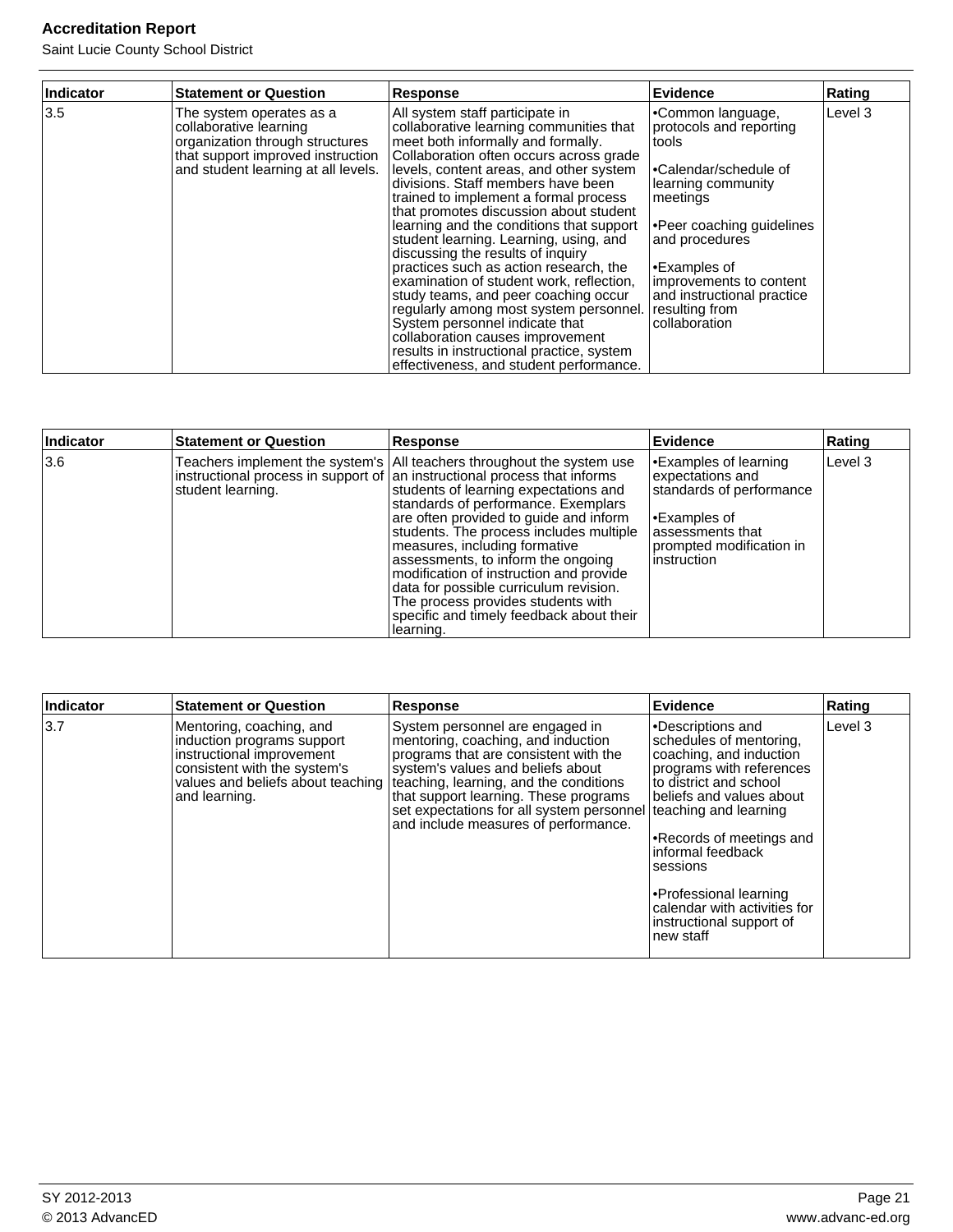| <b>Indicator</b> | <b>Statement or Question</b>                                                                                                                                                 | Response                                                                                                                                                                                                                                                                | <b>Evidence</b>                                                                                                                                                                                                                                                                                                                                                                                                                                                                                                                              | Rating  |
|------------------|------------------------------------------------------------------------------------------------------------------------------------------------------------------------------|-------------------------------------------------------------------------------------------------------------------------------------------------------------------------------------------------------------------------------------------------------------------------|----------------------------------------------------------------------------------------------------------------------------------------------------------------------------------------------------------------------------------------------------------------------------------------------------------------------------------------------------------------------------------------------------------------------------------------------------------------------------------------------------------------------------------------------|---------|
| 3.8              | The system and all of its schools<br>engage families in meaningful<br>ways in their children's education<br>and keep them informed of their<br>children's learning progress. | Programs that engage families in<br>meaningful ways in their children's<br>education are designed, implemented,<br>and evaluated at the system level and in<br>all schools. Families have multiple ways<br>of staying informed of their children's<br>learning process. | l•Performance-based<br>report cards<br><b>Examples of learning</b><br>expectations and<br>standards of performance<br>l•List of varied activities<br>land communications<br>modes with families, e.g.,<br>info portal, online,<br>newsletters, parent<br>centers, academic nights,<br>open house, early release<br>∣davs<br>•Calendar outlining when<br>land how families are<br>provided information on<br>child's progress<br>Parental/family/caregiver<br>involvement plan including<br>activities, timeframes, and<br>evaluation process | Level 4 |

| Indicator     | <b>Statement or Question</b>                                                                                                                                                        | Response                                                                                                                                                                                                                                                                                                                                                                                                                                                                                                                                                                         | <b>Evidence</b>                                                                                                                                                                                                                 | Rating  |
|---------------|-------------------------------------------------------------------------------------------------------------------------------------------------------------------------------------|----------------------------------------------------------------------------------------------------------------------------------------------------------------------------------------------------------------------------------------------------------------------------------------------------------------------------------------------------------------------------------------------------------------------------------------------------------------------------------------------------------------------------------------------------------------------------------|---------------------------------------------------------------------------------------------------------------------------------------------------------------------------------------------------------------------------------|---------|
| $ 3.9\rangle$ | The system designs and<br>whereby each student is well<br>known by at least one adult<br>advocate in the student's school<br>who supports that student's<br>educational experience. | School personnel implement and<br>evaluates structures in all schools participate in a structure designed and<br>evaluated by the system that gives them $\vert$ advocating on behalf of<br>long-term interaction with individual<br>students, allowing them to build strong<br>relationships over time with the student.<br>All students may participate in the<br>Istructure. The structure allows the<br>school employee to gain insight into and Students<br>serve as an advocate for the student's<br>needs regarding learning skills, thinking<br>skills, and life skills. | <b>Curriculum and activities</b><br>lof structures for adults<br>Istudents<br><b>-Description of formalized</b><br>structures for adults to<br>ladvocate on behalf of<br>Master schedule with time<br>lfor formalized structure | Level 3 |

| Indicator | <b>Statement or Question</b>                                                                                                                                                                 | <b>Response</b>                                                                                                                                                                                                                                                                                                                                                                                                                                                                                                                     | Evidence                                                                                                                                                                                                          | Rating  |
|-----------|----------------------------------------------------------------------------------------------------------------------------------------------------------------------------------------------|-------------------------------------------------------------------------------------------------------------------------------------------------------------------------------------------------------------------------------------------------------------------------------------------------------------------------------------------------------------------------------------------------------------------------------------------------------------------------------------------------------------------------------------|-------------------------------------------------------------------------------------------------------------------------------------------------------------------------------------------------------------------|---------|
| 3.10      | Grading and reporting are based<br>on clearly defined criteria that<br>represent the attainment of<br>content knowledge and skills and<br>are consistent across grade<br>levels and courses. | Most teachers across the system use<br>common grading and reporting policies,<br>processes, and procedures based on<br>criteria that represent each student's<br>attainment of content knowledge and<br>skills. These policies, processes, and<br>procedures are implemented in most or<br>all schools across grade levels and<br>courses. Most stakeholders are aware of schools<br>the policies, processes, and procedures.<br>The policies, processes, and procedures   Policies, processes, and<br>may or may not be evaluated. | Evaluation process for<br>grading and reporting<br>Ipractices<br>•District quality control<br>procedures including the<br>monitoring of grading<br>practices across all<br>procedures on grading and<br>reporting | Level 2 |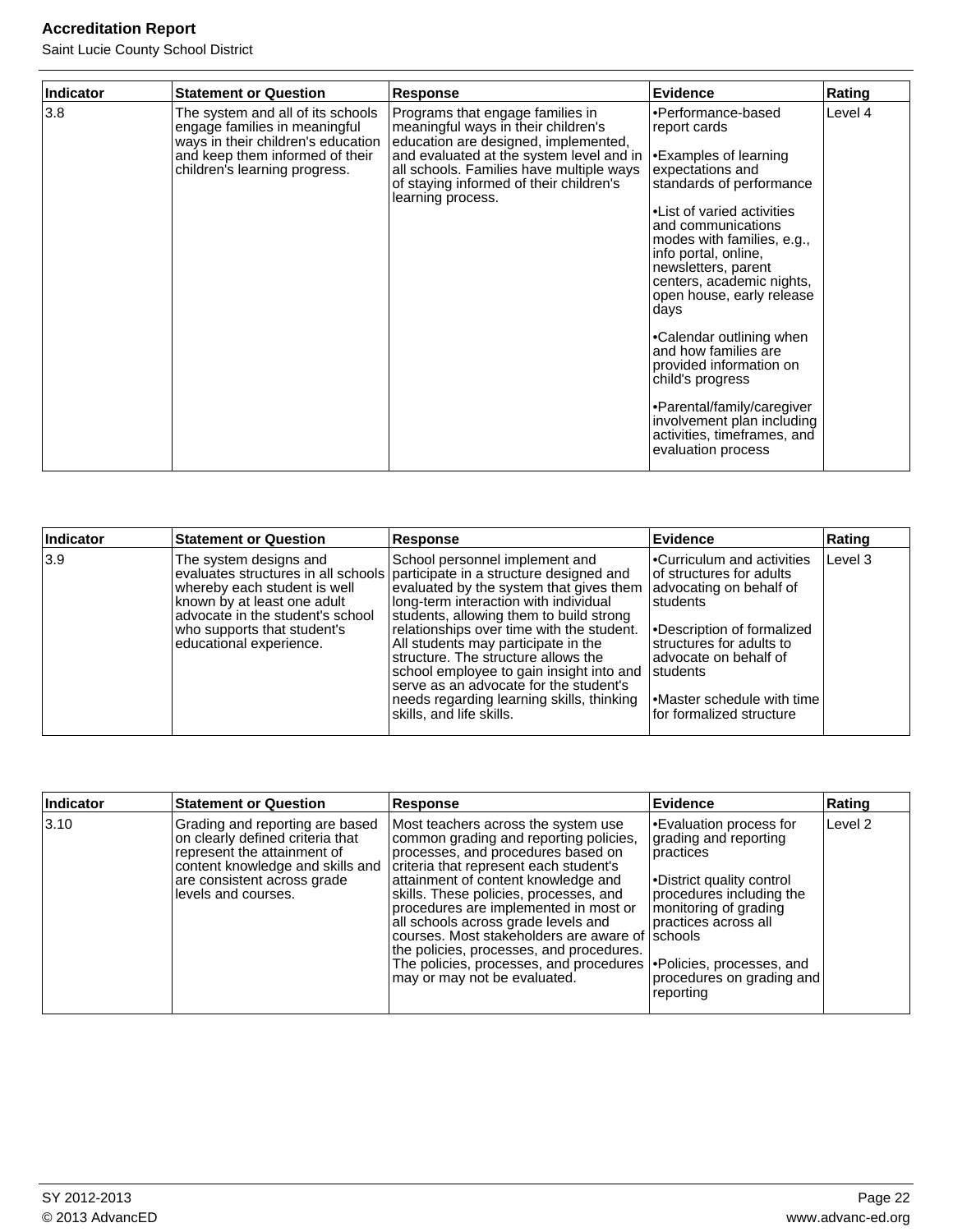Saint Lucie County School District

| Indicator | <b>Statement or Question</b>                                                          | Response                                                                                                                                                                                                                                                                                                                                                                                                                                                                                                                                              | Evidence                                                                                                                                                                                                                                                                                                                                                                            | Rating  |
|-----------|---------------------------------------------------------------------------------------|-------------------------------------------------------------------------------------------------------------------------------------------------------------------------------------------------------------------------------------------------------------------------------------------------------------------------------------------------------------------------------------------------------------------------------------------------------------------------------------------------------------------------------------------------------|-------------------------------------------------------------------------------------------------------------------------------------------------------------------------------------------------------------------------------------------------------------------------------------------------------------------------------------------------------------------------------------|---------|
| 3.11      | All staff members participate in a<br>continuous program of<br>professional learning. | All staff members participate in a<br>rigorous, continuous program of<br>professional learning that is aligned with<br>the system's purpose and direction.<br>Professional development is<br>individualized based on an assessment<br>of needs of the system and the<br>individual. The program builds<br>measurable capacity among all<br>professional and support staff. The<br>program is rigorously and systematically<br>evaluated for effectiveness in improving<br>instruction, student learning, and the<br>conditions that support learning. | •Evaluation tools for<br>professional learning<br>•District quality control<br>procedures showing<br>implementation plan for<br>professional development<br>for district and school staff<br>•District professional<br>development plan<br>involving the district and all<br>schools<br>•Brief explanation of<br>alignment between<br>professional learning and<br>identified needs | Level 4 |

| Indicator | <b>Statement or Question</b>                                                                                                           | <b>Response</b>                                                                                                                                                                                                                                                                                                                                                                                                                                                                 | <b>Evidence</b>                                                                                                                                                                                                                                                                                                                                                                                            | Rating  |
|-----------|----------------------------------------------------------------------------------------------------------------------------------------|---------------------------------------------------------------------------------------------------------------------------------------------------------------------------------------------------------------------------------------------------------------------------------------------------------------------------------------------------------------------------------------------------------------------------------------------------------------------------------|------------------------------------------------------------------------------------------------------------------------------------------------------------------------------------------------------------------------------------------------------------------------------------------------------------------------------------------------------------------------------------------------------------|---------|
| 3.12      | The system and its schools<br>provide and coordinate learning<br>support services to meet the<br>unique learning needs of<br>students. | System and school personnel use data<br>to identify unique learning needs of all<br>students at all levels of proficiency as<br>well as other learning needs (such as<br>second languages). System and school<br>personnel stay current on research<br>related to unique characteristics of<br>learning (such as learning styles,<br>multiple intelligences, personality type<br>indicators) and provide or coordinate<br>related learning support services to all<br>students. | •Schedules, lesson plans,<br>or example student<br>learning plans showing the<br>implementation of learning<br>support services<br>• List of learning support<br>services and student<br>population served by such<br>services<br>•Training and professional<br>learning related to<br>research on unique<br>characteristics of learning<br>•Data used to identify<br>unique learning needs of<br>students | Level 3 |

# **Reflect upon your responses to each of the indicators and performance levels by considering and responding to the following questions when drafting your narrative response. Use language from the performance level descriptions to guide your writing. Cite sources of evidence the External Review team members may be interested in reviewing.**

3.1 St. Lucie County Public Schools aligns curriculum expectations with those of the state and is in a systemic transition from NGSSS to Common Core ELA and mathematics. The research behind the Common Core State Standards adopted by Florida in 2010 supports an elevated rigor of standard in order to equip students with the skills necessary to be ready for college and the world of work. St. Lucie County maintains scope and sequence guides for consistent delivery of instruction which ensure the delivery of all content in a manner that is paced appropriately for the academic year. The district also has a system of periodic benchmark assessments aligned to the standards. St. Lucie also uses progress monitoring tools as well as predictive measurements to support students' access and proper placement into challenging courses in preparation for college and career. EasyCBM and AIMSweb are progress monitoring tools, whereas PERT and midterms serve as predictive measures. Likewise, the high expectations established through the Framework for Quality Instruction support differentiated teaching and learning opportunities so that all children have equal access to and success in moving to the next level while also providing the educational experiences deemed necessary and appropriate to be contributing citizens in our democratic society. The expectation of consistent, rigorous, high quality instruction is monitored by multiple measures. The Framework is used for both feedback and evaluation. The explicit rubric attached to each element supports consistent expectations for all instructors.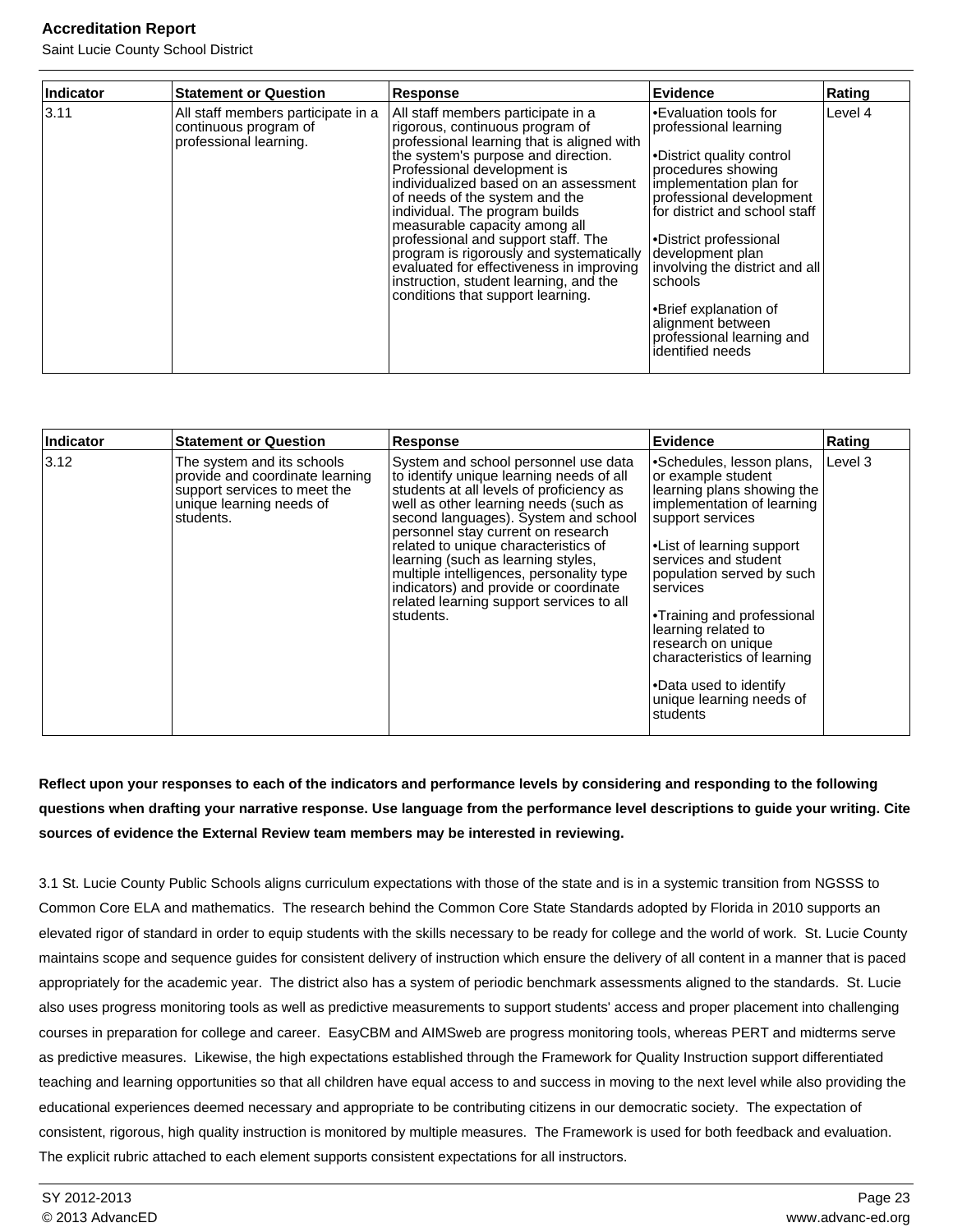3.2 St. Lucie Public Schools uses a continuous improvement model in monitoring curriculum, instruction and assessment in its educational program. Data is used to determine areas of focus in curriculum and/or instruction. This data is collected through a variety of district-wide assessment tools developed and implemented for identified content and grade levels. The assessment tools to gauge student learning and professional practice come from the data mined from the district-wide formative and summative assessment system that is carried out at the school level. Trends, subgroup strengths/concerns, and individual needs are monitored and this data informs the continuous improvement process. Identifying the level of proficiency attained by students is determined by the guidance of course expectations and standards published by the Florida Department of Education. As a District, course adjustments reflect annual state expectations and address areas of need as determined by the data. Resources are aligned to support teaching and learning. Within courses, scope and sequence guides are refined to ensure compliance. At the school level, the fidelity of delivering the intended content is monitored through St. Lucie County's teacher evaluation system which includes classroom walkthroughs, multiple informal and formal observations and feedback conferences between observer and teacher.

3.3 The Framework for Quality Instruction describes 41 specific elements of instructional practice; all designed to result in high quality instructional practice. During its first year of implementation priority was given to the specific elements of instruction that John Hattie (Visable Learning for Teachers) has identified as high effect size strategies including the elements directly addressing student interaction with new content, student practice in using the content, and students applying the content in cognitively complex tasks. As supported by focused professional development, teachers are working to incorporate high effect strategies in their classroom to address differentiated needs ranging from remediation of students with gaps to challenging students with enrichment experiences. Data collected through review of lesson designs, classroom walk-throughs and observations reveal the success with which these elements are implemented in classrooms and focus self-reflection and collegial discussions regarding improvement of instructional practice.

3.4 All instructional staff engage in personal professional development known as Deliberate Professional Practice which focuses on selfselected strategies to enhance personal professional growth based on concrete data to monitor and ensure the achievement of rigorous expectations. A system-wide framework for support is organized at the District level with support networked at the school and classroom levels. A plethora of professional development experiences were designed to create strong awareness and keen understanding of the new system. Coaching support for teachers as they practice the elements has is given high priority. Diverse coaching models are in place to address the differentiated needs of teachers whether veteran or newly inducted. District designed workshops, content-based work groups, collegial coaching, and classroom modeling are among the supportive offerings. Precise two-way discussion at every level of support provides the feedback that impacts positive change in student achievement. School-based professional development liaisons have been established to assist in developing highly qualified professionals. Designed specifically for new teachers, the Supportive High Quality Instruction for New Education (SHINE) program supports them during their first year of teaching. Key factors to the SHINE program include new teacher orientation, ongoing professional development, mentorship with an individual mentor assigned to each new teacher, new educator support teams (NEST) with networking opportunities, and district office supports. Nest participants include administrators, mentors, mentees and TSS. A monthly cohort meeting is also offered for new teachers and an online resource for 24/7 support for new teachers has also been developed and implemented. All new teachers have accounts to access to this resource.

3.5 Collaboration is prominent within St. Lucie County schools. Teachers of the same grade level, vertical collaboration within a school, or multiple departments collaborating as a shared effort, are just a few examples of how collaboration is at the forefront. School-based collaboration includes common planning built into the master schedule as well as the use of problem solving teams through the Multi-Tiered Support System (formerly known as Response to Intervention) process. At schools where AVID is incorporated, teachers collaborate to ensure success of their students in both their content area and AVID classes to prepare them for their future. St. Lucie County has developed general routines for both the literacy and math blocks. School leaders participate in monthly professional practice workshops facilitated by Mark Rowleski. School leaders are grouped into small cohorts to encourage continued collaboration focused on the school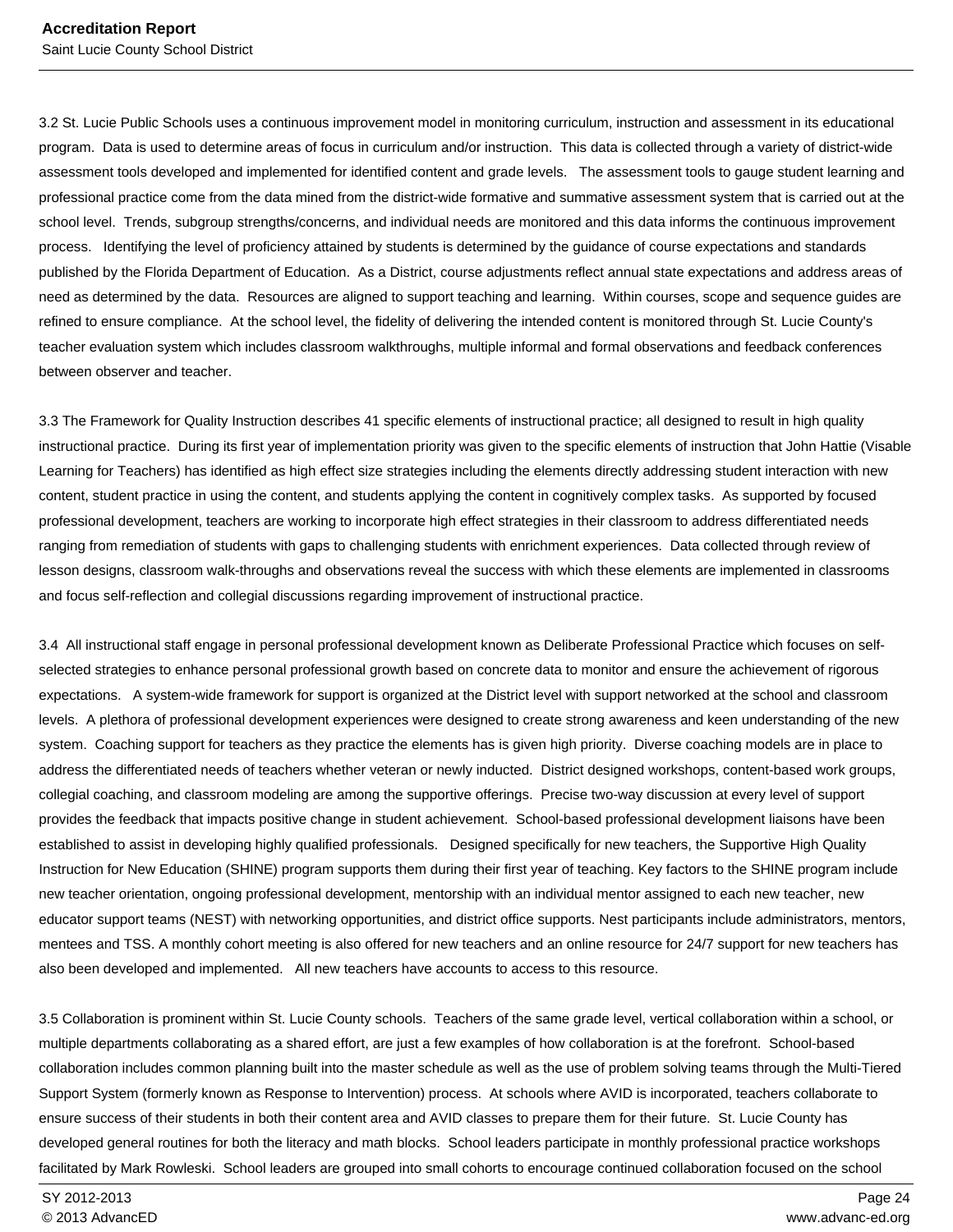Saint Lucie County School District

leader's role in improving teachers' instructional practice. At the district level curriculum specialists meet collaboratively to review data results after the administration of common assessments for quality assurance. Professional development specialists work collaboratively in designing professional development focused on specific needs as defined by data. Through the system of project charters, team members from different areas of the district work collaboratively to solve problems and implement new programs.

3.6 Through the implementation of Performance Scales outlined in the Framework for Quality Instruction, the district has developed clearly stated, content-area specific learning goals. These performance scales allow teachers to clearly convey to students the learning expectations of them as students (learning goals) and what constitutes their mastery of those standards (learning scales). Learning goals are detailed on an organized rubric and allow students to track their own progress. Teachers assess students regularly to determine mastery and identify academic needs. The results of the district based benchmark assessments are loaded into Performance Matters (data warehouse) which provides teachers immediate feedback on student learning as well as the capability to disaggregate data. District curriculum personnel also regularly analyze results to determine the needs of the district and target professional development. Designated days prior to students' return each year are dedicated to professional development provided by the district. This time allows for introduction of processes, such as Literacy and Math routines and implementation of the performance scales, consistent for all stakeholders across the district.

3.7 St. Lucie County has developed several means of focused support for both new and veteran teachers. New educators participate in the SHINE (Supportive High-Quality Induction for New Educators) program. SHINE matches veteran teachers with new teachers or veteran teachers with experienced teachers new to St. Lucie County to provide supports that include networking opportunities and peer mentoring. In addition to support for teachers, newly appointed principals are assigned a mentor and participate in monthly cohort sessions to reflect on practices, and prepare for upcoming requirements. New principals also participate in specific professional development tailored to their new role. The district also takes a proactive approach to supporting assistant principals and individuals wishing to become part of an administrative team. The Developing New Principals cohort meets monthly, providing time to review upcoming district/state requirements as well as gather ideas and feedback regarding recent situations that they have experienced. Prospective administrators can participate in Explorations in Leadership which includes opportunities to shadow current administrators to experience a "day in the life". Induction activities are also provided for non-instructional staff that include emphasis on district beliefs and mission.

3.8 Making the home-school connection is an important goal of St. Lucie County. There are multiple ways for families to monitor their child's progress including access to Parent Portal on our website as well as more traditional conferences at school. Schools also provide familycentered events after school hours to inform families and the community of current topics including curriculum and various strategies that can be reinforced at home. Several schools are incorporating student-led conferences in which students share data and progress on learning goals with their parents and teacher in a conference setting. In addition to school sponsored activities, the Parent Academy of St. Lucie County connects families with a multitude of resources. Options include information sessions regarding content through Curriculum Nights, technology-based information sessions that address accessing learning tools for students at home and a host of resources for parents located at the Parent Academy itself.

3.9 The District's K-12 guidance system allows each student additional opportunities to connect to an adult advocate at school. At the high school, Freshman Academies, Small Learning Communities, and Career Academies are designed to personalize the school experience for students. Freshman academies were implemented at all high schools in August, 2010 as a means of ensuring long-term interaction with individual students. Results from a survey completed in 2012 show 60% of studnets Middle schools have used teaming to build relationships so that teachers become advocates for students. In addition, many of our schools are Kids at Hope schools which use mentorship and encouragement to build student self-esteem toward success. These structures provide opportunities for school employees to serve as advocates for individual student needs regarding learning skills, thinking skills, and life skills. Opportunities to develop student - adult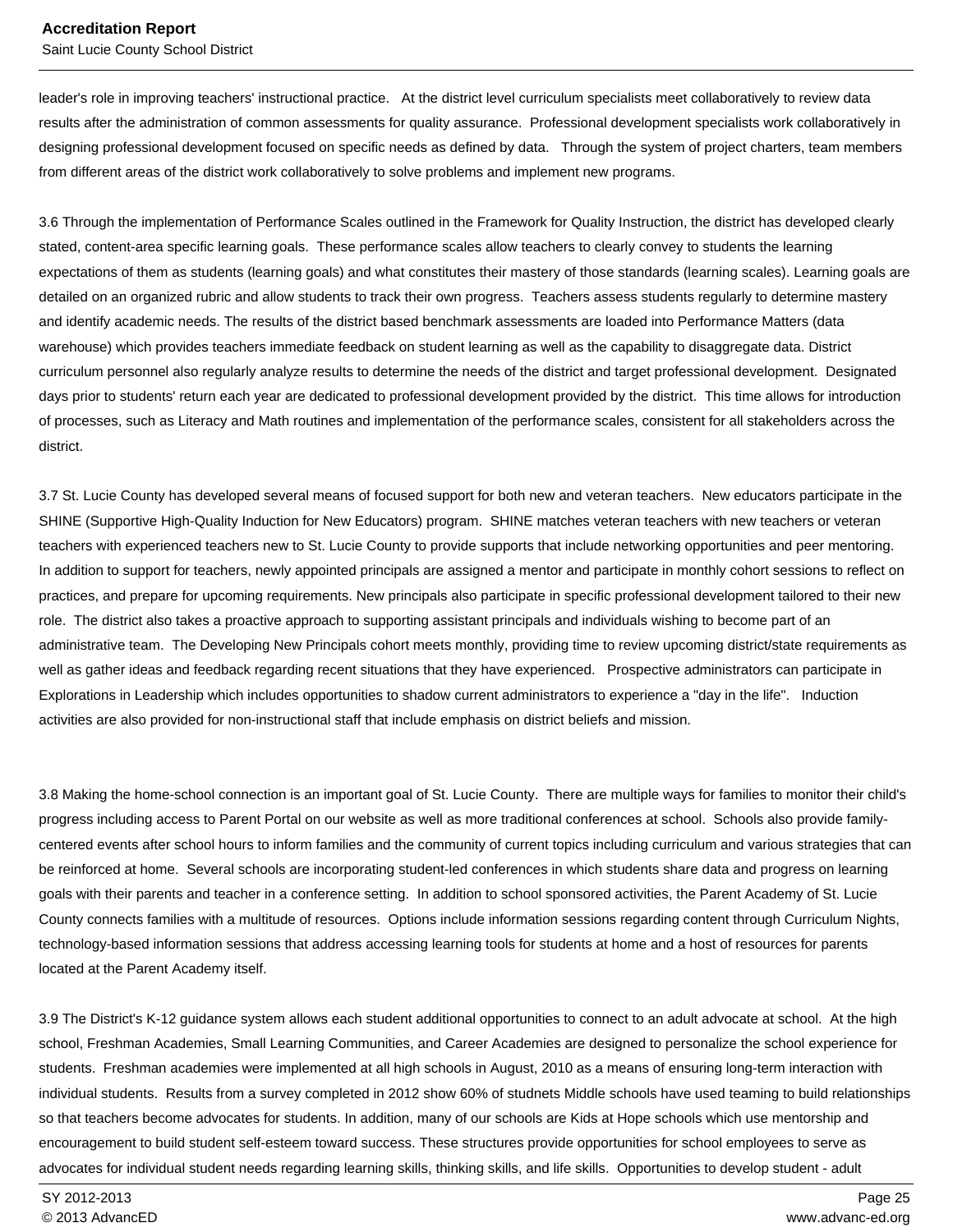advocate relationships are also provided through clubs, athletics, and other school based activities.

3.10 In accordance with the school board approved student progression plan, teachers in all grade levels across the system use common grading calculation and reporting processes and procedures based on clearly defined criteria. The student progression plan states that teacher evaluation of student performance is based on mastery of performance standards and exit criteria. The standards for measuring student mastery of the course objectives have been identified for each course in the state course description and are compatible to the Sunshine State Standards and the Next Generation Sunshine State Standards where applicable. One challenge that the district has recognized and worked to address is the consistent determination made by all teachers regarding student mastery of course content. A District Grading Task Force was convened to begin work regarding this issue and is tasked with reviewing and evaluating the policies, processes and procedures on an ongoing basis. Specific to grades K-2, the district transitioned to a refined system of standardized grading for students in this grade band and plans to complete its formal evaluation of this system by the end of this school year. Skyward, our information system, allows all stakeholders (teachers, students and parents) access to their students' achievement, attendance and behavior data. Common, grade specific report cards, as well as scheduled progress reports for students and parents are also used. Stakeholders are aware of the policies, processes and procedures through a series of parent presentations, the student progression plan, technical assistance papers for ESE grading, and online webinars.

3.11 All staff members participate in a continuous program of professional learning that is aligned with the system's purpose and direction. As required by the Race to the Top grant professional development topics/focus are data-driven. In the implementation of the Framework for Quality Instruction the district provided over 750 hours of training to facilitate successful implementation across the district. As recognition of the district's extensive efforts in professional development focused on implementation of the instructional framework, the Florida Association of Staff Development's award for outstanding professional development was presented to the district. Specific dates are built into the school calendar and designated as professional development days. In addition to these days, extensive individualized professional development opportunities are offered on the district's ERO website based on specific needs. ERO also allows staff to maintain a "transcript" of the professional development taken. Online professional development is also offered through district created webinars and the SHARE website which contains a wide variety of print information, as well as video trainings accessible 24/7 by all staff. The district has purposefully used these various formats of delivery to increase capacity in effective instructional practice among all faculty and staff. The program is systemically evaluated for effectiveness in improving instruction, student learning and the conditions that support learning. All teachers and school based administrators are required to develop individualized plans, or Deliberative Practice Plans, annually that guide their individualized study based on needs identified through a variety of data sources.

3.12 District and school personnel use data to identify the unique learning needs of all students at all levels of proficiency as well as other learning needs. Progress monitoring data from state and district assessments are analyzed using the Performance Matters system. From this data, teachers are able to individualize instruction to meet the unique needs of students. In addition to Performance Matters data, teachers of students in grades K-5 analyze data from easyCBM measures, the diagnostic assessments in Journeys and prerequisite tests in Go Math. At the secondary level, teachers use AIMSweb in Intensive Reading and Intensive Math classes to provide additional data to support instruction. Teachers of students with significant disabilities address their unique learning needs by analyzing data from the Brigance, Florida Alternate Assessment and Structured Methods in Language Education (SMILE). EasyCBM is used by teachers of students with significant disabilities to monitor progress and adjust instructional strategies. The district utilizes multiple sources of data to determine the provision of services to students who are gifted including, Naglieri Nonverbal Ability Test, psycho-educational evaluations, and FCAT scores. The district provides a continuum of services to 4,900 students identified with a disability under IDEA. Services range from consultation between the general education teacher and exceptional student education teacher or therapist to in-class support up to services provided in a separate class setting for students with significant needs as determined by their Individual Education Plan team. The district also provides a continuum of services for 998 students eligible for gifted services as determined by their Educational Plan team. Services range from consultation between teachers and student to resource classes to full-time placement. Instructional support is provided to 2754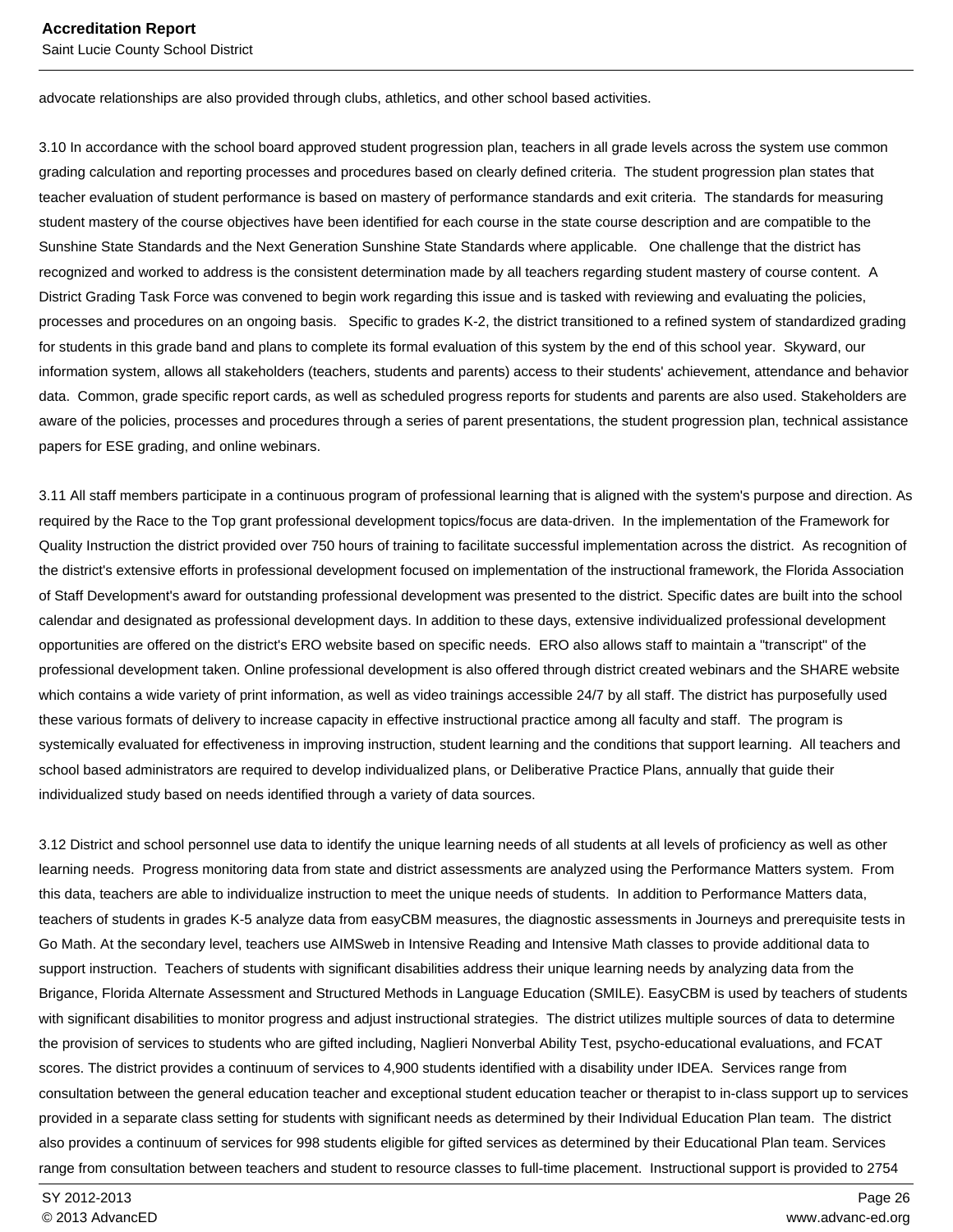Saint Lucie County School District

students identified as English language learners. Data obtained from the Rosetta Stone program and Imagine Learning is used to drive instruction in addition to data analyzed for all students. District and school personnel stay current on research related to unique characteristics of learning and provide learning services to all students by participating in professional development activities provided within St. Lucie County and outside of the district. The Curriculum, Instruction and Assessment department not only provides professional development in specific content areas but also provides support to school teams for instructional strategies and interventions for students in the Response to Intervention (RTI) process. The Exceptional Student Education (ESE) department provides a multitude of professional development opportunities to support the unique learning needs of students with disabilities including differentiated instruction, behavioral strategies, using data to drive instruction, using access points, and creating learning goals and scales for students with significant disabilities. The ESE department also provides or facilitates training in specific reading/language programs including Wilson, SMILE, and Linda Mood Bell. Our Speech Pathologists, Occupational and Physical Therapists, Teacher of the Visually Impaired and Teachers of the Hearing Impaired participate in Working with the Experts training provided by the Florida Department of Education.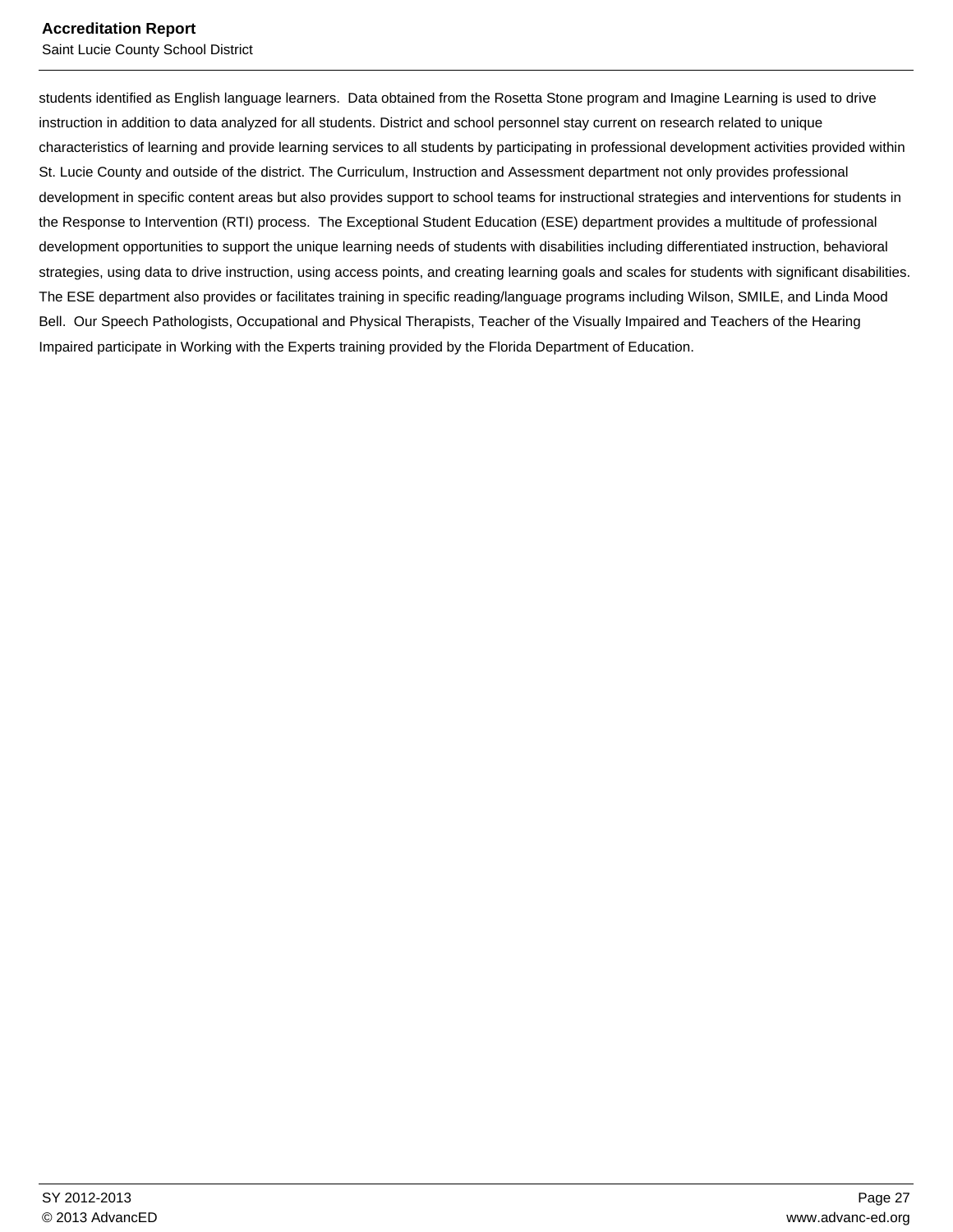# **Resources and Support Systems**

The system has resources and provides services in all schools that support its purpose and direction to ensure success for all students. Overall Rating: 3.0

| <b>Indicator</b> | <b>Statement or Question</b>                                                                                                                                                                                                                                                | Response                                                                                                                                                                                                                                                                                                                                                                                                                                                                                                                                                                                                                                                    | <b>Evidence</b>                                                                                                                                                                                                                                                                                                                                                                           | Rating  |
|------------------|-----------------------------------------------------------------------------------------------------------------------------------------------------------------------------------------------------------------------------------------------------------------------------|-------------------------------------------------------------------------------------------------------------------------------------------------------------------------------------------------------------------------------------------------------------------------------------------------------------------------------------------------------------------------------------------------------------------------------------------------------------------------------------------------------------------------------------------------------------------------------------------------------------------------------------------------------------|-------------------------------------------------------------------------------------------------------------------------------------------------------------------------------------------------------------------------------------------------------------------------------------------------------------------------------------------------------------------------------------------|---------|
| 4.1              | The system engages in a<br>systematic process to recruit,<br>employ, and retain a sufficient<br>number of qualified professional<br>and support staff to fulfill their<br>roles and responsibilities and<br>of the system, individual schools,<br>and educational programs. | Policies, processes, and procedures<br>describe how system and school leaders<br>are to access, hire, place, and retain<br>qualified professional support staff.<br>System and school leaders determine<br>the number of personnel necessary to fill financial plans for last<br>support the purpose and direction   the roles and responsibilities necessary<br>to support purposes, educational<br>programs, and continuous improvement<br>in the district. Sustained fiscal resources<br>are available to fund most positions<br>critical to achieve the purpose and<br>direction of the school system, individual<br>schools, and educational programs. | •District budgets or<br>financial plans for the last<br>three vears<br>•School budgets or<br>three years<br>Assessments of staffing!<br>needs<br>•Documentation of highly<br> qualified staff<br>•Policies, processes,<br>procedures and other<br>documentation related to<br>the hiring, placement and<br>retention of professional<br>and support staff for the<br>district and schools | Level 2 |

| Indicator | <b>Statement or Question</b>                                                                                                                                                                                       | <b>Response</b>                                                                                                                                                                                                                                                                                                                                                                                                                                                                                                                                                                                                                                                                                                                                                                                                                             | <b>Evidence</b>                                                                                                                                                                                                                                                                                               | Rating  |
|-----------|--------------------------------------------------------------------------------------------------------------------------------------------------------------------------------------------------------------------|---------------------------------------------------------------------------------------------------------------------------------------------------------------------------------------------------------------------------------------------------------------------------------------------------------------------------------------------------------------------------------------------------------------------------------------------------------------------------------------------------------------------------------------------------------------------------------------------------------------------------------------------------------------------------------------------------------------------------------------------------------------------------------------------------------------------------------------------|---------------------------------------------------------------------------------------------------------------------------------------------------------------------------------------------------------------------------------------------------------------------------------------------------------------|---------|
| 4.2       | Instructional time, material<br>resources, and fiscal resources<br>are sufficient to support the<br>purpose and direction of the<br>system, individual schools,<br>educational programs, and<br>system operations. | Instructional time, material resources,<br>and fiscal resources are focused on<br>supporting the purpose and direction of<br>the system, its schools, educational<br>programs, and system operations.<br>Instructional time is protected in policy<br>and practice. System and school leaders<br>work to secure material and fiscal<br>resources to meet the needs of all<br>students and improve the effectiveness<br>of the system. System and school<br>leaders demonstrate that instructional<br>time, material resources, and fiscal<br>resources are allocated so that all<br>students have equitable opportunities to<br>attain challenging learning expectations.<br>Efforts toward the continuous<br>improvement of instruction and<br>operations include achieving the<br>purpose and direction of the system and<br>its schools. | •Examples of school<br>schedules<br>•District quality assurance<br>procedures showing<br>district oversight of<br>schools pertaining to<br>school resources<br>•Alignment of school<br>budgets with school<br>purpose and direction<br>Alignment of district<br>budget with district<br>purpose and direction | Level 3 |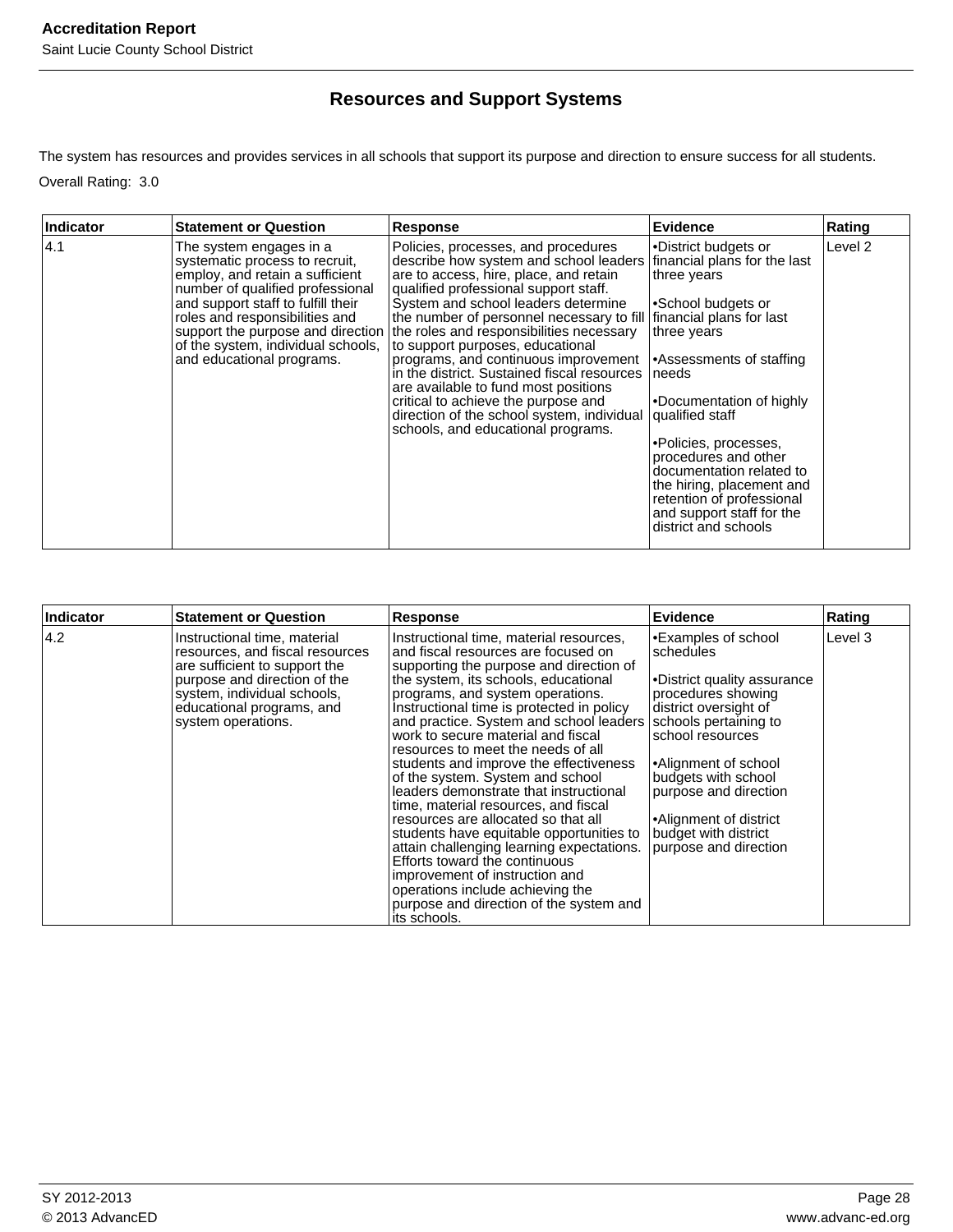| Indicator | <b>Statement or Question</b>                                                                                                                                                        | <b>Response</b>                                                                                                                                                                                                                                                                                                                                                                                                                                                                                                                                                                                                                                      | Evidence                                                                                                                                                                                                                                                                                 | Rating  |
|-----------|-------------------------------------------------------------------------------------------------------------------------------------------------------------------------------------|------------------------------------------------------------------------------------------------------------------------------------------------------------------------------------------------------------------------------------------------------------------------------------------------------------------------------------------------------------------------------------------------------------------------------------------------------------------------------------------------------------------------------------------------------------------------------------------------------------------------------------------------------|------------------------------------------------------------------------------------------------------------------------------------------------------------------------------------------------------------------------------------------------------------------------------------------|---------|
| 4.3       | The system maintains facilities,<br>services, and equipment to<br>provide a safe, clean, and healthy definitions and expectations for<br>environment for all students and<br>staff. | System and school leaders have<br>adopted or collaboratively created clear<br>maintaining safety, cleanliness, and a<br>healthy environment, and have shared<br>these definitions and expectations with<br>all stakeholders. All system and school<br>personnel as well as students are<br>accountable for maintaining these<br>expectations. Valid measures are in<br>place that allow for continuous tracking<br>of these conditions. Improvement plans<br>are developed and implemented by<br>appropriate personnel to continuously<br>improve these conditions. The results of<br>improvement efforts are systematically<br>evaluated regularly. | <b>Example systems for</b><br>school maintenance<br>requests<br>I∙Documentation of<br>compliance with local and<br>state inspections<br>requirements<br> •Example maintenance<br>schedules for schools<br>School safety committee<br>responsibilities, meeting<br>schedules, and minutes | Level 4 |

| Indicator | <b>Statement or Question</b>                                                                                                                               | Response                                                                                                                                                                                                                                                                                                                                                                                                                                                                                                                                                                                                                                                     | Evidence                                                                                                                                                                                                              | Rating  |
|-----------|------------------------------------------------------------------------------------------------------------------------------------------------------------|--------------------------------------------------------------------------------------------------------------------------------------------------------------------------------------------------------------------------------------------------------------------------------------------------------------------------------------------------------------------------------------------------------------------------------------------------------------------------------------------------------------------------------------------------------------------------------------------------------------------------------------------------------------|-----------------------------------------------------------------------------------------------------------------------------------------------------------------------------------------------------------------------|---------|
| 4.4       | The system demonstrates<br>strategic resource management<br>that includes long-range planning<br>in support of the purpose and<br>direction of the system. | The system has clearly defined policies<br>and procedures for strategic resource<br>management. The system employs a<br>systematic, long-range, strategic<br>planning process in the areas of budget,<br>facilities, and other strategic system<br>components. The strategic planning<br>process is regularly evaluated for<br>effectiveness, and improvement plans<br>related to the process are developed<br>and implemented when necessary. All<br>strategic plans are implemented with<br>fidelity by the governing body, and<br>system leaders and have built-in<br>measures used to monitor and ensure<br>successful implementation and<br>completion. | •District strategic plan<br>showing the areas of<br>budget, facilities, quality<br>control, and other strategic<br>svstems<br>l•Policies, handbooks on<br>district and school facilities<br>and learning environments | Level 4 |

| Indicator | <b>Statement or Question</b>                                                                                                                                                           | Response                                                                                                                                                                                                                                                                                                                                                                                                                                                                                                                                                                                                                                                               | Evidence                                                                                                                                                                                                           | Rating |
|-----------|----------------------------------------------------------------------------------------------------------------------------------------------------------------------------------------|------------------------------------------------------------------------------------------------------------------------------------------------------------------------------------------------------------------------------------------------------------------------------------------------------------------------------------------------------------------------------------------------------------------------------------------------------------------------------------------------------------------------------------------------------------------------------------------------------------------------------------------------------------------------|--------------------------------------------------------------------------------------------------------------------------------------------------------------------------------------------------------------------|--------|
| 14.5      | The system provides,<br>coordinates, and evaluates the<br>effectiveness of information<br>resources and related personnel<br>to support educational programs<br>throughout the system. | The system provides, coordinates, and<br>evaluates the effectiveness of<br>information resources and related<br>personnel to ensure that all students,<br>school, and system personnel have<br>access to the media and information<br>resources necessary to achieve the<br>educational programs of the system and  •Data on media and<br>its schools. The system implements and  information resources<br>evaluates processes to ensure qualified<br>personnel are recruited, hired, and<br>retained in sufficient numbers to assist<br>students, school and system personnel<br>in learning about the tools and locations<br>for finding and retrieving information. | •District education delivery   Level 3<br>Imodel intended for school<br>implementation including<br>media and information<br>resources to support the<br>education program<br>lavailable to students and<br>Istaff |        |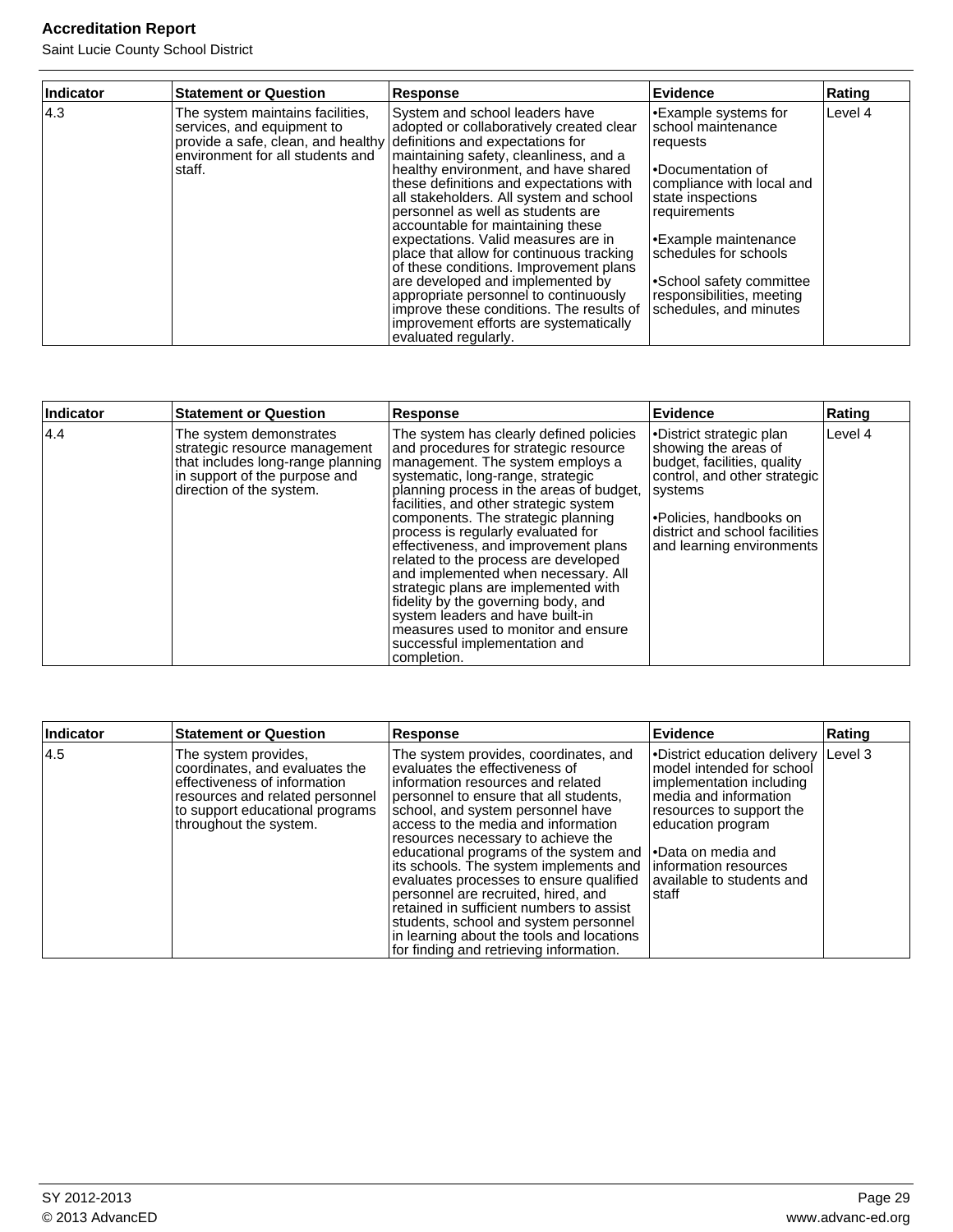| <b>Indicator</b> | <b>Statement or Question</b>                                                                                                                 | <b>Response</b>                                                                                                                                                                                                                                                                                                                                                   | <b>Evidence</b>                                                                                                                                                                                                                                                                                                                                                                                                                                                                                                                               | Rating  |
|------------------|----------------------------------------------------------------------------------------------------------------------------------------------|-------------------------------------------------------------------------------------------------------------------------------------------------------------------------------------------------------------------------------------------------------------------------------------------------------------------------------------------------------------------|-----------------------------------------------------------------------------------------------------------------------------------------------------------------------------------------------------------------------------------------------------------------------------------------------------------------------------------------------------------------------------------------------------------------------------------------------------------------------------------------------------------------------------------------------|---------|
| 4.6              | The system provides a<br>technology infrastructure and<br>equipment to support the<br>system's teaching, learning, and<br>operational needs. | The system provides a fully functional<br>technology infrastructure, working<br>equipment, and a technical support staff<br>to meet the teaching, learning, and<br>operational needs of stakeholders.<br>System and school personnel develop<br>and implement a technology plan to<br>continuously improve technology<br>services, infrastructure, and equipment. | •Policies relative to<br>technology use at the<br>district-level and school-<br>level<br>•District technology plan<br>and budget to improve<br>technology services and<br>infrastructure for the<br>district-level and school-<br>level<br>•District quality control<br>procedures that monitor<br>the effectiveness of<br>technology services at the<br>district-level and school-<br>level<br>•Examples of school-level<br>technology plans and<br>budgets to improve<br>technology services and<br>infrastructure to students<br>and staff | Level 2 |

| Indicator | <b>Statement or Question</b>                                                                                                                                                                  | Response                                                                                                                                                                                                                                                                                                                                                                                                                                                                                                                                   | Evidence                                                                                                                                                                                                                                                                                                                                                     | Rating  |
|-----------|-----------------------------------------------------------------------------------------------------------------------------------------------------------------------------------------------|--------------------------------------------------------------------------------------------------------------------------------------------------------------------------------------------------------------------------------------------------------------------------------------------------------------------------------------------------------------------------------------------------------------------------------------------------------------------------------------------------------------------------------------------|--------------------------------------------------------------------------------------------------------------------------------------------------------------------------------------------------------------------------------------------------------------------------------------------------------------------------------------------------------------|---------|
| 4.7       | The system provides,<br>coordinates, and evaluates the<br>effectiveness of support systems<br>to meet the physical, social, and<br>emotional needs of the student<br>population being served. | The system has designed and<br>implemented a process to determine the<br>physical, social, and emotional needs of<br>all students and then selects or designs<br>and implements programs to meet the<br>needs of these students. Measures of<br>program effectiveness are in place, and<br>system and school personnel use the<br>data from these measures to regularly<br>evaluate all programs. Improvement<br>plans related to these programs are<br>designed and implemented to more<br>effectively meet the needs of all<br>students. | •Student assessment<br>system for identifying<br>student needs<br>Agreements with school<br>community agencies for<br>student-family support<br>l∙Schedule of family<br>services, e.g., parent<br>classes, survival skills<br>•Social classes and<br>services, e.g., bullying,<br>character education<br>• List of support services<br>available to students | Level 3 |

| Indicator | <b>Statement or Question</b>                                                                                                                                          | <b>Response</b>                                                                                                                                                                                                                                                                                                                                                                                                                                                                                                                                                                                                     | Evidence                                                                                                                                                   | Rating  |
|-----------|-----------------------------------------------------------------------------------------------------------------------------------------------------------------------|---------------------------------------------------------------------------------------------------------------------------------------------------------------------------------------------------------------------------------------------------------------------------------------------------------------------------------------------------------------------------------------------------------------------------------------------------------------------------------------------------------------------------------------------------------------------------------------------------------------------|------------------------------------------------------------------------------------------------------------------------------------------------------------|---------|
| 14.8      | The system provides,<br>coordinates, and evaluates the<br>effectiveness of services that<br>support the counseling,<br>and career planning needs of all<br>Istudents. | The system has designed and<br>implemented a process to determine the<br>counseling, assessment, referral,<br>educational, and career planning needs<br>assessment, referral, educational, of all students and then selects or<br>designs and implements programs to<br>meet the needs of these students.<br>Measures of program effectiveness are<br>in place, and system and school<br>personnel use the data from these<br>measures to regularly evaluate all<br>programs. Improvement plans related to<br>these programs are designed and<br>implemented to more effectively meet<br>the needs of all students. | l•List of services available<br>related to counseling,<br>assessment, referral,<br>educational, and career<br> planning<br>l∙Description of IEP<br>process | Level 3 |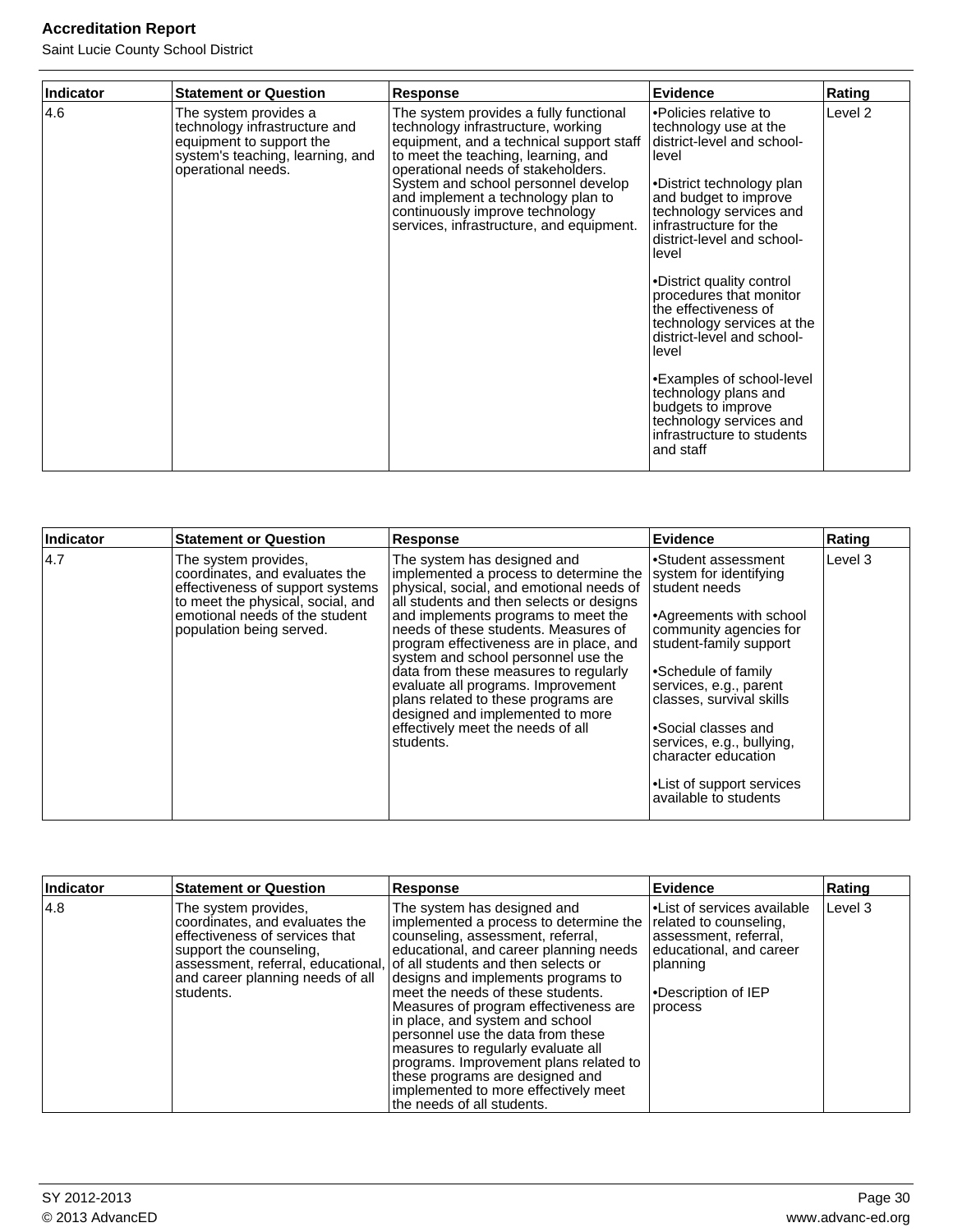**Reflect upon your responses to each of the indicators and performance levels by considering and responding to the following questions when drafting your narrative response. Use language from the performance level descriptions to guide your writing. Cite sources of evidence the External Review team members may be interested in reviewing.**

4.1 The St. Lucie County School District directs the various categories of resources it has available to provide services in its schools to support success for all students. Policies and procedures ensure that district and school leaders have access to hire, place and retain qualified professional and support staff. The District has developed a process to provide school leaders tools as well as relevant information regarding teacher qualifications to effectively recruit skilled personnel. Through its electronic screening process information regarding previous employment, criminal history and job qualifications is used to identify potential candidates for employment interview and hiring. Certification of all teachers is monitored and deficiencies are addressed as appropriate. Surveys are administered and data is used to inform and address specific instructional/professional needs. To ensure equity in staffing across schools, allocations are calculated annually by applying the board approved staffing allocation formulas to the projected student enrollment at each school. A reappointment list is also generated annually to collect information on staffing needs based on reappointments, non-reappointments and resignations. This process allows school leaders to determine the number of personnel necessary to fill vacant positions as well as fill any newly allocated positions to ensure a quality educational program at their school.

4.2 The District maximizes its use of time, materials and financial resources to support its educational program across the district. School schedules of courses are reviewed by district level administrators to ensure the instructional time scheduled daily meets state funding requirements, the district's approved reading plan requirements, individual school improvement plans, and school specific requirements driven by individual program (CAM). School and district budgets are allocated on a per student basis ensuring that resources are distributed equitably across schools. Additional resources funded by Title I & III grants and IDEA funds provide access to materials with the purpose of meeting the needs of diverse learners while ensuring equal access. School based Title I budgets also give school leaders the flexibility in spending some of their funds to address the unique needs of their school students. Additional funds have also been secured through a strategic multiyear partnership with Houghton Mifflin Harcourt and the federal Race to the Top Grant. Funds from these sources have provided professional development, instructional materials and human resources in support of effective instructional practice. The district's commitment to support its educational program is evidenced by the expenditure reduction plans identified in 2009 (\$30 million cut plan) and 2013 (\$15 million cut plan). In both plans, strategies to reduce costs were evaluated based on their level impact to the educational program and the focus on maintaining quality educational programs above all else.

4.3 Within the constraints placed on it through reduced funding from the state, the District maximizes its efforts to maintain facilities, services and equipment needed for a safe, clean and healthy environment for all students and staff. The District has adopted and designed a system that clearly defines expectations for maintaining cleanliness at the schools. Safety committee meetings take place on a monthly basis to discuss and troubleshoot any issues that may arise. Improvement plans are developed and implemented as necessary to improve conditions. Expectations for maintaining a safe learning environment are established and protected by School Board policies. School personnel and students are accountable for adhering to such expectations. Annual climate surveys ask stakeholders several questions assessing their perceptions of safety at their schools. One significant challenge continues to be the lack of adequate funding to support all of the district's needs. As a result, staffing in custodial and maintenance areas have been reduced as a cost cutting measure, which has lowered the standard of services in these areas.

4.4 The District engages in long term strategic planning for resource utilization. It proactively plans its long term budget strategies through monitoring long range and short range projections in enrollment trends, anticipated changes in revenue streams and trends in expenditures in major budget categories such as salary and benefits costs. As one example in anticipation of budget short falls in 2009 the board authorized a \$30 million expenditure cut plan which maintained the board's fund balance while continuing its level of instructional services for students. Enrollments are monitored and used to drive the five-year facilities plan and its annual updates submitted to the FDOE. School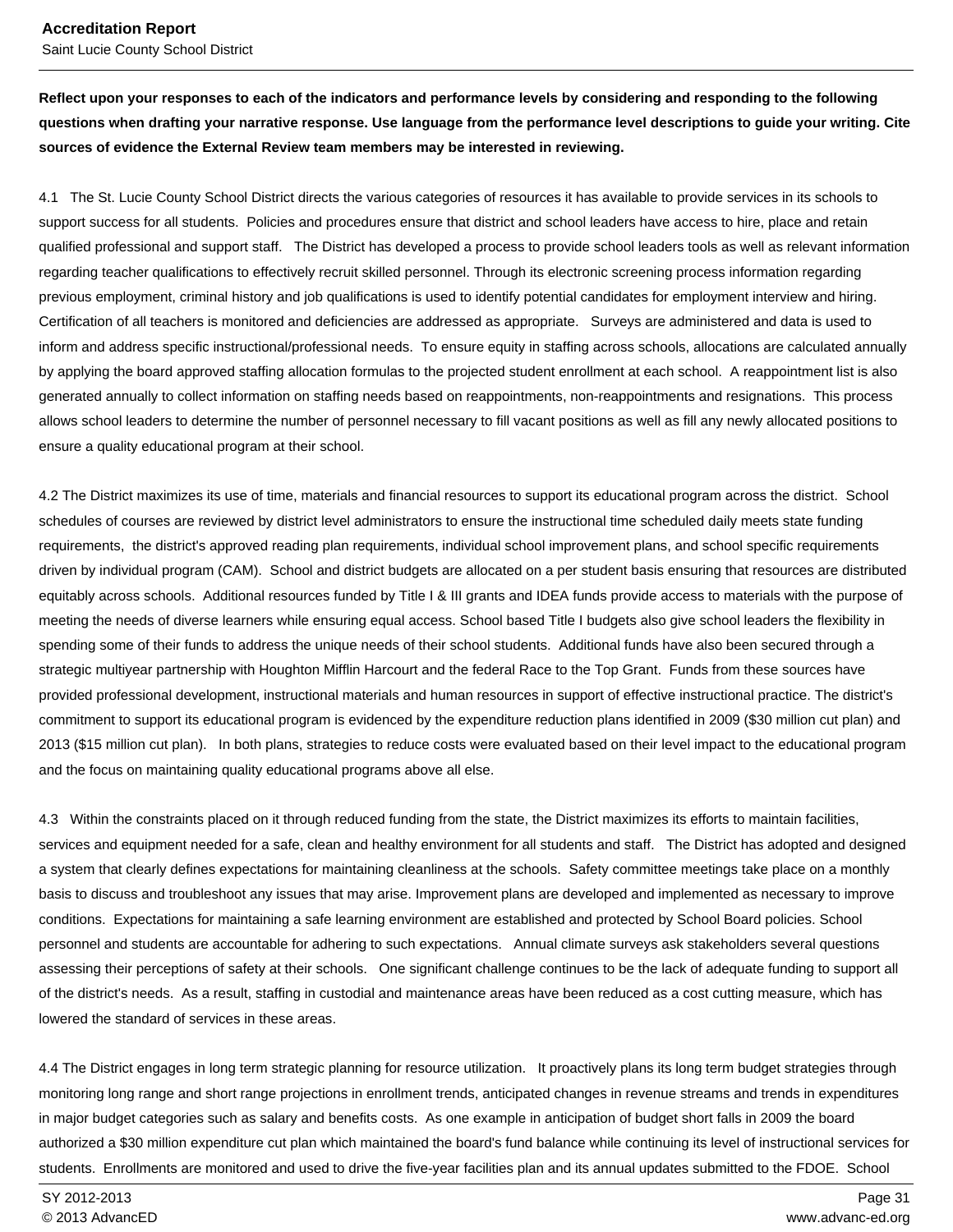Saint Lucie County School District

capacities are fully utilized through the district's student assignment plan which allows for student placement based on zone, not on residence. This assignment strategy also ensures the maximum class sizes are met thereby avoiding financial penalty. The District's technology plan also provides for long range goals for meeting consistent technology standards at each school.

4.5 All students have access to a variety of educational curriculum and curricular resources delivered digitally. One of the four streams of the district's strategic partnership with Houghton Mifflin Harcourt focuses specifically on expanding access to digital resources for learning in all grades. In 2009 budget cuts forced the elimination of the technology specialist position in each school however the district has strategically designed support services to ensure continued access to digital resources. A district based Help Desk technical support system was implemented in 2009 to provide users with technical support. In addition, the district currently provides for one media specialist at each school to support provision of informational resources for teachers and students. Links to many digital resources are provided on the district's webpage which allows users access 24/7.

4.6 St Lucie County School District provides a modern, fully functional technology structure and state of the art technological equipment at most of its schools. The district's multiyear technology plan specifies technology systems for all schools and identifies needs by specific schools to ensure standardization across the district. In accordance with the technology plan, as new schools were built or campuses expanded state of the art technologies were incorporated in these facilities. At the same time funds were allocated to upgrade existing facilities with a specific focus on Title 1 schools. E-rate dollars were applied for and used to fund hardware needs. However, since 2009 funding reductions in both state and local revenues have forced the district to maintain current systems postponing system expansion to remaining schools.

 4.7 St. Lucie County Schools meet the physical, social and emotional needs of its students through several strategies. Counseling assessments, referral, and educational and career planning needs of all students are met through an array of services that are outlined in the Guidance Plan as well as the Multi-Tiered Support System (MTSS). Widely used to monitor student learning certain parts of MTSS is used as a process of data analysis where a Quarterly Risk-Profile is generated highlighting scholastic indicators or academic requirements such as Grade Point Average (GPA), Attendance and Discipline status of all students. This process helps the district and its educators identify and categorize interventions, i.e., academic, behavior, social, and emotional interventions, in three levels for students' learning, success and readiness for the next level. Further, AIMSWeb is a computer based tool that supports the MTSS process at the secondary level. AIMSWeb is used to help teachers identify students' strengths and weaknesses relative to reading and mathematics skills that are tested using the state's FCAT and the End of Course (EOC) Exams. Students' learning results are then generated by AIMSWeb which informs SLPS and its local schools and educators of where to refine instruction that meet the academic needs of all students. To support the student behavior component the district has implemented the Positive Behavior Support (PBS ) program through the University of South Florida with many district schools identified as model schools. Collaborative partnerships with community mental health agencies that serve children and the Children's Services Council of St. Lucie County have been developed. These community partners provide support to students with emotional/social needs following a crisis. Processes whereby a student is assessed by school-based staff to determine if student may be potentially dangerous to self or others are implemented and monitored. Although not required by state law, the district also staffs 13 social workers to assist students and families in getting the services needed. The District also has guidance counselors in place at each of its schools and has recently added two district-wide guidance counselors in addition to the school based counselors: one for elementary and one for secondary schools. These counselors support and guide school based counselors in meeting students' needs. In addition to ensuring enrollment in courses needed for graduation, school counselors also support students in career-related interests plan development." Freshman Seminar" for all 9th grade students provides them with further career guidance activities. Career Specialists work with student, teachers, post-secondary partners, business, industry and other community stakeholders to support and encourage career and college readiness.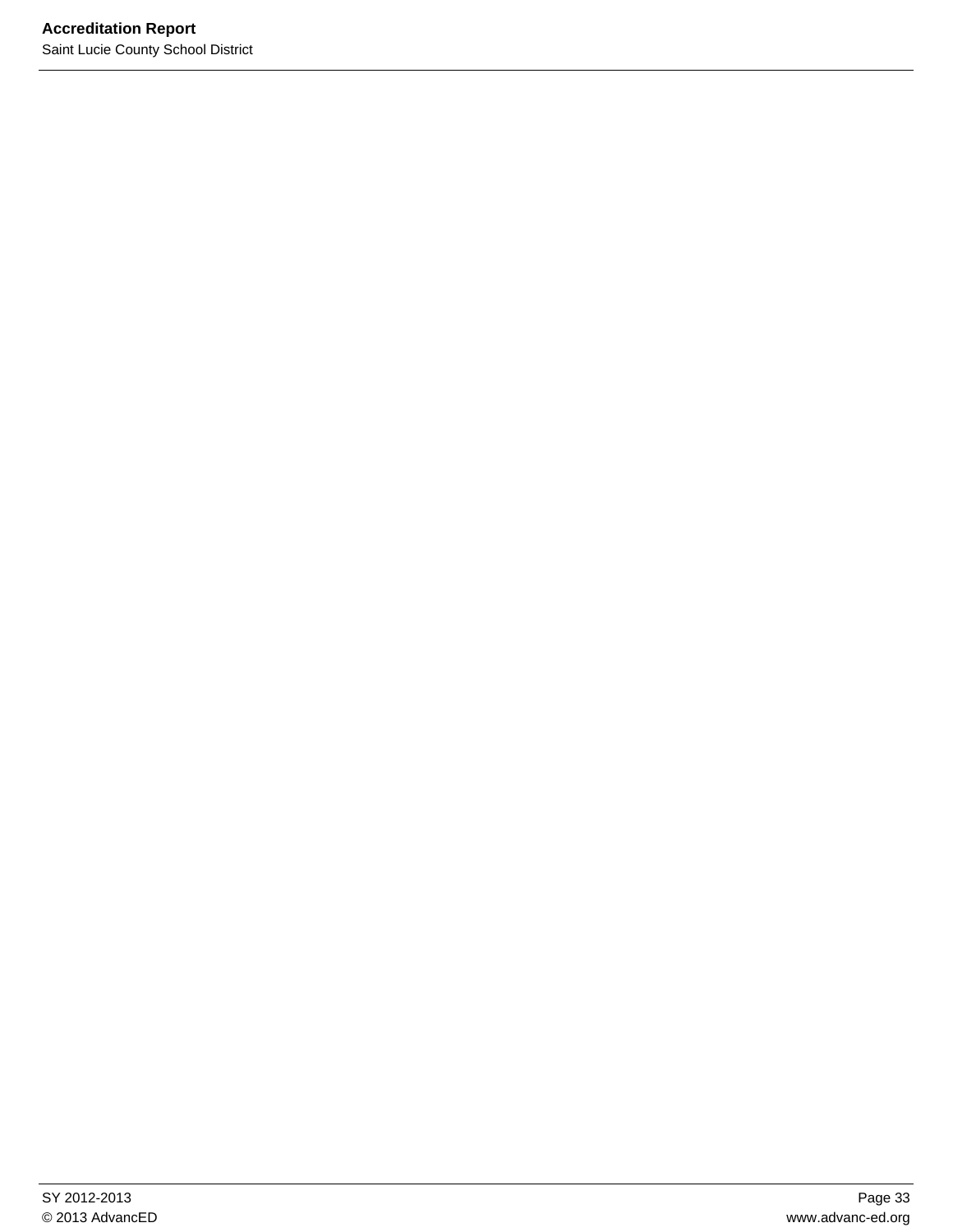# **Using Results for Continuous Improvement**

The system implements a comprehensive assessment system that generates a range of data about student learning and system effectiveness and uses the results to guide continuous improvement.

Overall Rating: 3.0

| Indicator | <b>Statement or Question</b>                                                                                 | <b>Response</b>                                                                                                                                                                                                                                                                                                                                                                                                                                                                                                                                                                                                                                                                                                                                               | <b>Evidence</b>                                                                                                                                                                                                                                                                                                                                                                                                                                                                                                                                                                                         | Rating  |
|-----------|--------------------------------------------------------------------------------------------------------------|---------------------------------------------------------------------------------------------------------------------------------------------------------------------------------------------------------------------------------------------------------------------------------------------------------------------------------------------------------------------------------------------------------------------------------------------------------------------------------------------------------------------------------------------------------------------------------------------------------------------------------------------------------------------------------------------------------------------------------------------------------------|---------------------------------------------------------------------------------------------------------------------------------------------------------------------------------------------------------------------------------------------------------------------------------------------------------------------------------------------------------------------------------------------------------------------------------------------------------------------------------------------------------------------------------------------------------------------------------------------------------|---------|
| 5.1       | The system establishes and<br>maintains a clearly defined and<br>comprehensive student<br>assessment system. | System and school personnel maintain<br>and use a comprehensive assessment<br>system that produces data from multiple<br>assessment measures. These measures<br>include locally developed and<br>standardized assessments about<br>student learning as well as school and<br>system (including non-instructional<br>divisions) performance. The<br>comprehensive assessment system<br>ensures consistent measurement across<br>classrooms, courses, educational<br>programs and system divisions. Most<br>assessments are proven reliable and<br>bias free. The comprehensive<br>assessment system is regularly<br>evaluated for reliability and effectiveness<br>in improving instruction, student<br>learning, and the conditions that support<br>learning. | •Brief description of<br>technology or web-based<br>platforms that support the<br>education delivery model<br>l•Brief description of<br>student assessment<br>system including range of<br>data produced from<br>standardized and local or<br>school assessments on<br>student learning and<br>school performance<br>•Brief description of<br>learning management<br>systems or data<br>management systems that<br>support the effective use<br>of student assessment<br>results, school<br>effectiveness, and district<br>effectiveness<br>•Evidence that<br>assessments are reliable<br>and bias free | Level 3 |

| <b>Indicator</b> | <b>Statement or Question</b>                                                                                                                                                                                                                                                            | <b>Response</b>                                                                                                                                                                                                                                                                                                                                                                                                                                                                                                                                                                                                                                                                   | <b>Evidence</b>                                                                                                                                                                                                                                                                                                                                                                                                                                                                                                                                                       | Rating |
|------------------|-----------------------------------------------------------------------------------------------------------------------------------------------------------------------------------------------------------------------------------------------------------------------------------------|-----------------------------------------------------------------------------------------------------------------------------------------------------------------------------------------------------------------------------------------------------------------------------------------------------------------------------------------------------------------------------------------------------------------------------------------------------------------------------------------------------------------------------------------------------------------------------------------------------------------------------------------------------------------------------------|-----------------------------------------------------------------------------------------------------------------------------------------------------------------------------------------------------------------------------------------------------------------------------------------------------------------------------------------------------------------------------------------------------------------------------------------------------------------------------------------------------------------------------------------------------------------------|--------|
| 5.2              | Professional and support staff<br>continuously collect, analyze and<br>apply learning from a range of<br>data sources, including<br>comparison and trend data about<br>student learning, instruction,<br>program evaluation, and<br>organizational conditions that<br>support learning. | Systematic processes and procedures<br>for collecting, analyzing, and applying<br>learning from multiple data sources are<br>documented and used consistently by<br>professional and support staff<br>throughout the district. Data sources<br>include comparison and trend data that<br>provide a complete picture of student<br>learning, instruction, the effectiveness of<br>programs, and the conditions that<br>support learning. System and school<br>personnel use data to design,<br>implement, and evaluate continuous<br>improvement plans to improve student<br>learning, instruction, the effectiveness of<br>programs, and the conditions that<br>support learning. | •Examples of data used to  Level 3<br>measure the effectiveness<br>of the district systems that<br>support schools and<br>learning<br>List of data sources<br>related to district<br>leffectiveness<br>•Examples of changes to<br>the district strategic plan<br>based on data results<br><b>Examples of use of data</b><br>to design, implement, and<br>evaluate continuous<br>improvement plans and<br>apply learning<br>•List of data sources<br>related to student learning,<br>instruction, program<br>effectiveness, and<br>conditions that support<br>learning |        |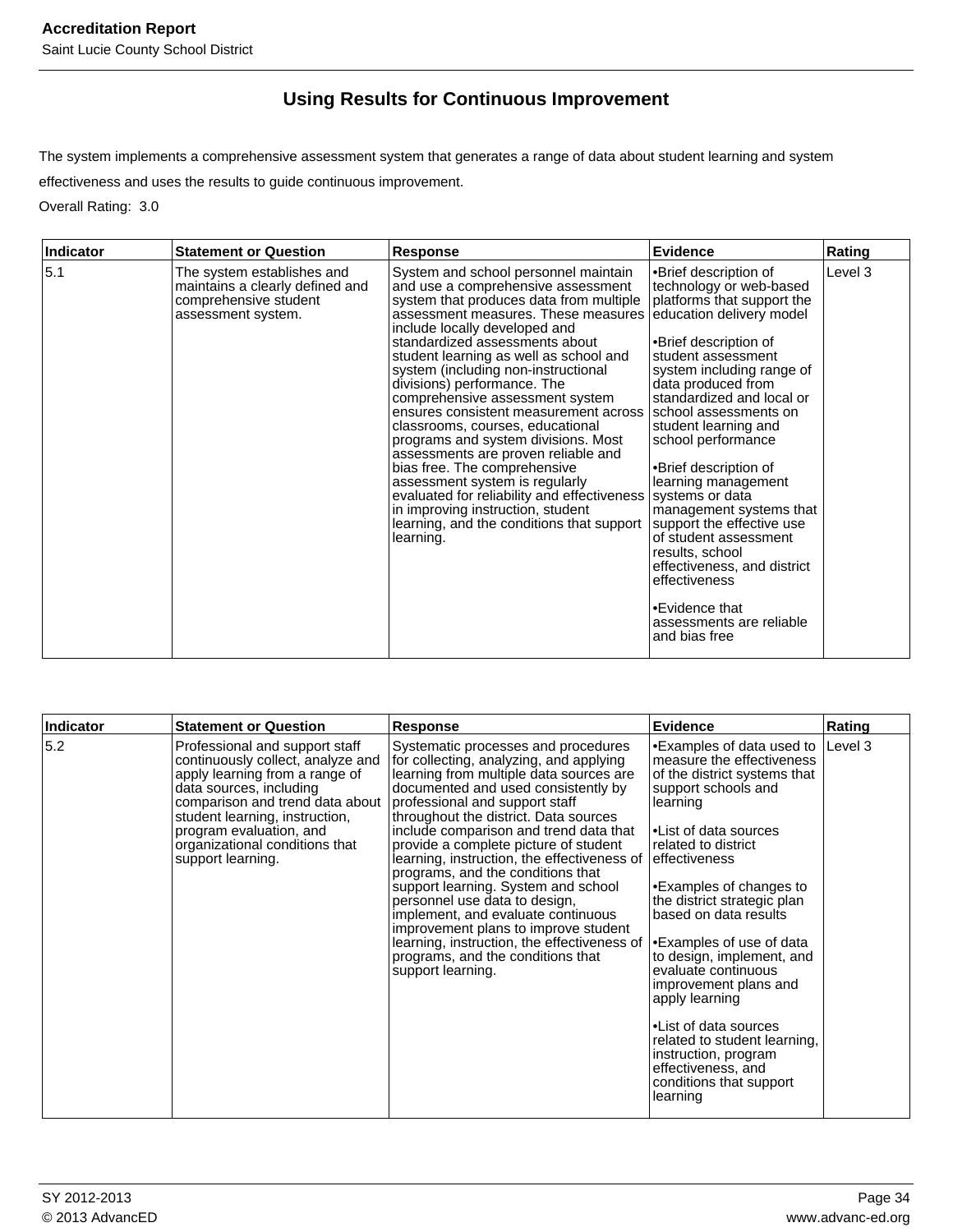Saint Lucie County School District

| Indicator | <b>Statement or Question</b>                                               | Response                                                                                                                                                                                                                | Evidence                                                                                                                                                                                                                                                    | Rating             |
|-----------|----------------------------------------------------------------------------|-------------------------------------------------------------------------------------------------------------------------------------------------------------------------------------------------------------------------|-------------------------------------------------------------------------------------------------------------------------------------------------------------------------------------------------------------------------------------------------------------|--------------------|
| 5.3       | Throughout the system<br>trained in the interpretation and<br>use of data. | Most professional and support staff<br>professional and support staff are   members are assessed and trained in a<br>professional development program<br>related to the evaluation, interpretation,<br>and use of data. | Professional learning<br>schedule specific to the<br>luse of data<br>l∙Documentation of<br>attendance and training<br>related to data use<br>l∙Survey results<br>•Training materials specific<br>Ito the evaluation.<br>interpretation, and use of<br>ldata | Level <sub>2</sub> |

| Indicator | <b>Statement or Question</b>                                                                                                                                                  | <b>Response</b>                                                                                                                                                                                                                                                                                                                                                                                                                                                                          | Evidence                                                                                                                                                                                                          | Rating  |
|-----------|-------------------------------------------------------------------------------------------------------------------------------------------------------------------------------|------------------------------------------------------------------------------------------------------------------------------------------------------------------------------------------------------------------------------------------------------------------------------------------------------------------------------------------------------------------------------------------------------------------------------------------------------------------------------------------|-------------------------------------------------------------------------------------------------------------------------------------------------------------------------------------------------------------------|---------|
| 5.4       | The school system engages in a<br>continuous process to determine<br>verifiable improvement in student<br>learning, including readiness for<br>and success at the next level. | Policies and procedures describe a<br>process for analyzing data that<br>determine verifiable improvement in<br>student learning including readiness for<br>and success at the next level. Results<br>indicate improvement, and system and<br>school personnel systematically use<br>these results to design, implement, and<br>evaluate the results of continuous<br>improvement action plans related to<br>student learning, including readiness for<br>and success at the next level. | •Agendas, minutes of<br>meetings related to<br>analysis of data<br>l∙Evidence of student<br>readiness for the next level<br>l∙Evidence of student<br>growth<br>l∙Evidence of student<br>success at the next level | Level 3 |

| <b>Indicator</b><br><b>Statement or Question</b>                                                                                                                                                                                | <b>Response</b> |                                                                                                                                                                                                                                                                                                                                                         | Evidence                                                                                                                                                                                                                                                                                                                                                                                                                                                                                                                                                                                                       | Rating  |
|---------------------------------------------------------------------------------------------------------------------------------------------------------------------------------------------------------------------------------|-----------------|---------------------------------------------------------------------------------------------------------------------------------------------------------------------------------------------------------------------------------------------------------------------------------------------------------------------------------------------------------|----------------------------------------------------------------------------------------------------------------------------------------------------------------------------------------------------------------------------------------------------------------------------------------------------------------------------------------------------------------------------------------------------------------------------------------------------------------------------------------------------------------------------------------------------------------------------------------------------------------|---------|
| 5.5<br>System and school leaders<br>monitor and communicate<br>comprehensive information about<br>student learning, school<br>performance, and the<br>achievement of system and<br>school improvement goals to<br>stakeholders. |                 | System and school leaders monitor<br>comprehensive information about<br>student learning, system and school<br>effectiveness, and the achievement of<br>system and school improvement goals.<br>Leaders regularly communicate results<br>using multiple delivery methods and in<br>appropriate degrees of sophistication for<br>all stakeholder groups. | •Minutes of meetings<br>regarding achievement of<br>student learning goals<br>•Sample communications<br>to stakeholders regarding<br>student learning,<br>conditions that support<br>learning, and achievement<br>of school improvement<br>goals<br>•District quality control<br>procedures for monitoring<br>information about student<br>learning, systems that<br>support learning, and the<br>achievement of school<br>improvement goals<br>•Examples of district<br>marketing tools and<br>websites that cite student<br>achievement results or<br>that make promises<br>regarding student<br>achievement | Level 4 |

**Reflect upon your responses to each of the indicators and performance levels by considering and responding to the following questions when drafting your narrative response. Use language from the performance level descriptions to guide your writing. Cite sources of evidence the External Review team members may be interested in reviewing.**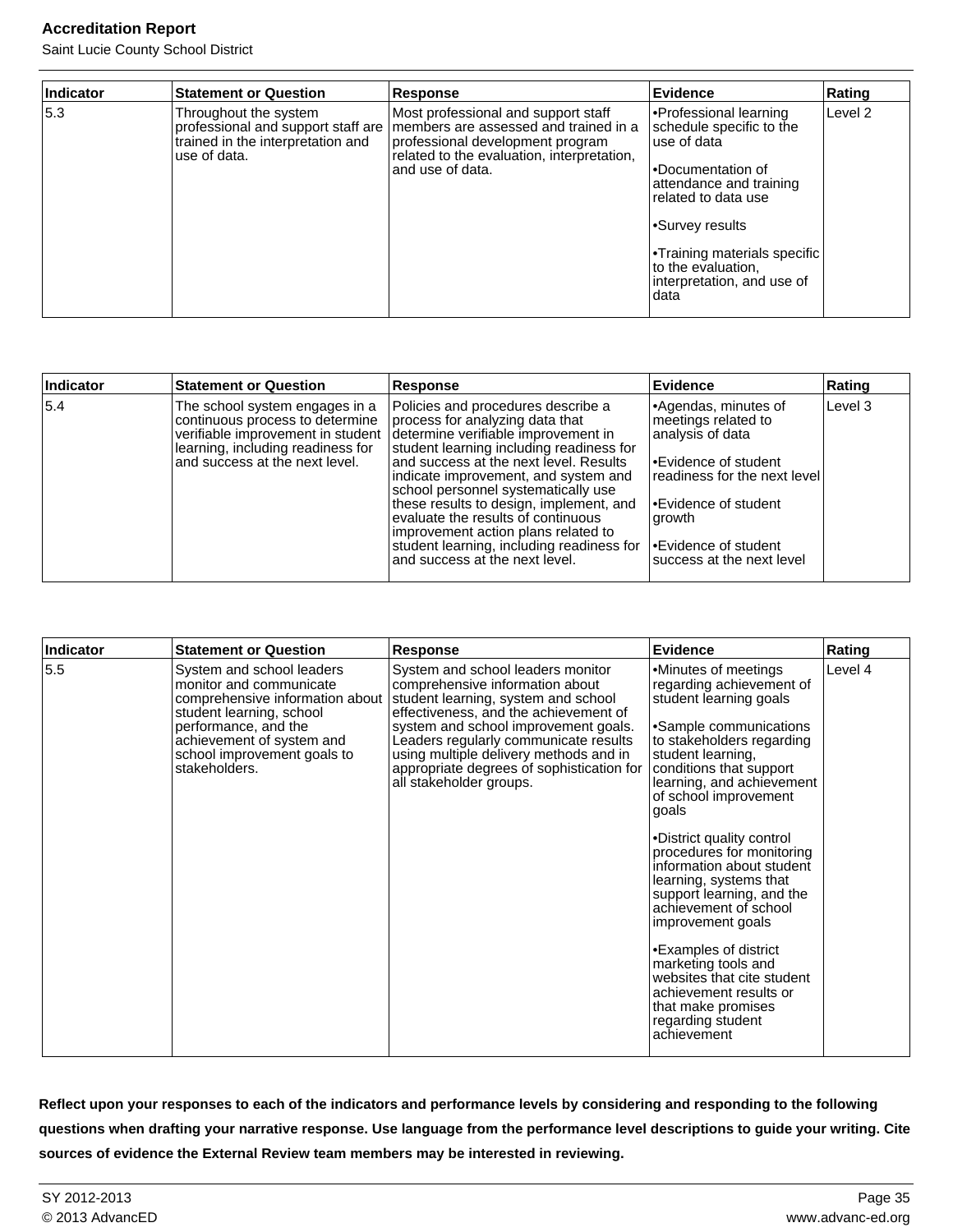5.1 The St. Lucie County School District prides itself on an established system that maintains a clearly defined comprehensive student assessment system. The Formative Assessment Project Charter supports the district goal on improving classroom instruction to increase student achievement through progress monitoring. The charter provides an integrated system of support for internal and external partners in the areas of curriculum, professional development, assessment and technology. As stated previously, the District utilizes Performance Matters (PM) as an assessment and data platform. This platform provides stakeholders with a comprehensive view of student performance and growth. Performance is compared across state and local assessments at the individual student level, the classroom level, school level, and district level. All district developed assessments are analyzed for validity and reliability. The PM platform pulls together information and creates established and ad hoc reports, allowing stakeholders to analyze the data and make recommendations and take action. EasyCBM and AIMSweb provide assessment systems with national norms that are used in conjunction with our local assessments across all schools for progress monitoring.

5.2 The District documents and consistently uses systematic processes and procedures for collecting, analyzing, and applying learning from multiple data sources. As described previously each school within the District develops and uses its school improvement plan to continuously monitor and improve its instructional program. Also discussed in Standard 3 the district has adopted the Florida Deliberate Practice model as a method for improving every teacher's instructional practice through the use of data. To maximize the available staff, a program evaluation project charter was established to systematize the identification, selection and evaluation of program effectiveness. This project charter focuses on district-wide program evaluation through the establishment of project objectives, team members, deliverables and timelines. For the current school year the charter has narrowed the focus to a program evaluation of the Read 180 and Language! programs. As part of the evaluation of the programs, the team collects and analyzes data related to factors that impact program effectiveness such as assessment data, fidelity of program implementation and program usage data. At the conclusion of the program evaluation the charter will provide recommendations for the implementation and use of each program and identify the next programs for evaluation. Child Nutrition Services and Transportation Services are two departments that exemplify the use of data to systemically impact the organizational conditions that support student learning. Child Nutrition Services collects meal count data, free and reduced lunch application data, and financial data to make informed decision to ensure that they are meeting health requirements, addressing student needs, increasing productivity and are remaining financially self-supporting. Through monthly reports food service personnel monitor key performance indicators of the program to monitor achievement of established goals. Similarly Transportation Services collects and analyzes data such as arrival time, time students spend on the bus, number of bus stops and number of students on the bus. Transportation Service personnel identify trends in data to determine areas where productivity and efficiency can be increased to positively impact the students' learning environment. Minimally the data is reviewed annually to design routes that will ensure the safe, timely, efficient transport of students to and from school.

5.3 The Testing and Accountability Department provides schools data from numerous sources. Professional and support staff members are offered several opportunities for training in interpretation and use of this data at both the school and district levels. Professional development workshops and courses are communicated through district e-mails and the course catalog on the Professional Development section of the SLPS website. These learning opportunities are offered to help school district staff members understand the retrieval and interpretation of achievement data and students' levels of performance. Some topics that staff members are trained on include Performance Matters, Easy CBM, and AIMSWeb. Staff members sign up for the professional development through the Electronic Registrar Online (ERO) and have the opportunity to complete surveys regarding their learning. Trainers then use the survey results to modify and implement additional trainings as needed.

5.4 The District uses a comprehensive assessment system that is supported by educational practices, policies and procedures that are used conjunctively to continuously address and analyze the results of student learning and achievement. This process of assessment and continuous verifiable improvement in student learning is also designed to provide information regarding students' readiness and success at the next level. Therefore, student learning, current success and readiness for the next level in all schools within the district are measured and monitored using many educational tools as guided by both state and in county educational practices, policies and procedures. Some of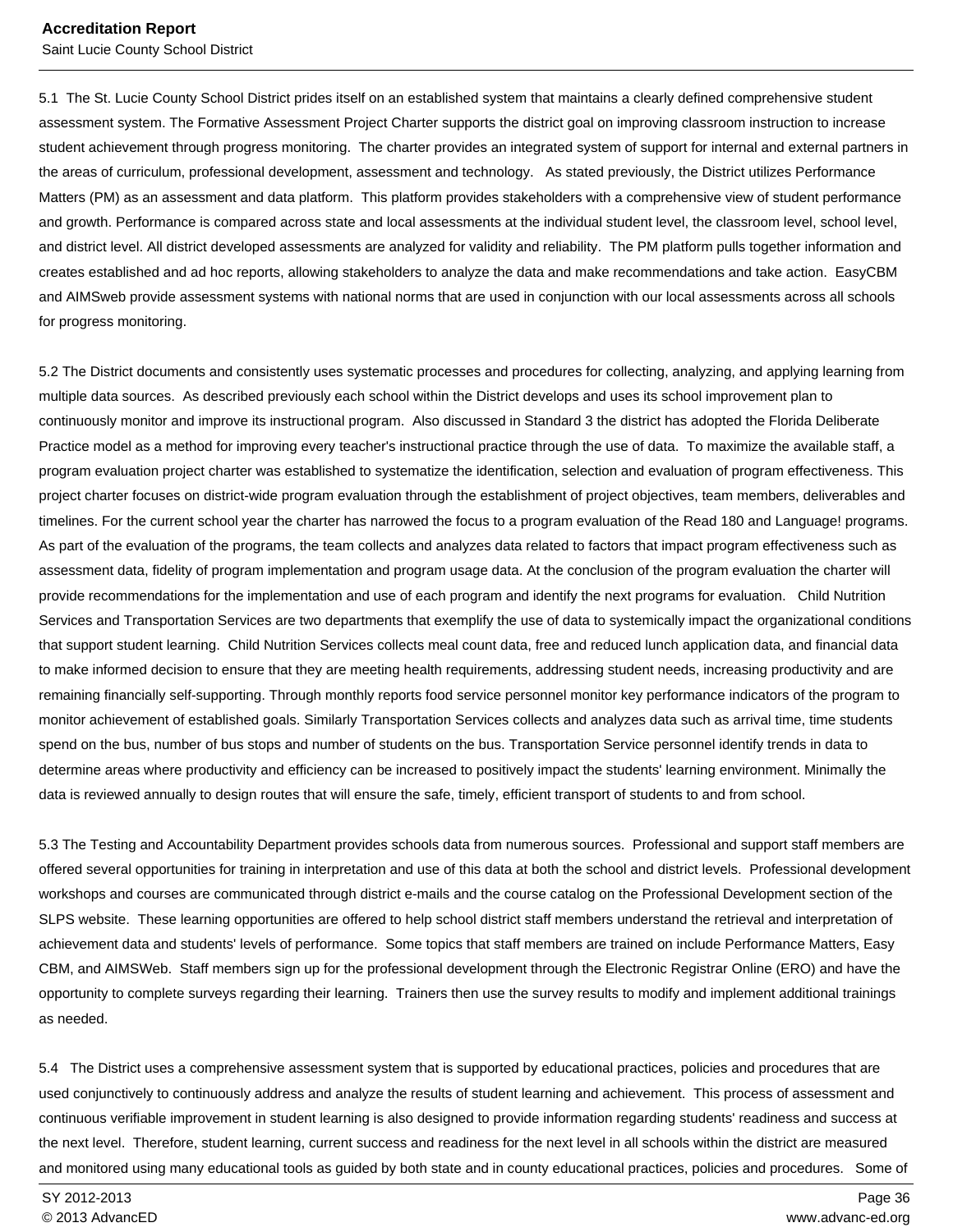Saint Lucie County School District

the comprehensive assessment tools and results that SLPS uses to analyze, monitor and refine improvement in student learning, student success and readiness for the next level include the Florida Comprehensive Assessment Test (FCAT), End of Course (EOC) Exams, Performance Matters, Postsecondary Education Readiness Test (P.E.R.T.), Comprehensive English Language Learning Assessment (CELLA), and the SLPS Benchmark Assessments. As stated in earlier narratives this data is used to inform SIPs and other school and district programs to monitor progress. Other avenues in which student learning data is reviewed, discussed, and used to refine instruction to gauge the readiness and success of students for the next level are at the following meetings: District Advisory Council (DAC), Grade Level, Content/Subject Department, Role-Alike, Team Leader Meetings, and the meetings identified under the process of the Multi-Tiered System of Support (MTSS). Based upon the results of such data chats and action planning, initiatives such as the Mosaic Digital Academy Virtual School K-12, E2020 for Credit Retrieval, Florida Virtual School are implemented to ensure the success of all students that are served by SLPS. These initiatives are used in accordance with the rules and regulations of the Florida Department of Education. Through focusing on needs of our students, the district maintains a variety of programs that help to increase the readiness and success rates of students transitioning to next level. According to district-wide data, the impact of such programs (eg: Voluntary Pre-Kindergarten, 9th Grade Academies, 3rd Grade Summer School, Course Recovery, etc) has been a steady increase in the number of students demonstrating proficiency on State Assessments, an increase in Kindergarten Readiness rates and Graduation rates, implementation of College Readiness courses, as well as a decrease in the percent of failures/retentions in K-12.

5.5 System and school leaders monitor and communicate comprehensive information about student learning, school performance, and the achievement of system and school improvement goals to stakeholders. The District uses multiple methods of communicating this information depending on the relationship of the stakeholder to the district. For the general public, the District Advisory Council meets monthly and provides opportunities for the sharing of district information with various constituencies as well as obtaining feedback on district performance and the effectiveness of its programs from the community at large. Bi-weekly school board meetings are recorded and televised. The district's public access channel, WLX-TV, broadcasts a variety of programming in English, Spanish, and Haitian Creole to communicate information about district performance, initiatives, and to showcase student work to all stakeholders. At the school level, monthly School Advisory Council (SAC) meetings discuss school performance and goals, and are open to the public. Additional information may be obtained by the public through the District web site. School Improvement Plans are available through the Florida Department of Education's Bureau of School Improvement web site. The district's School Improvement Plan (SIP) Project Charter focuses on internal processes to streamline the use and dissemination of school improvement information, tracks the activities of school SAC committees to maintain compliance with state statutes, and is employing a continuous improvement model for the annual school improvement reporting cycle. For school staff and those who have students in the school system, the Performance Matters assessment information system is integrated with the student information management system, Skyward, to deliver timely information to appropriate stakeholders on student performance. Skyward also provides detailed information to authorized users within the district regarding student discipline, health, scheduling, graduation requirements, and emergency contact information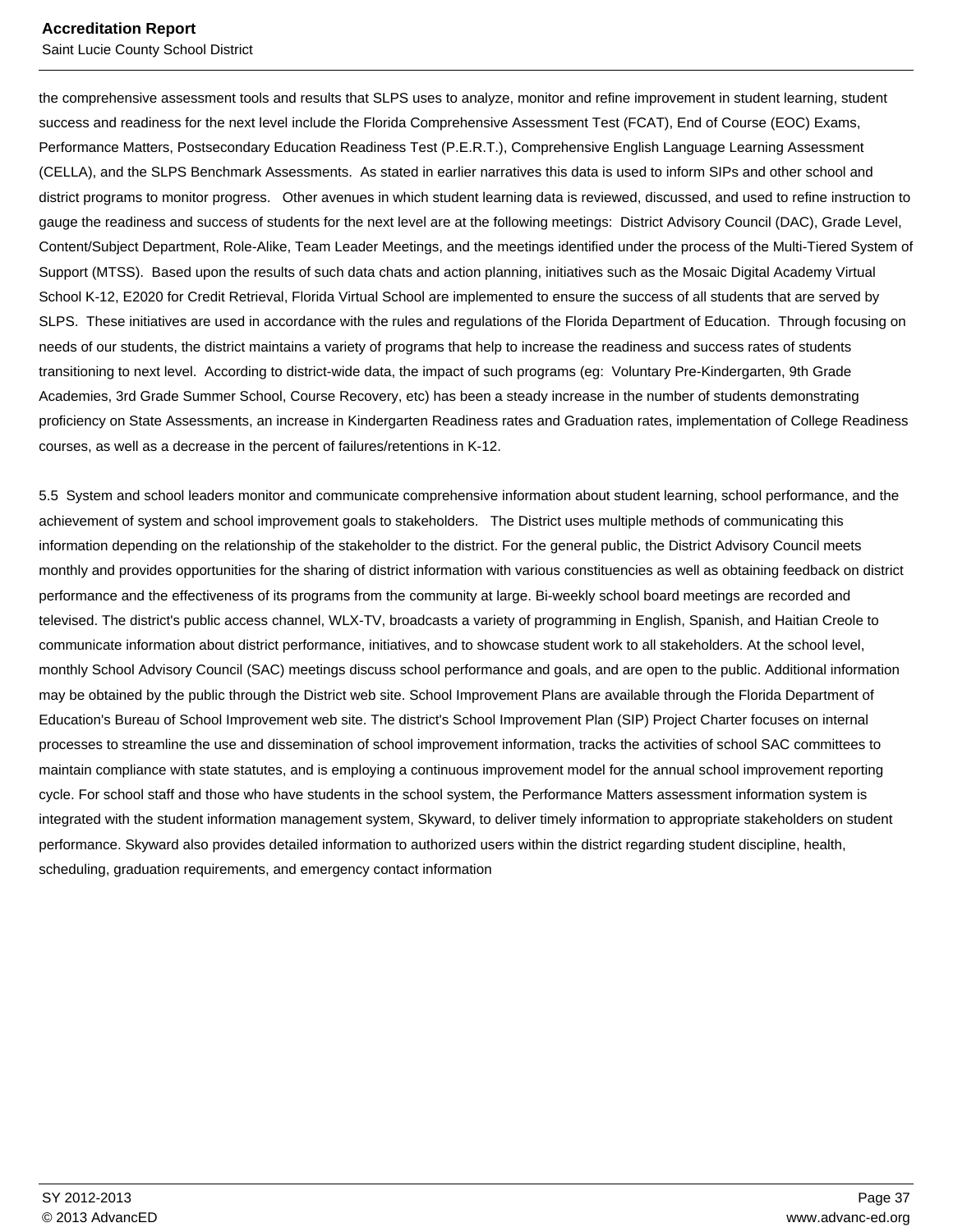# **Report Summary**



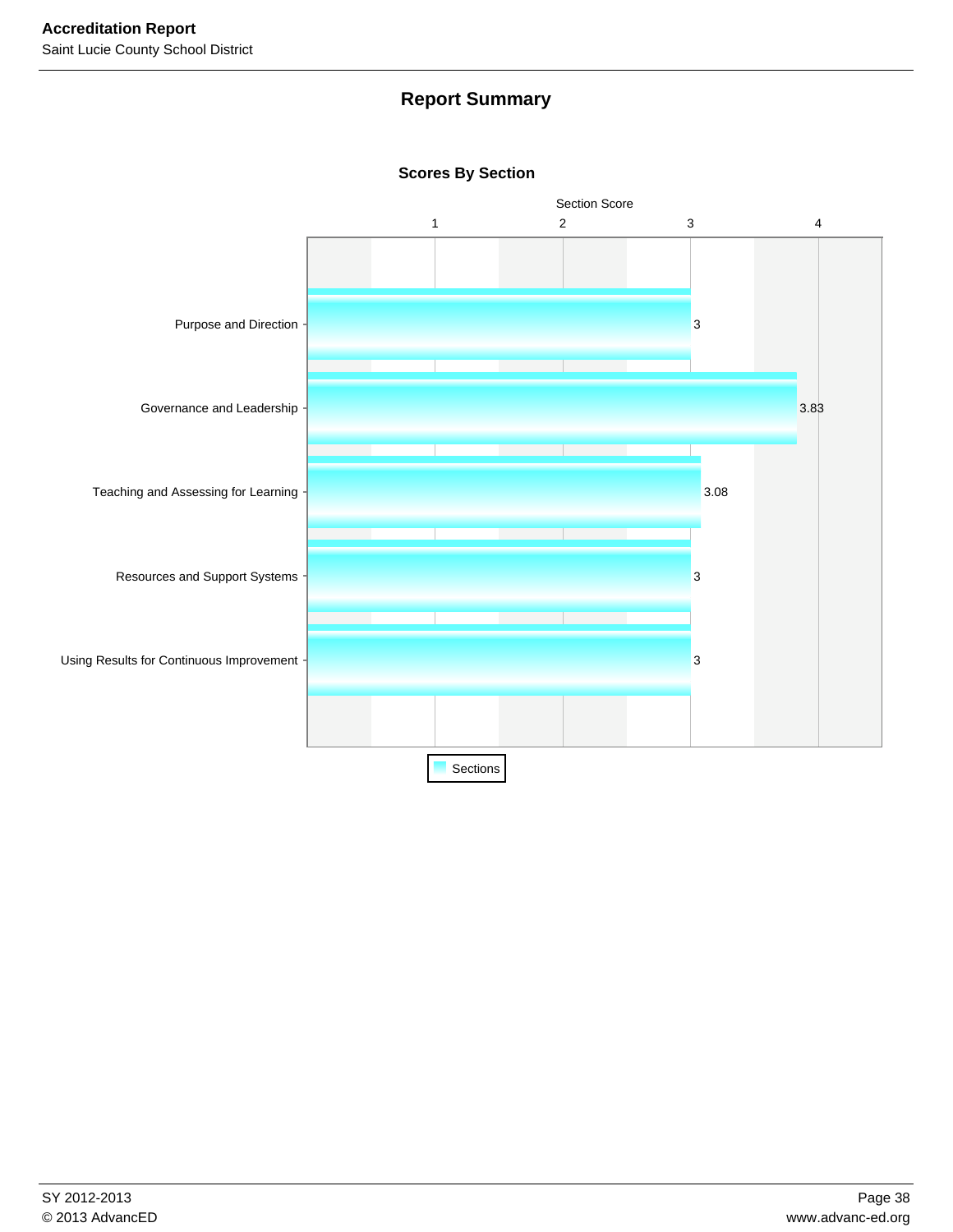# **Assurances Report**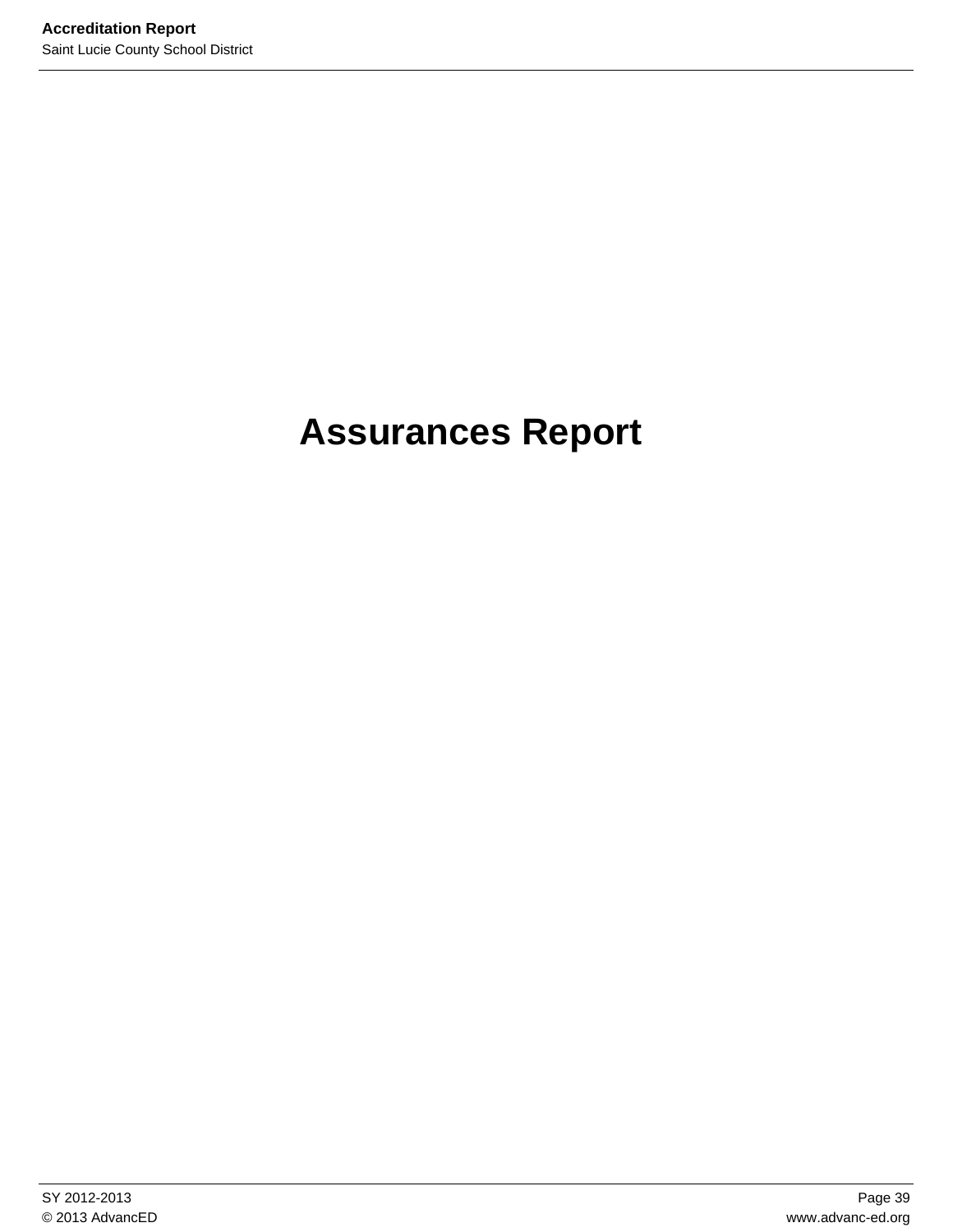# **AdvancED Assurances**

| Assurance                                                                                                                                                                                                                                                                                                                                                                                                                                                                                                                                                                                                                                                                                                                                                                                                                                                                                                                                                                                                                                                                                          | Certified | Comment/Attachment |
|----------------------------------------------------------------------------------------------------------------------------------------------------------------------------------------------------------------------------------------------------------------------------------------------------------------------------------------------------------------------------------------------------------------------------------------------------------------------------------------------------------------------------------------------------------------------------------------------------------------------------------------------------------------------------------------------------------------------------------------------------------------------------------------------------------------------------------------------------------------------------------------------------------------------------------------------------------------------------------------------------------------------------------------------------------------------------------------------------|-----------|--------------------|
| The institution has read, understands, and complies with the AdvancED<br>Policies and Procedures.                                                                                                                                                                                                                                                                                                                                                                                                                                                                                                                                                                                                                                                                                                                                                                                                                                                                                                                                                                                                  | Yes       |                    |
| The system verifies that all institutions within its jurisdiction meet the<br>AdvancED Standards for Schools. Attach a description of the quality<br>assurance process used to monitor the institutions.                                                                                                                                                                                                                                                                                                                                                                                                                                                                                                                                                                                                                                                                                                                                                                                                                                                                                           | Yes       |                    |
| The institution monitors all financial transactions through a recognized,<br>regularly audited accounting system.                                                                                                                                                                                                                                                                                                                                                                                                                                                                                                                                                                                                                                                                                                                                                                                                                                                                                                                                                                                  | Yes       |                    |
| The institution engages in a continuous improvement process and<br>implements an improvement plan. Attach the improvement plan if the plan<br>is not located in AdvancED's Adaptive System of School Improvement<br>Support Tools (ASSIST).                                                                                                                                                                                                                                                                                                                                                                                                                                                                                                                                                                                                                                                                                                                                                                                                                                                        | Yes       |                    |
| The institution implements a written security and crisis management plan<br>which includes emergency evacuation procedures and appropriate<br>training for stakeholders. Attach the security and crisis management plan.<br>(optional)                                                                                                                                                                                                                                                                                                                                                                                                                                                                                                                                                                                                                                                                                                                                                                                                                                                             | Yes       |                    |
| The institution has reported all substantive changes in the institution that<br>affect the scope and/or have an impact on the institution's ability to meet<br>the AdvancED standards and policies. Such changes include, but are not<br>limited to:<br>.Restructuring (merging, opening, or closing) of the institution or<br>institution(s) within its jurisdiction<br>•Mission and purpose of the institution<br>•Governance structure of the institution, including changing to a charter<br>school/school system, being the subject of a state takeover, or a change<br>in ownership<br>•Grade levels served by the institution<br>•Staffing, including administrative and other non-teaching professionals<br>personnel<br>•Available facilities, including upkeep and maintenance<br>•Level of funding<br>•School day or school year<br>•Establishment of an additional location geographically apart from the<br>main campus<br>•Student population that causes program or staffing modification(s)<br>• Available programs, including fine arts, practical arts and student<br>activities | Yes       |                    |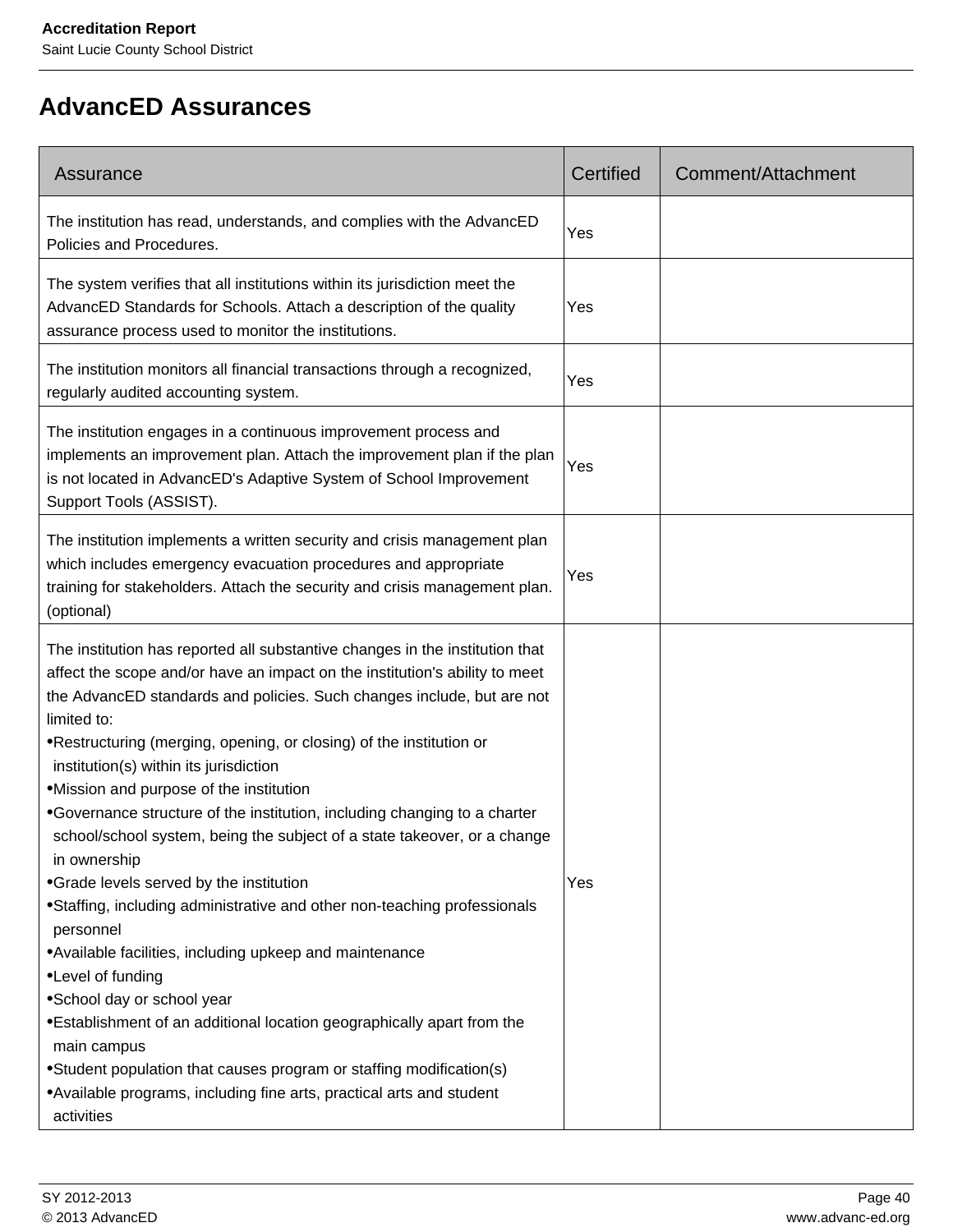# **Stakeholder Feedback Diagnostic**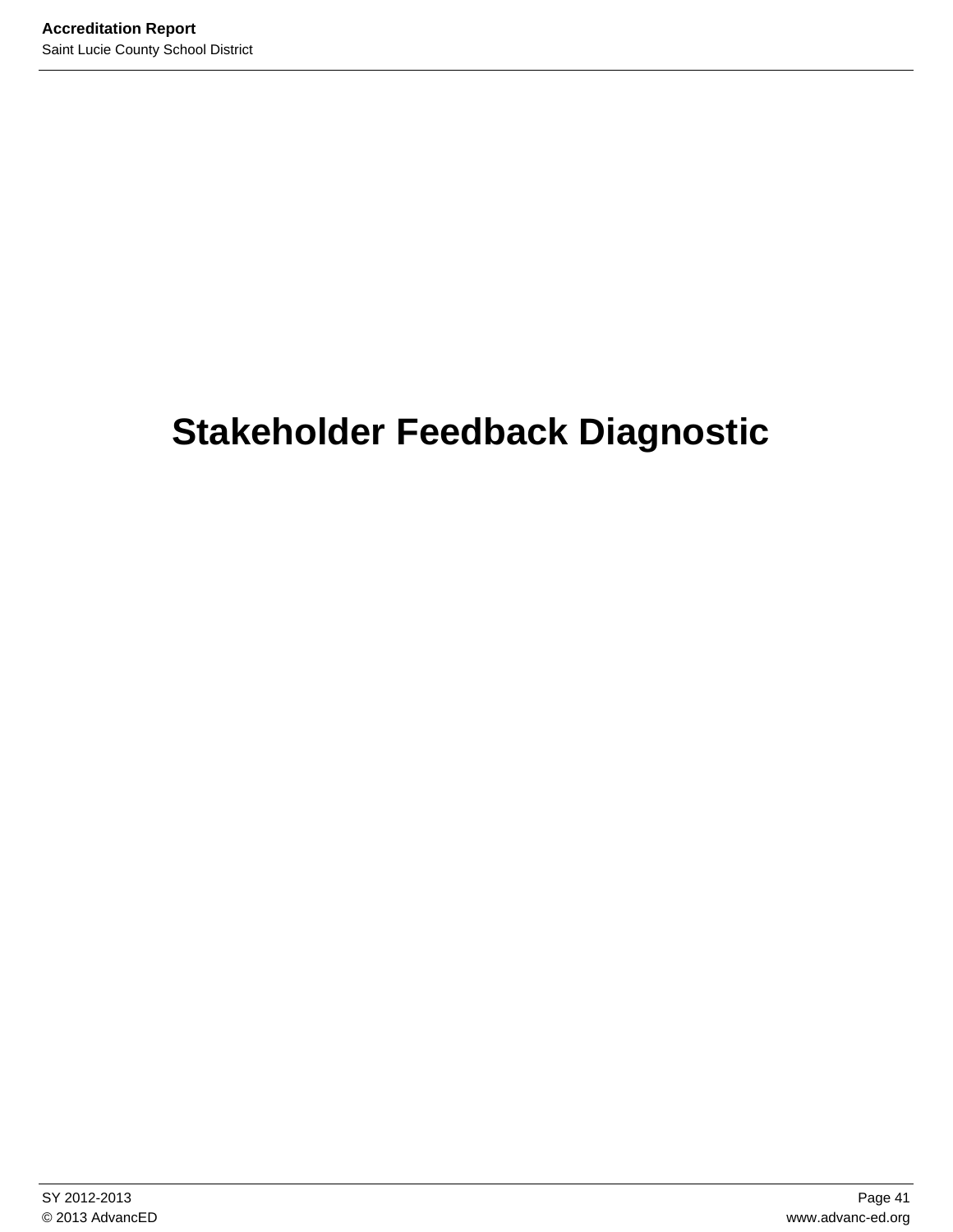# **Introduction**

The Stakeholder Feedback Diagnostic is designed to analyze the institution's survey results in terms of areas of achievement and areas that need improvement. Further, the diagnostic is essential to the accreditation and continuous improvement processes in that it provides the institution with a comprehensive view of the aggregate scores of the surveys administered, and the actual total of respondents for each survey type to derive a single score for this diagnostic. The performance level score computed at the completion of the diagnostic is used to broaden and enhance the external review team's understanding of the stakeholder's perceptions of the institution; the diagnostic should be used in the same manner by the institution as it engages in improvement planning.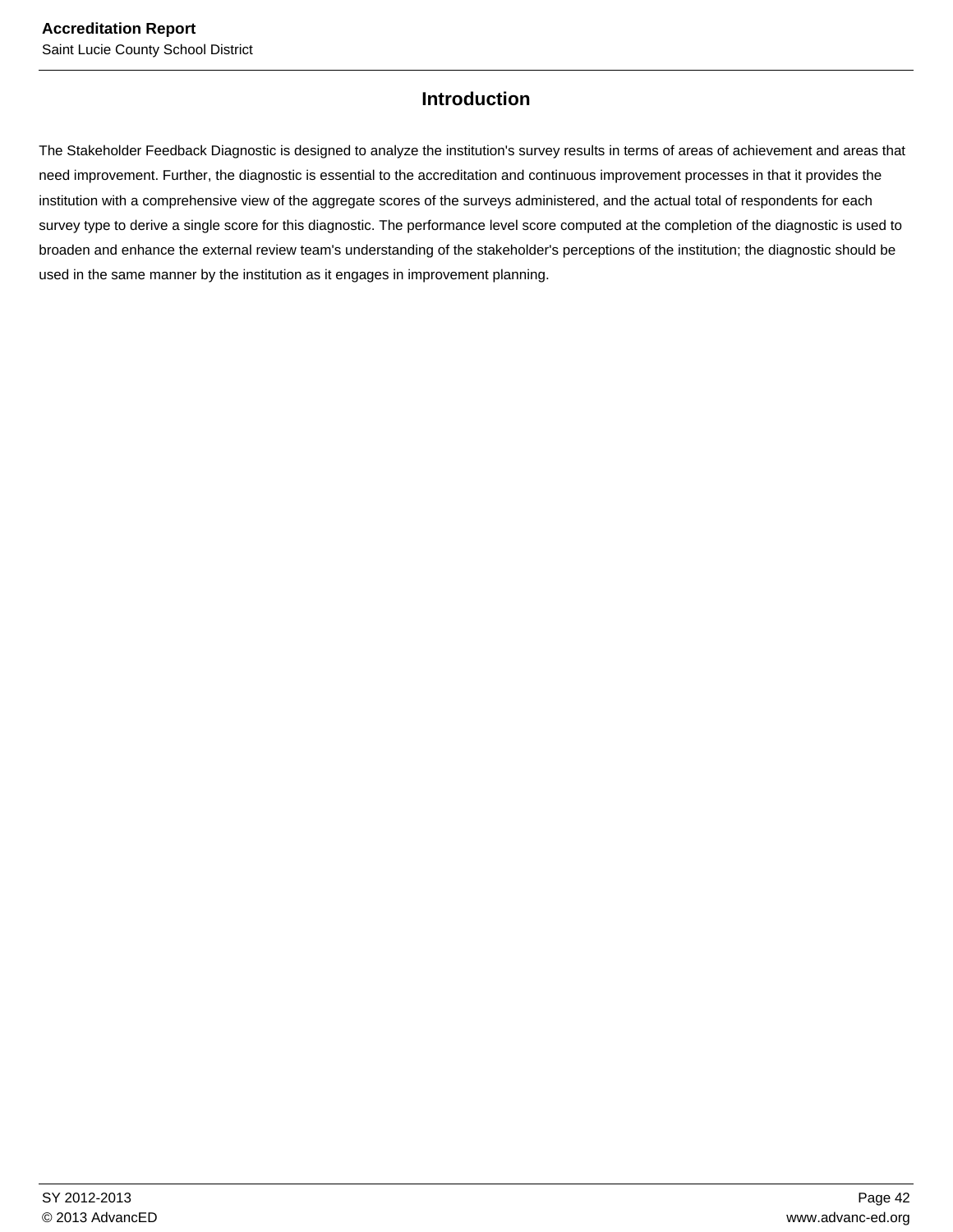# **Criteria for Assessing Stakeholder Feedback**

| <b>Statement or Question</b>                                                        | <b>Response</b>                                                                                                                                                                                                                                         | <b>Evidence</b>              | Rating  |
|-------------------------------------------------------------------------------------|---------------------------------------------------------------------------------------------------------------------------------------------------------------------------------------------------------------------------------------------------------|------------------------------|---------|
| Select the rubric level obtained from the<br><b>Stakeholder Feedback Worksheet.</b> | Level 1: Minimum response rate<br>was not met (parent survey: less<br> than 20%, student survey(s): less   • Evidence of survey response<br>$ $ than 40%, staff survey: less than $ $ rates<br>(60%). Failure to follow the<br>administration protocol. | Evidence of survey responses | Level 1 |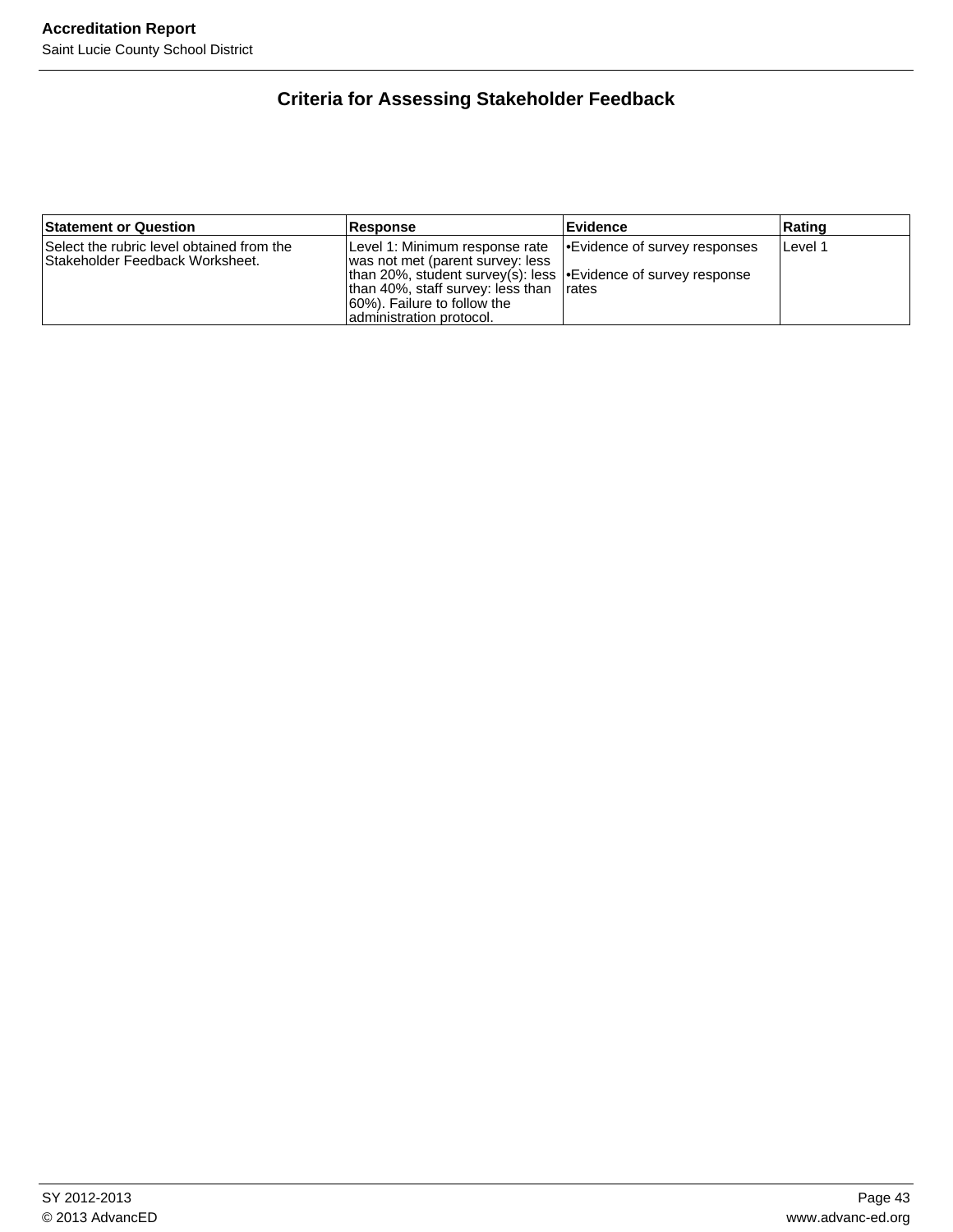## **Areas of Notable Achievement**

### **Which area(s) indicate the overall highest level of satisfaction or approval?**

All categories of stakeholders (parents, staff, and all grade groupings of students) had the highest average score on questions about high expectations in both general terms (e.g. every student is expected to learn) and individually (I am expected to learn). Overall, parents agree that their child's school is clearly focused on student success. Students and parents agree that there is a clear expectation of students doing their best work at school, and that students know what that means for them. Staff members also agreed with high expectations in terms of accountability (leaders expect teachers to maintain high standards and expectations for students)

The use of data for decision-making was scored highly by staff members. Teachers agreed that data was collected from a variety of assessments and that data is used for monitoring student learning. Data is also used in the continuous improvement through setting goals and objectives for the school and assessing progress. High school students agreed that a variety of data collection activities (e.g. tests, projects, etc.) were used to assess their understanding of what was taught.

Teachers also agreed that professional learning was based on the identified needs of the school, suggesting that data has been used to determine what needs there at individual schools.

Secondary students also agreed that their school prepared them to be successful at the next level.

### **Which area(s) show a trend toward increasing stakeholder satisfaction or approval?**

Since this is the first time survey data using this tool has been collected the data provides benchmarks for comparison with the results of future surveys however, specific trends can't be determined for this year.

### **Which of the above reported findings are consistent with findings from other stakeholder feedback sources?**

While not comparable in terms of identifying positive trends as indicated in the prior question, results of prior year climate surveys have also shown that respondents in all groups agree there is a focus on learning and that students are given school work that challenges them. Through investigation and discussion required of the self-assessment project the teams identified information that supports both high academic expectations for students and emphasis on the continuous improvement process as areas of notable acheivement in the District. Additionally, the District has been focused on development of its Local Instructional Improvement System (LIIS) with the specific goal of increasing data use for accountability purposes in both academic and non-academic areas.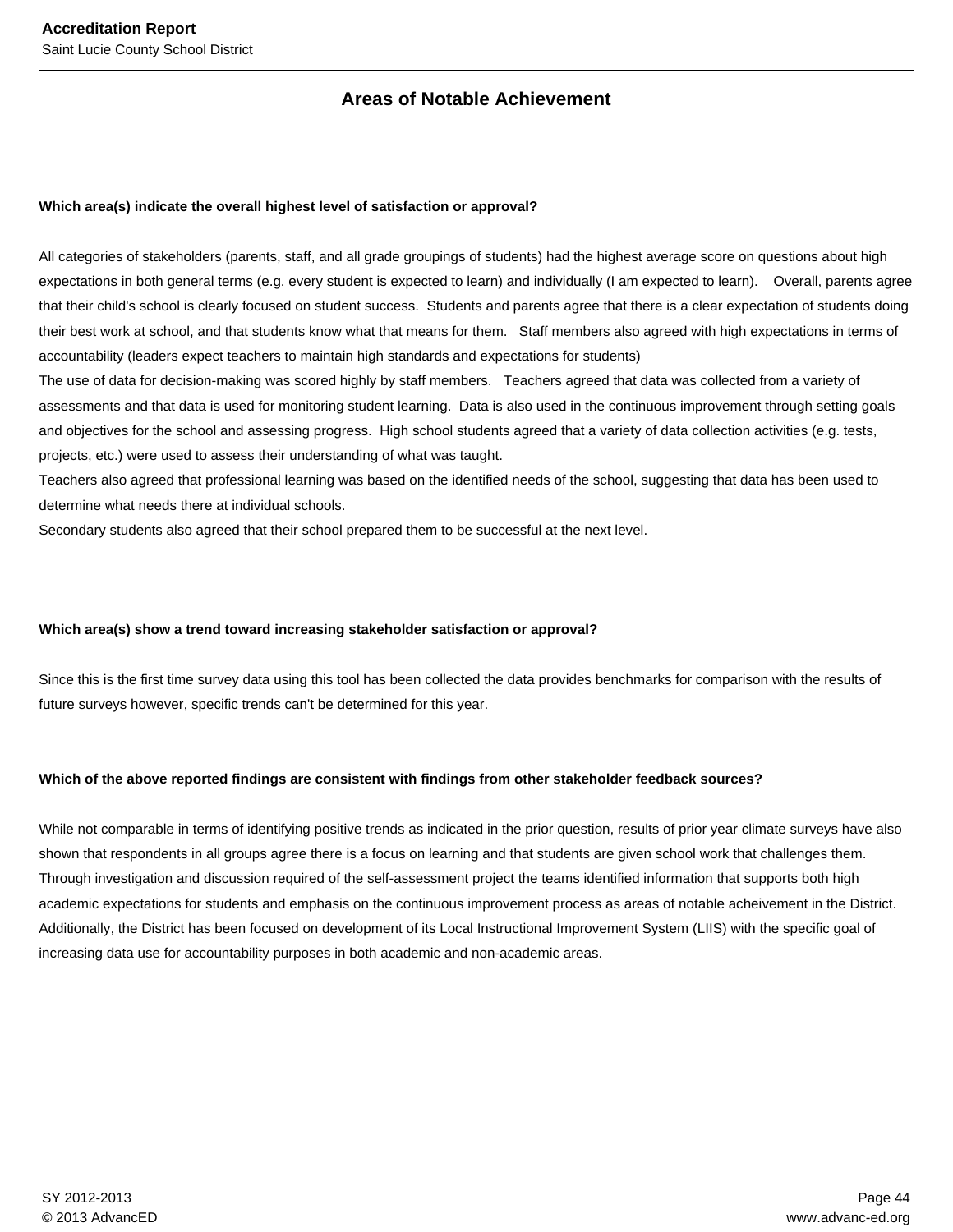# **Areas in Need of Improvement**

### **Which area(s) indicate the overall lowest level of satisfaction or approval?**

The overall scores regarding teachers providing feedback for parents in their children's education and opportunities for family involvement were lower among student, teacher and parent stakeholder groups. Only 62 % of staff agreed that families were regularly engaged in their children's learning progress while only 66% of parents agreed that they were informed regularly about their child's grades. Only 60% of early elementary students agreed that their family liked to come to their school while 59% of students in grades 3 -5 agreed that their families were asked to come to school activities.

In terms of resources (Standard 4), staff rated the availability of technology and material resources low on average, while the majority of parent and student responses at all grade levels agreed or strongly agreed that they had resources and technology for learning.

### **Which area(s) show a trend toward decreasing stakeholder satisfaction or approval?**

Since this is the first year of survey implementation, trends cannot be established. In future years survey data can be compared with this year survey as the benchmark.

#### **What are the implications for these stakeholder perceptions?**

The District has a variety of communication tools available for parents and teachers to discuss student progess including parent portal, email, phone, student planners and the Connect Ed call system. However since parent involvment in their child's education is an area rating lower in all stakeholder categories it suggests that one or more of the tools being used isn't effective for all parents. Further investigation through disagregation of the data collected in these surveys could identify schools that have higher scores in this area to determine how district communication tools are being used, and if other tools are used by the school which are more effective. As additional information, prior to this year's survey the district climate survey response rate from parents was extremely low. This year, the response rate, while still not meeting the minimum response rate of 20%, was significantly higher.

### **Which of the above reported findings are consistent with findings from other stakeholder feedback sources?**

While not comparable in terms of identifying needing improvement in the climate survey conducted in 2012 parent scores were lower in responding to questions about their opportunities to provide input in their child's education and whether or not they receive regular feedback regarding their child's progress. Through the self-assessment process the team working on Standard 4 also identified availability of resources an area that needs improvement.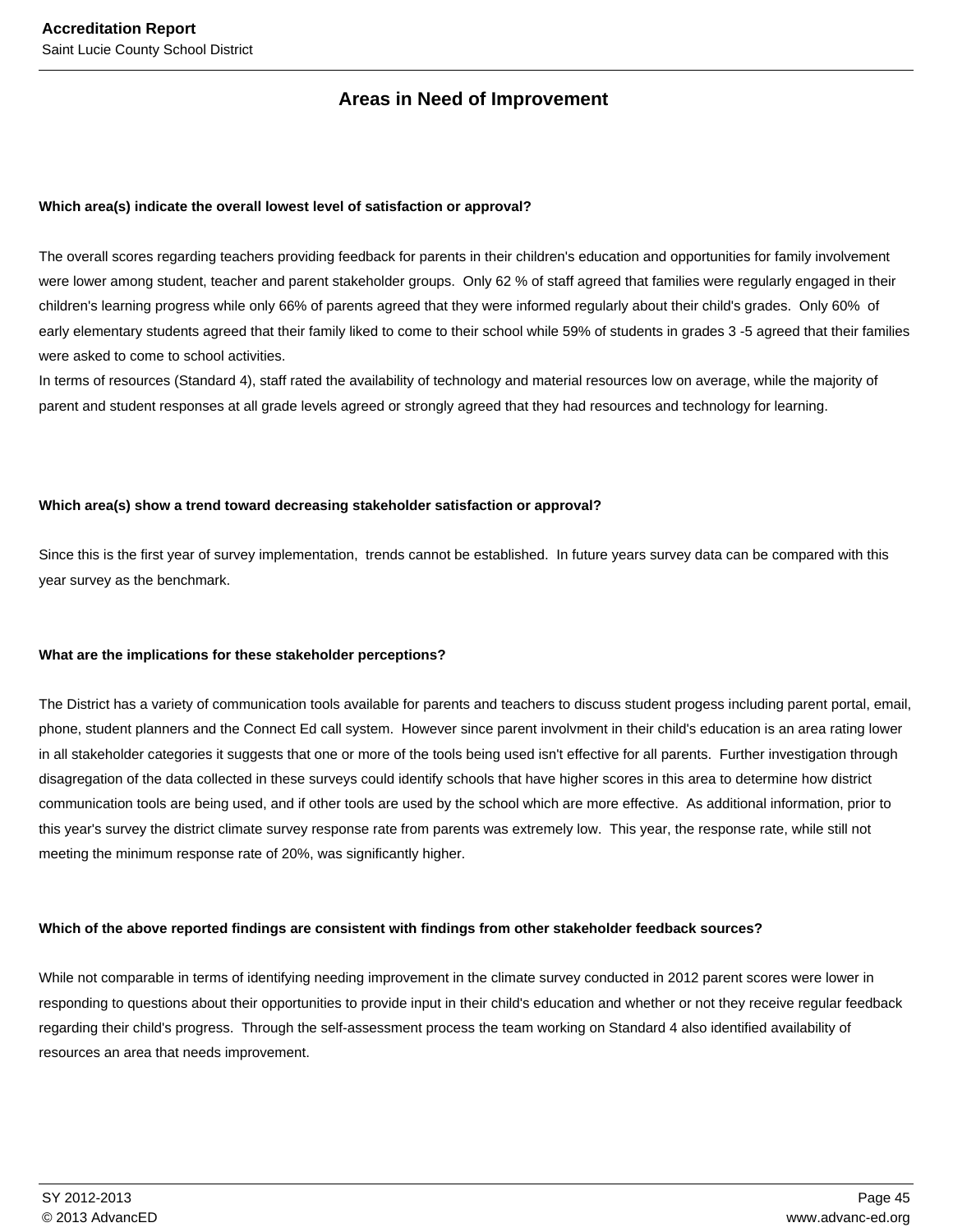# **Student Performance Diagnostic**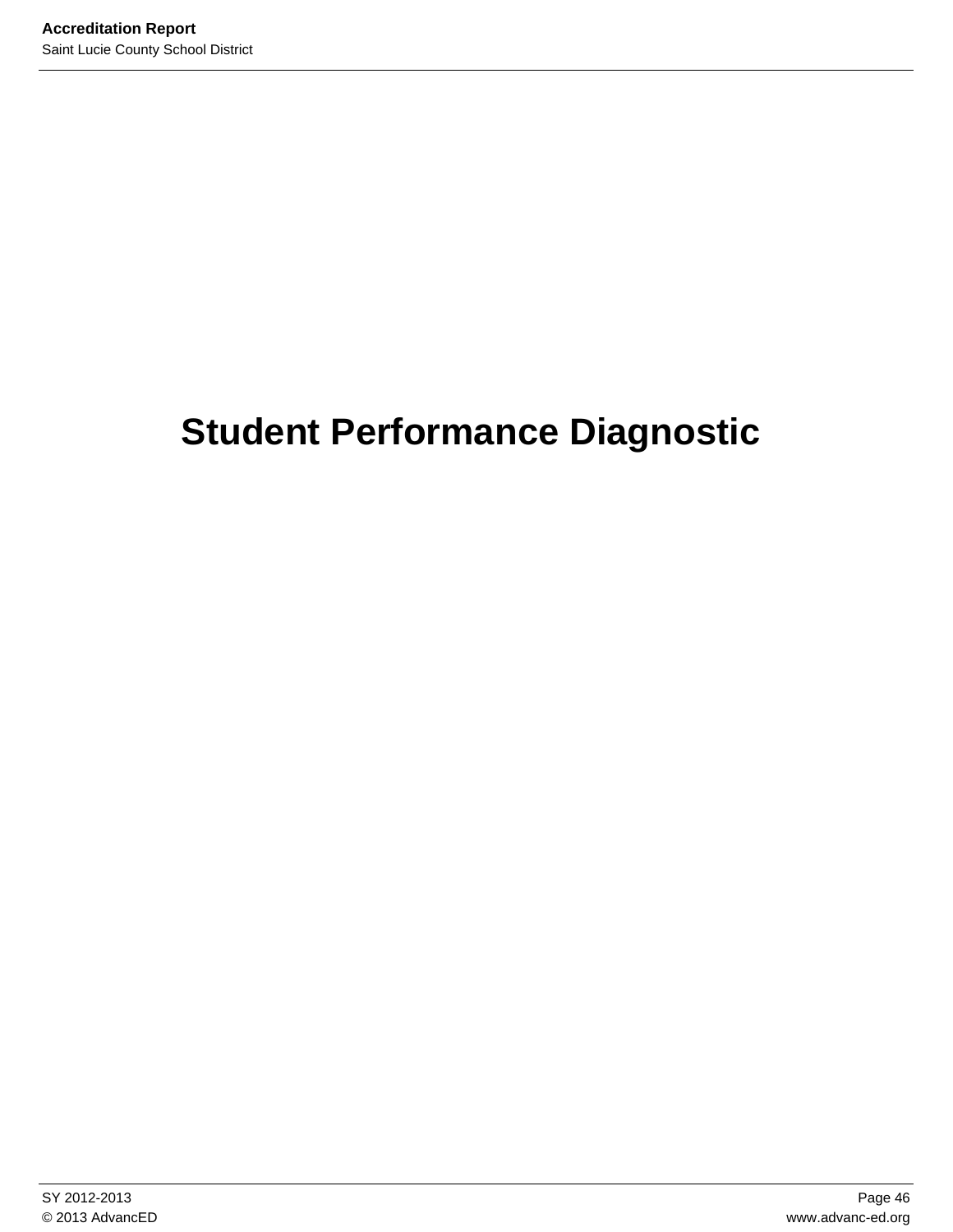# **Introduction**

The Student Performance Diagnostic provides an institution with a process to report summative student assessments. This diagnostic is significant to the accreditation and continuous improvement process as it serves as a resource for schools to view content area assessment results required by the state, district, or other entities, determine the quality and reliability of the given assessments, and show the alignment of the assessments to the school's curriculum. The performance level computed at the completion of the diagnostic is used by the external review team as a comprehensive report to understand fully the institution's assessment program; the diagnostic should be used in the same manner by the institution as it engages in improvement planning.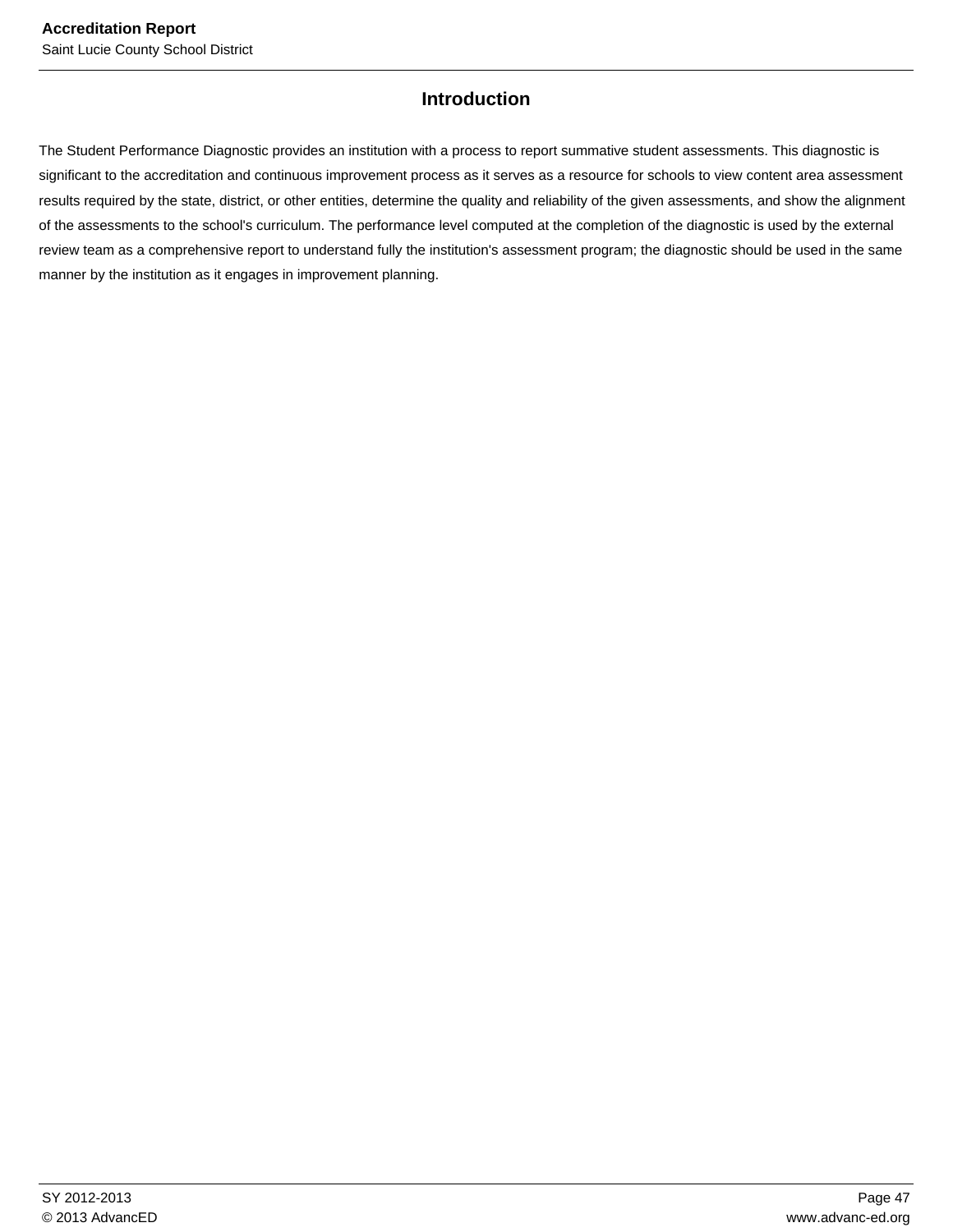### **Assessment Scores**

| Label            | Question                                                                                                                                                                      | Value |
|------------------|-------------------------------------------------------------------------------------------------------------------------------------------------------------------------------|-------|
| 1. Quality Score | Enter the average assessment quality score from the Student<br>Performance Worksheet (this average is based on the score for each)<br>lassessment based on the rubric below). | 4.0   |

| ∣Label             | <b>Question</b>                                                                                                                                                                 | l Value |
|--------------------|---------------------------------------------------------------------------------------------------------------------------------------------------------------------------------|---------|
| 2. Alignment Score | Enter the average assessment alignment score from the Student<br>Performance Worksheet (this average is based on the score for each)<br>lassessment based on the rubric below). | 14.O    |

| ∣Label                                     | <b>Question</b>                                                                                                                                                                     | <b>Value</b> |
|--------------------------------------------|-------------------------------------------------------------------------------------------------------------------------------------------------------------------------------------|--------------|
| 3. Disaggregation/Analysis<br><b>Score</b> | Enter the average disaggregation/analysis score from the Student<br> Performance Worksheet (this average is based on the score for each) <br>assessment based on the rubric below). | 14.0         |

| <b>Label</b>                                     | Question                                                                                    | Value  |
|--------------------------------------------------|---------------------------------------------------------------------------------------------|--------|
| <b>4. Student Results Status</b><br><b>Score</b> | Enter the average student results status score from the Student<br>l Performance Worksheet. | 18.0 ا |

| Label                       | Question                                                                             | Value |
|-----------------------------|--------------------------------------------------------------------------------------|-------|
| <b>5. Improvement Score</b> | Enter the average improvement score from the Student Performance   0.0<br>Worksheet. |       |

| Label        | Question                                                                                                                      | Value |
|--------------|-------------------------------------------------------------------------------------------------------------------------------|-------|
| <b>Score</b> | 6. Overall Student Performance Enter the average overall student performance score from the<br>Student Performance Worksheet. | 30.0  |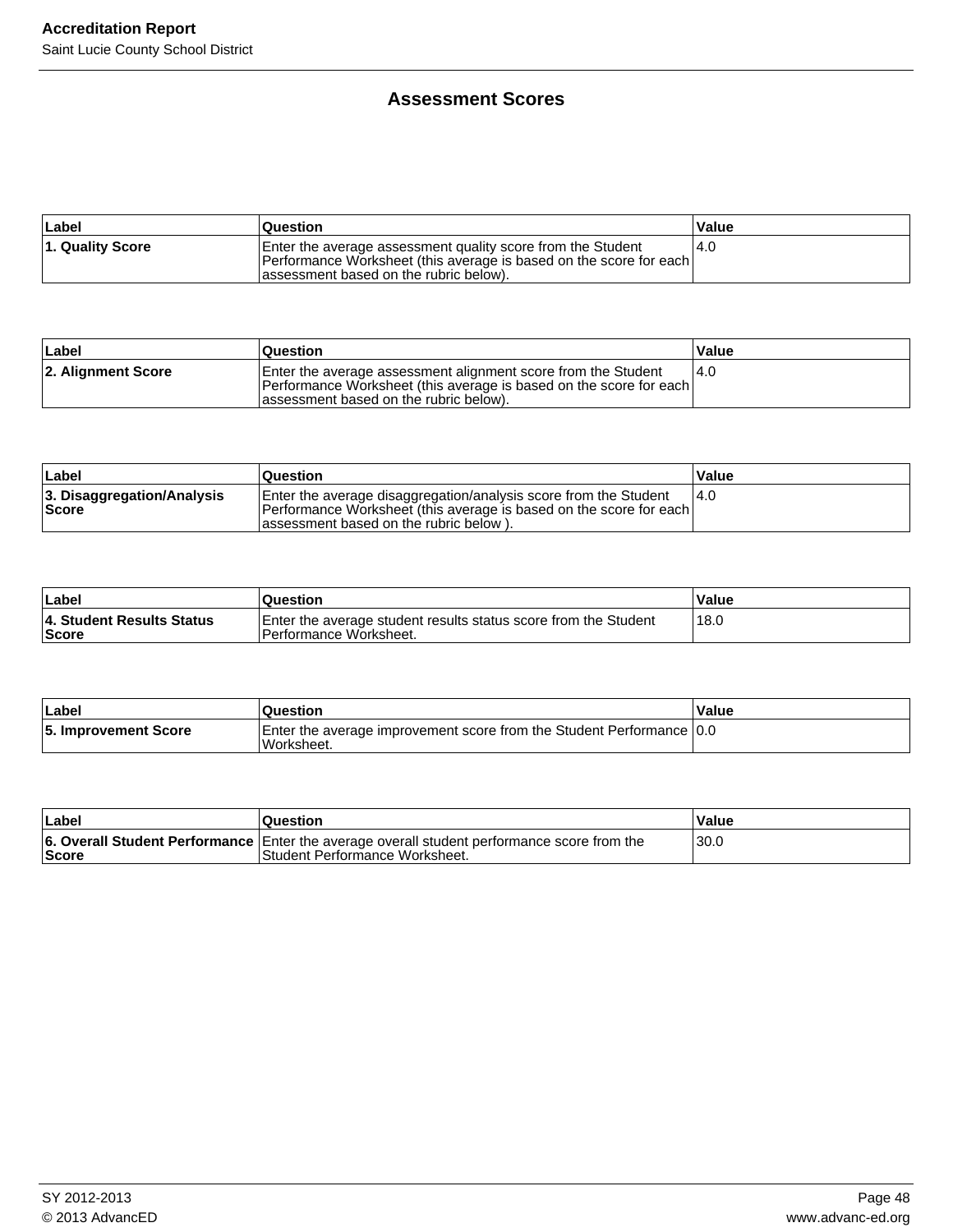### **Areas of Notable Achievement**

### **Which area(s) are above the expected levels of performance?**

It is important to note that 2012 was the first year that revised assessments were used in the State's FCAT assessment system. While FDOE retrofitted 2011 scores to allow for comparison of 2012 results. The 2012 results is still considered baseline data so can't be used to determine overall trends at this time. However, in comparing the adjusted 2011 data to 2012 results, an increase in reading proficiency was seen in grades 3 (+2 percentage points), 4 (+3), 5, (+1) and 7 (+1, while proficiency remained unchanged, Math proficiency increased in grades 6 (+1 percentage point), 7(+2), and 8 (+1). 45% of students in grades 7 - 12 taking the Algebra I end of course exam were proficient as compared to 44% of students in 2011.

### **Describe the area(s) that show a positive trend in performance.**

Trends can't be determined by comparing 2 years of data and, since the Department of Education retrofitted 2011 data only there is not enought data to determine positive trends over time.

#### **Which area(s) indicate the overall highest performance?**

Students' scores on Math FCAT and FCAT Writes have been consistently higher than other scores in 2007 - 2011. When comparing math scores in all three areas (proficiency, growth and growth in lowest quartile) not only are the number of students in each category higher as compared to ther subjects, but the growth in percentage of students from 2007 - 2011 in each of the three areas is also greater; proficiency = 10 point gain, math gains = 4 point increase and lowest quartile = 5 point increase. However, in looking at 2012 data math scores no longer stand out as an area of strength as compared to reading scores for the same year.

#### **Which subgroup(s) show a trend toward increasing performance?**

Because data from 2012 is not comparible with data prior to the retrofitted data from 2011, data from 2007 to 2011 is used to determine trends in increasing performance. Using data from 2007 through 2011 a comparison of AYP subgroups indicates that every subgroup has shown growth in reading proficiency over this timeframe; Black students have shown a 7 point increase, Hispanic students a 9 point increase, and White students a 4 point increase. For the other subgroups economically needy students have shown an 8 point growth in proficiency since 2007. Students with Disabilities showed growth of 8 points, and proficiency for English Language Learners increased by 9 points. The growth in reading proficiency for all students was 5 points, which indicates that on average all subgroups with the exception of White students have acheived a rate of increasing proficiency than the rate of all students.

In math, a comparison of AYP groups indicates that every subgroup has shown growth in proficiency as well over this timeframe; Black students have shown a 13 point increase, Hispanic students a 15 point increase, and White students an 8 point increase. For the other subgroups economically needy students have shown a 15 point growth in proficiency since 2007. Students with Disabilities showed growth SY 2012-2013 Page 49 © 2013 AdvancED www.advanc-ed.org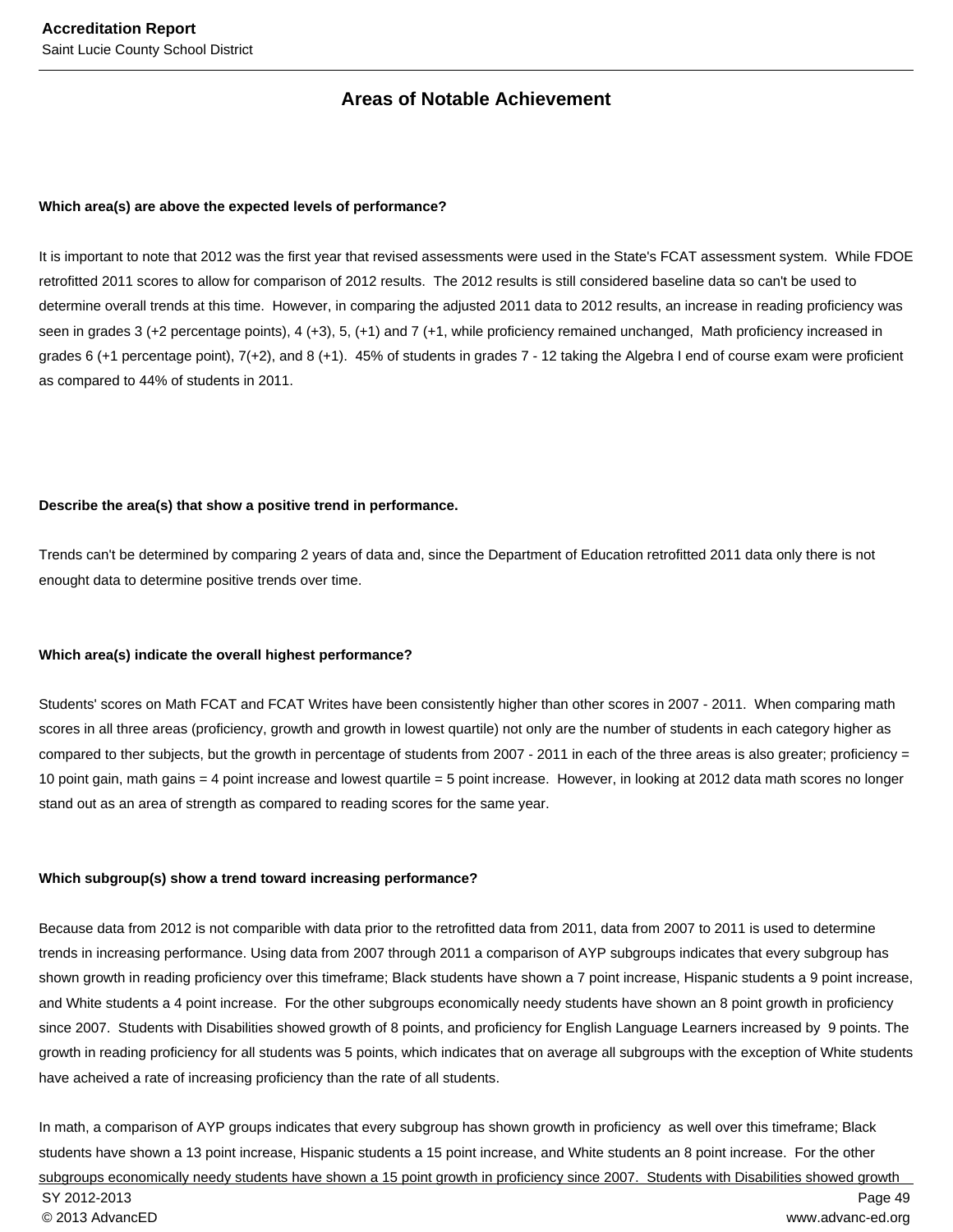of 13 points, and growth in proficiency for English Language Learners increased by 19 points. The growth in reading proficiency for all groups was 10 points, which indicates that on average all subgroups with the exception of White students have acheived a rate of increasing proficiency than the rate of all students.

### **Between which subgroups is the achievement gap closing?**

Because data from 2012 is not comparible with data prior to the retrofitted data from 2011, data from 2007 to 2011 is usesd to determine gaps in acheivement. Reading proficiency data showed that the gap between White and Black students narrowed from 24 points to 21 points (decrease of 3 points) since 2007. The gap between White and Hispanic students also narrowed from 14 points to 9 points (decrease of 5 points) from 2007 to 2011. Math proficiency data also shows a narrowing of gaps. the gap between White and Black students narrowed from 27 points to 22 points (decrease of 5 points) since 2007. The gap between White and Hispanic students also narrowed from 13 points to 6 points (decrease of 7 points) from 2007 to 2011.

### **Which of the above reported findings are consistent with findings from other data sources?**

The District implements district developed benchmark assessments for diagnostic and progress monitoring purposes. For benchmarks prior to 2012 the alignment between FCAT and these progress monitoring tools had been determined as valid and reliable by the district assessment department. From 2007 - 2011 the assessment scores from the periodic benchmark assessments were consistent with FCAT outcomes.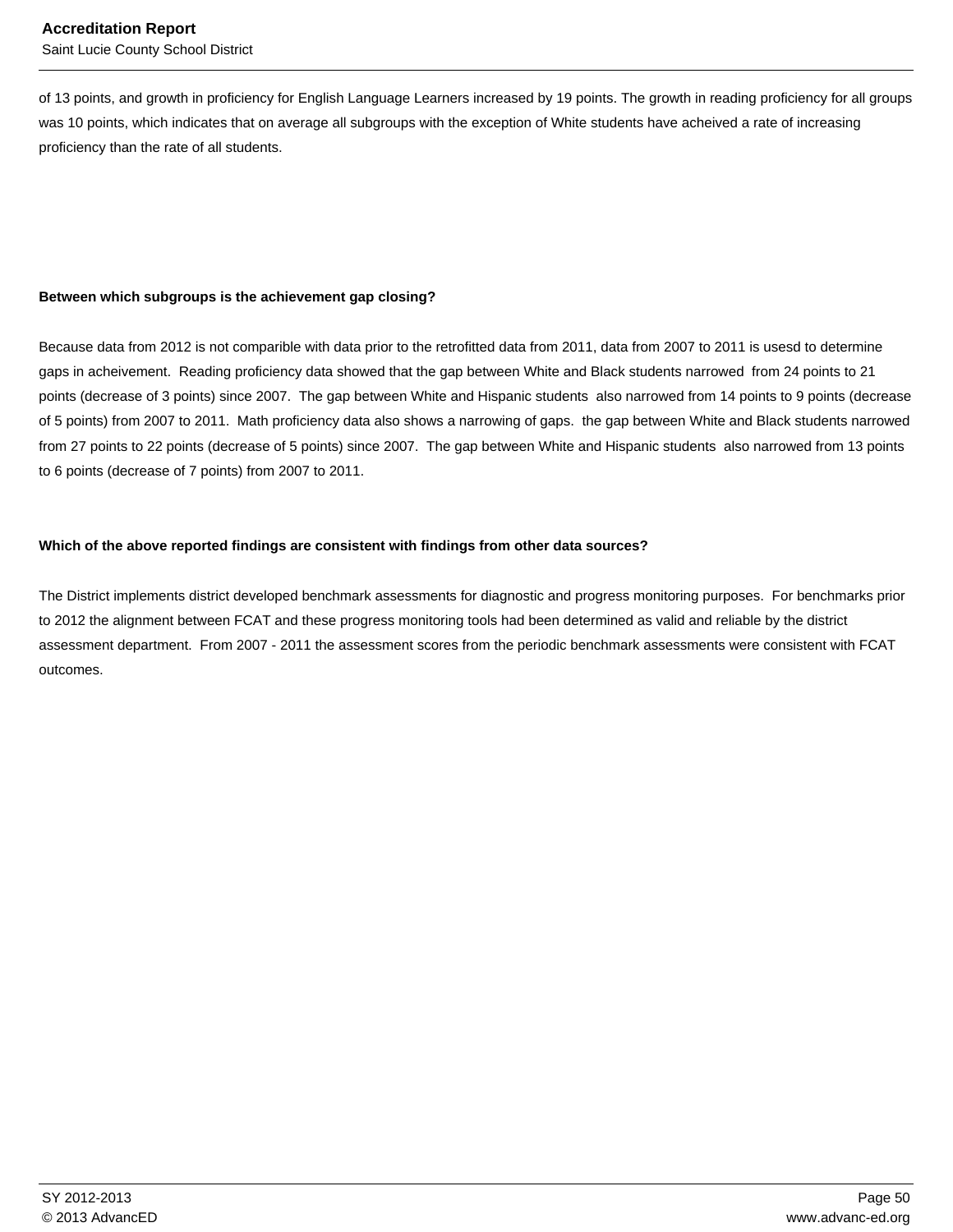# **Areas in Need of Improvement**

### **Which area(s) are below the expected levels of performance?**

Proficiency for Black students in both reading and math has not increased as targeted. While the acheivement gap between White students and Black students in St. Lucie is narrowing at a faster pace as compared to the state, when compared to state proficiency measures, district Black students are behind in both content areas. Measures of proficiency in reading and math for students with disabilities have also not increased as targeted. The rate of increase in proficiency is greater in St. Lucie for both reading and math, however the percentage of students assessed as proficient is lower than state averages for both subject areas.

### **Describe the area(s) that show a negative trend in performance.**

Trends can't be determined by comparing 2 years of data and, since the Department of Education retrofitted 2011 data only there is not enought data to determine positive trends over time. When comparing reading and math proficiency for 2007 through 2011 no areas showed an overall negative trend in performance.

### **Which area(s) indicate the overall lowest performance?**

As stated previously, subgroups of Black students and students with disabilities are subgroups with the lowest overall performance. When analysing data by grade level, data from 2007 - 2011 indicates that increases in reading are lowest in grades 7, 8 and 10, while increases in math are lowest in grades 8 and 10.

With only 2 years of data for Algebra I and 1 year of data for Biology and Geometry it is not possible to determine performance changes with any reliability. However, St. Lucie's percentage of proficiency on the Algebra 1 exam in 2012 was behind the state by 2 percentage points.

### **Which subgroup(s) show a trend toward decreasing performance?**

None of the subgroups show a trend toward decreasing performance. FCAT 2.0 scores for subject areas are lower for 2012 than prior years, however as stated previously the assessments were revised in 2012 and although 2011 data was retrofitted no overall determinations can be made regarding either positive or negative trends.

### **Between which subgroups is the achievement gap becoming greater?**

When comparing the acheivement gap among all subgroups from 2007 - 2011 all gaps have narrowed. 2012 data cannot be compared for trend purposes because of signficant changes in the assessments.